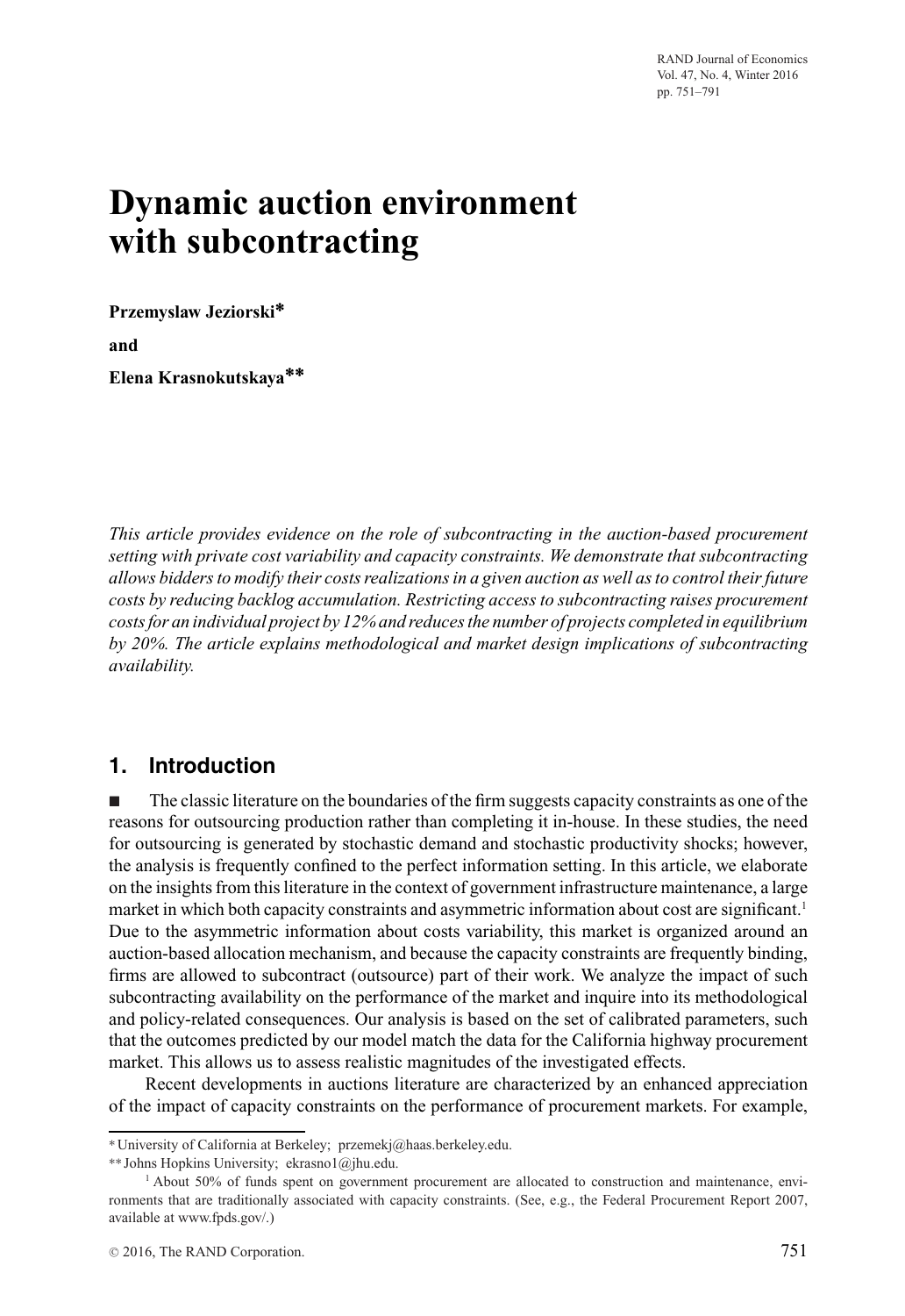Jofre-Bonet and Pesendorfer (2003) and Balat (2012) estimate that an increase in capacity utilization from one standard deviation below the average to one standard deviation above the average results in a 24% cost increase. These studies, however, do not account for the ability of firms to outsource part of their work in the subcontracting market. We argue that this omission has an important impact on the quantitative findings in the literature and on their interpretation. We modify a framework for the dynamic auction setting developed by Jofre-Bonet and Pesendorfer (2003) in which the work in a given period is allocated through first-price auction and unfinished work is carried over to the next period as backlog. Such backlog subsequently increases future costs in the manner of first-order stochastic dominance. We focus on the dynamic incentives provided by the ability to subcontract in the primary market, thus our modelling of the subcontracting market itself is deliberately simple. We assume that the contractors can outsource part of the work using the secondary market, which is composed of a large number of small firms that undertake the amount of work comeasurable with their capacity. Each period, the contractors decide whether to participate in the auction, and upon participation decide how much to bid and how much to subcontract. We assume that participants have to commit to the subcontracting policy at the time of submitting their bids. This is consistent with the rules adopted in many procurement markets.

Computing equilibria in dynamic auction games with subcontracting is a nontrivial numerical exercise, thus developing an algorithm that solves such class of games is one of the contributions of this article. Our numerical approach extends that of Saini (2013), who solves the dynamic game with capacity constraints, but without subcontracting. He shows that the equilibrium bidding strategies can be obtained by solving a standard auction with asymmetric bidders and with reparametrized cost distributions. This observation enables him to choose a specification where a closed-form solution of the auction game is available. Analysis of the dynamic game with subcontracting is more challenging because it involves deriving two interrelated policy functions for subcontracting and bidding. In addition, in the game with subcontracting, the continuation payoff after losing an auction depends on the current losing bid. As a result, bidding functions are determined by a generalized version of an "all-pay" auction with asymmetric bidders, which does not have closed-form solution for any of the known cost distributions. Instead, the bidding strategies have to be obtained as a numerical solution to the system of differential equations with boundary conditions. In contrast to Saini (2013), we compute equilibrium in our game as a limit of Markov Perfect Equilibria of finite horizon games. This alleviates concerns about the multiplicity of equilibria by providing a consistent and robust equilibrium selection rule that enables us to compare equilibrium outcomes for different models and parameter values. We embed the numerical algorithm into a routine which calibrates parameters of our model, so that model outcomes match those in the data from the California procurement market. We subsequently use these parameters to study procurement outcomes and policy effects associated with subcontracting availability.

The central feature of our setting is that bidders' (effective) costs, which underlie the prices, are endogenously determined. Specifically, subcontracting reduces current costs by allowing to modify unfavorable within-period draws and lowers future costs by mitigating the accumulation of backlog. Beyond reducing costs, the availability of subcontracting has consequences for equilibrium pricing. In particular, it induces *ex ante* symmetrization of cost distributions and *ex post* symmetrization of specific cost draws, which intensifies competition and lowers bidders' markups. The within-project cost modification also reduces the importance of private information and lowers informational rents. Moreover, an impact of backlog on future costs is reduced, therefore the dynamic considerations become less important, which further lowers equilibrium prices. These effects decrease the cost of procurement for an individual project. Additionally, lower prices allow for the allocation and completion of a greater number of projects because lower winning bids meet the reserve price more frequently. The higher rate of allocation also enables and is in part facilitated by the higher rate of participation. We estimate that in the California market, the availability of subcontracting leads to a 12% decrease in the average procurement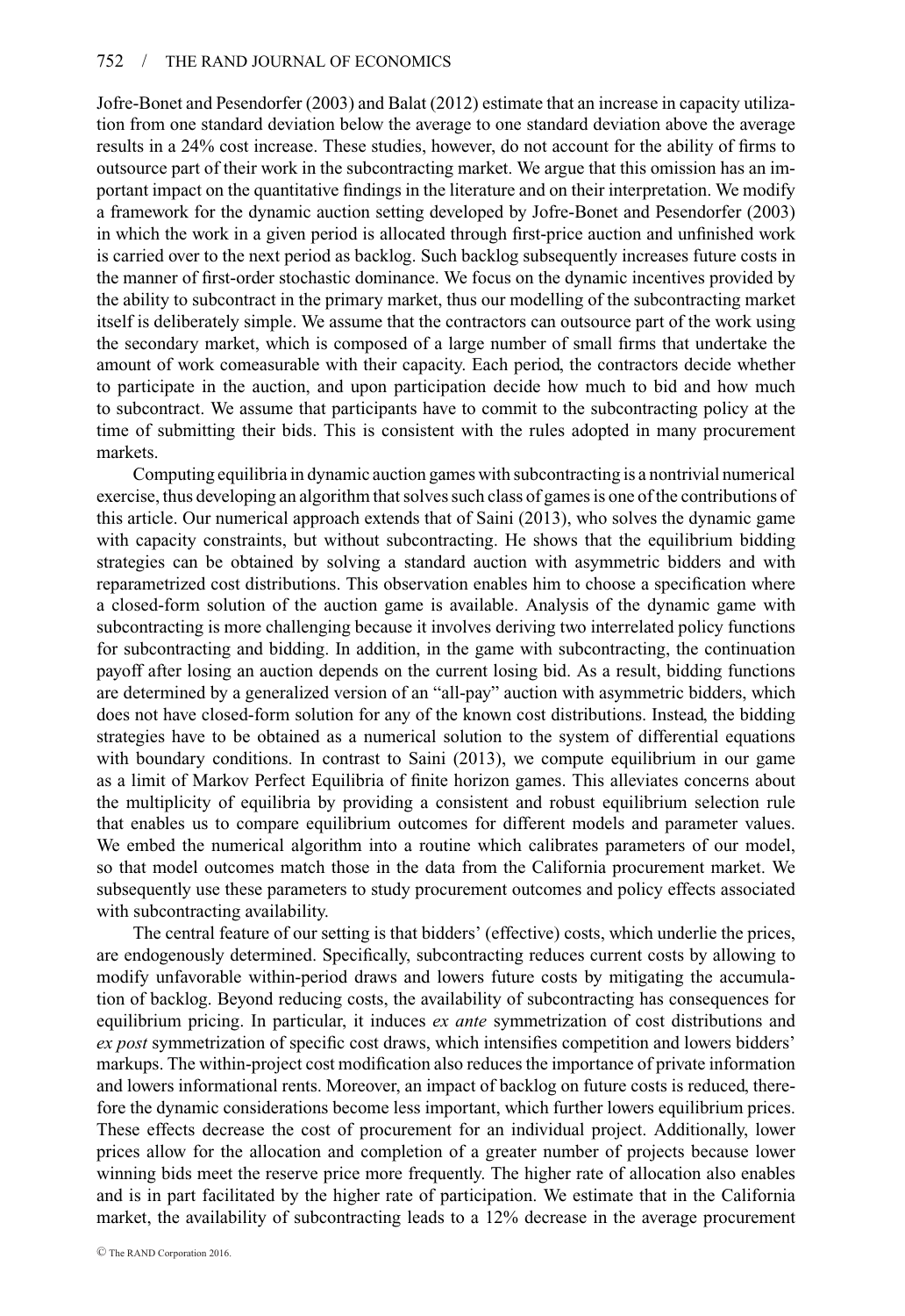costs for an individual project and in a 20% increase in the number of projects completed relative to the case without subcontracting.

Subcontracting availability has methodological ramifications. Specifically, in the markets with substantial subcontracting activity, omitting such subcontracting when estimating the distribution of private costs and the parameters associated with the impact of capacity constraints results in a downward bias. The bias from using a misspecified model without subcontracting is caused by an incorrect attribution of low equilibrium prices to low baseline costs and low importance of capacity constraints. For the California data, these effects are substantial: the mean of the cost distribution is biased downward by 8%, 23%, and 33%, and standard deviation by 29%, 50%, and 67%, under various representative levels of backlog. Similarly, the parameters capturing the effect of capacity utilization on the mean and the standard deviation of private costs are biased by on average 100%. Interestingly, the cost distributions recovered using the model without subcontracting correspond neither to the distribution of modified (effective) costs nor to the static component of modified costs. This is because the biases are mostly driven by the incorrect option value component imposed by the model without subcontracting in estimation.

The presence of subcontracting has important implications for the market design. We find that in an environment without subcontracting, the equilibrium outcomes differ along several dimensions depending on using first- or the second-price auction. Specifically, the second-price auction delivers 6% greater allocative efficiency and results in 10% higher number of projects allocated. However, it is also characterized by 14.6% higher procurement costs per individual project, which is caused by higher cost resulting from greater backlog accumulation and by higher markups charged in equilibrium. Formally, the difference in procurement costs across auction formats arises because of the cost asymmetry inherent in the setting with capacity constraints, and because of the interdependence in bidders' effective costs generated by the continuation value. The latter effect is similar to that documented in the auction models with resale by Haile (2001) and Bikhchandani and Huang (1989). The availability of subcontracting allows bidders to endogenously modify both the cost asymmetries and the interdependence. We find that in the setting with subcontracting, the difference in the procurement cost across two formats are reduced to 1%. At the same time, the differences in allocative efficiency and in the number of allocated projects between formats remain important and amount to 4.8% and 6.3%, respectively. Thus, the choice of the auction format in the setting without subcontracting involves important trade-offs whereas in the setting with subcontracting, this choice is less ambiguous.

To summarize, the article makes four contributions. First, we analyze the mechanism through which subcontracting works in the markets similar to the California procurement market and measure the impact of subcontracting on procurement outcomes. Second, we study the implications of subcontracting availability for the choice between first-price and second-price allocative mechanisms. Third, we demonstrate methodological consequences of subcontracting availability and measure biases that would arise under a misspecified model. Finally, we develop a numerical algorithm that enables computing equilibria of the class dynamic auction games with subcontracting.

The rest of the article is organized as follows. In Section 2, we summarize the related literature. Section 3 describes the model. In Section 4, we characterize the equilibrium with subcontracting. The calibration exercise is summarized in Section 5. We analyze the properties of computed equilibrium in Section 6, study the implication of subcontracting for the choice of an auction format in Section 7, and discuss the consequences of using the misspecified model without subcontracting in estimation in Section 8. Section 9 discusses empirically relevant extensions. Section 10 concludes.

# **2. Related literature**

- Our article is related to the literature on boundary of a firm which is represented by Coase (1937), Coase (1988), Williamson (1975), Jensen and Mechling (1976), Alchian and Demsetz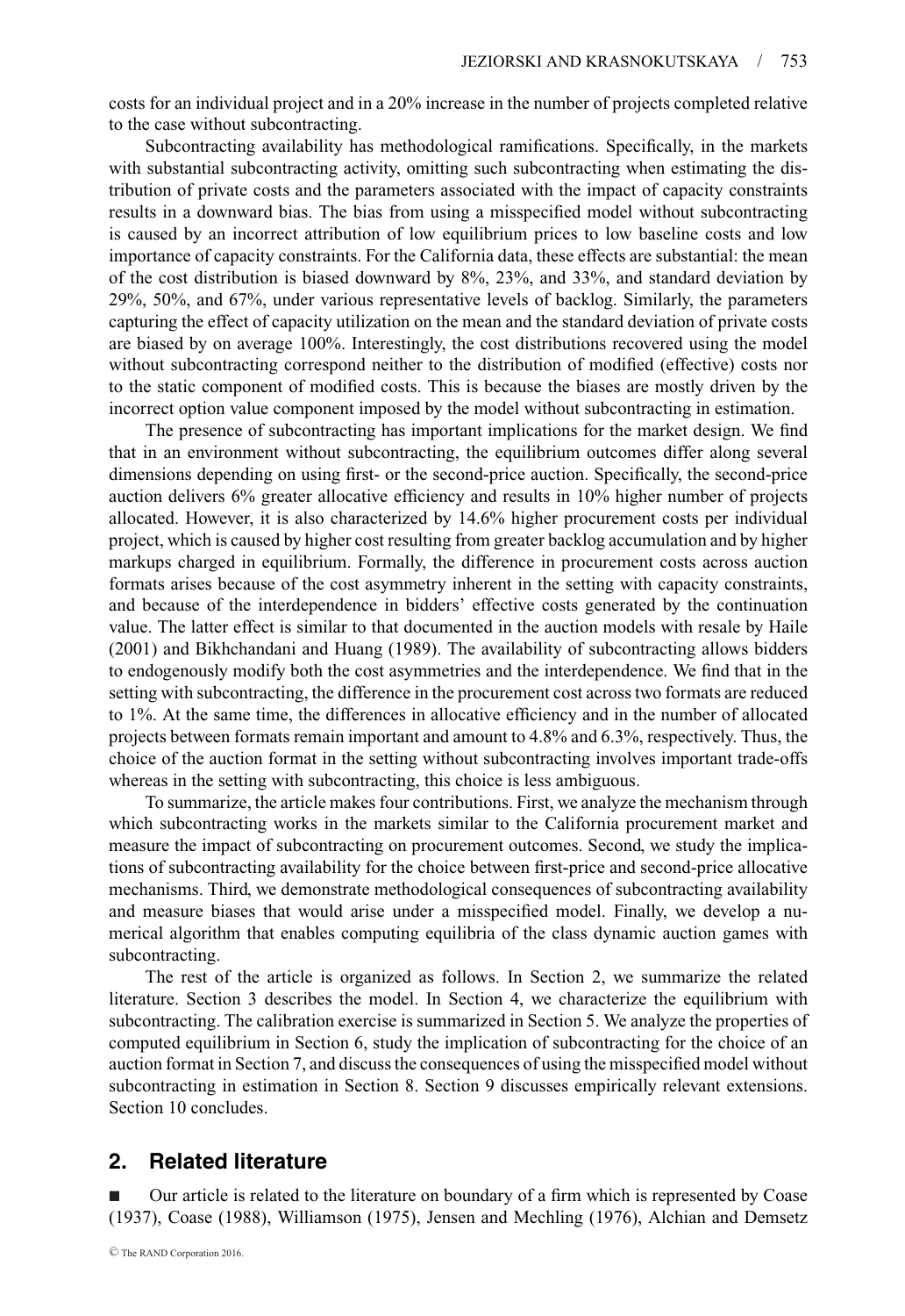## 754 / THE RAND JOURNAL OF ECONOMICS

(1972), and other studies. This literature analyzes the factors that determine what components of firms' production should be outsourced rather than performed in-house. Some of the factors they mention are dynamic (capacity) constraints, quality control, and the difficulty of creating appropriate incentives for outside workers. Our analysis abstracts from most of these issues and focuses only on the gains from subcontracting in the presence of asymmetric stochastic costs as well as capacity constraints.

We are more closely related to the literature that studies the effect of subcontracting on the performance of static auctions. For example, Wambach (2009) investigates the benefits of committing to subcontracting strategy at the time of bidding. Gale, Hausch, and Stegeman (2000) investigate subcontracting in sequential auctions. They are interested in questions similar to the ones we pose in this article. However, they focus on the environment with perfect information, where projects are allocated through a second-price auction. They find, as we do, that firms subcontract higher amounts subsequent to recent winning. This literature also includes a considerable number of empirical articles such as Miller (2012), De Silva, Kosmopoulou, and Lamarche (2011), Moretti and Valbonesi (2011), and an experimental analysis by Nakabuyashi and Watanabe (2010). Empirical research focuses on the effect of long-term relationships on subcontracting, and preferential treatment in the subcontracting market as well as the effect of uncertainty on the amount of subcontracting.

Finally, we build on the empirical literature, represented by Jofre-Bonet and Pesendorfer (2003), Groeger (2012), and Balat (2012), that measures the importance of capacity constraints in the procurement markets organized as a sequence of first-price sealed-bid auctions. Our article extends the models used by these studies. As we mentioned earlier, our numerical strategy is an extension of the method proposed in Saini (2013), who studies a dynamic procurement environment with capacity constraints but without subcontracting.

# **3. Model**

- This section describes a model of a dynamic procurement auction with endogenous subcontracting. The model is developed in the context of construction procurement but could be adjusted to describe other similar markets.

 $\Box$  **Setting.** We consider an infinite horizon environment where a buyer (e.g., a government) seeks to allocate a project of size *x* to a contractor every period. We assume that projects consist of providing a certain amount of homogeneous service. Projects are allocated one at a time among two infinitely lived firms via first-price sealed-bid auctions. The contractors, upon winning a project, may engage to do all the work in-house or may decide to resell a part of the project to subcontractors operating in the secondary market.

*Subcontracting market.* To simplify the exposition, we assume that the subcontracting market is summarized by a (possibly) increasing supply curve, *P*(.), which is constant over time. In this we abstract from any possible contractor-subcontractor alliances, contractor-specific bargaining, or the possibility of capacity constraints arising in the subcontracting market. In the setting we have in mind, the subcontracting market consists of a large number of small firms that could be very heterogeneous in their costs. In addition, the project can be subdivided into small tasks that could be completed by a subcontractor in one period. Several subcontracting firms may be hired to fulfill subcontracting demand on a given project. Under these circumstances, the subcontracting supply curve would remain nearly static. This also accounts for the possibility that the subcontracting price may be increasing in quantity. We believe that these features characterize many real-life subcontracting markets. Our setting accounts for the fact (in a degenerate way) that the contractors are likely to draw correlated subcontracting costs because they are shopping in the same market.

*Productivity and backlog.* Contractors that operate in this market are endowed with capacity, *Ki* ,  $i = 1, 2$ . A contractor's productivity, that is, the amount of work he completes within a given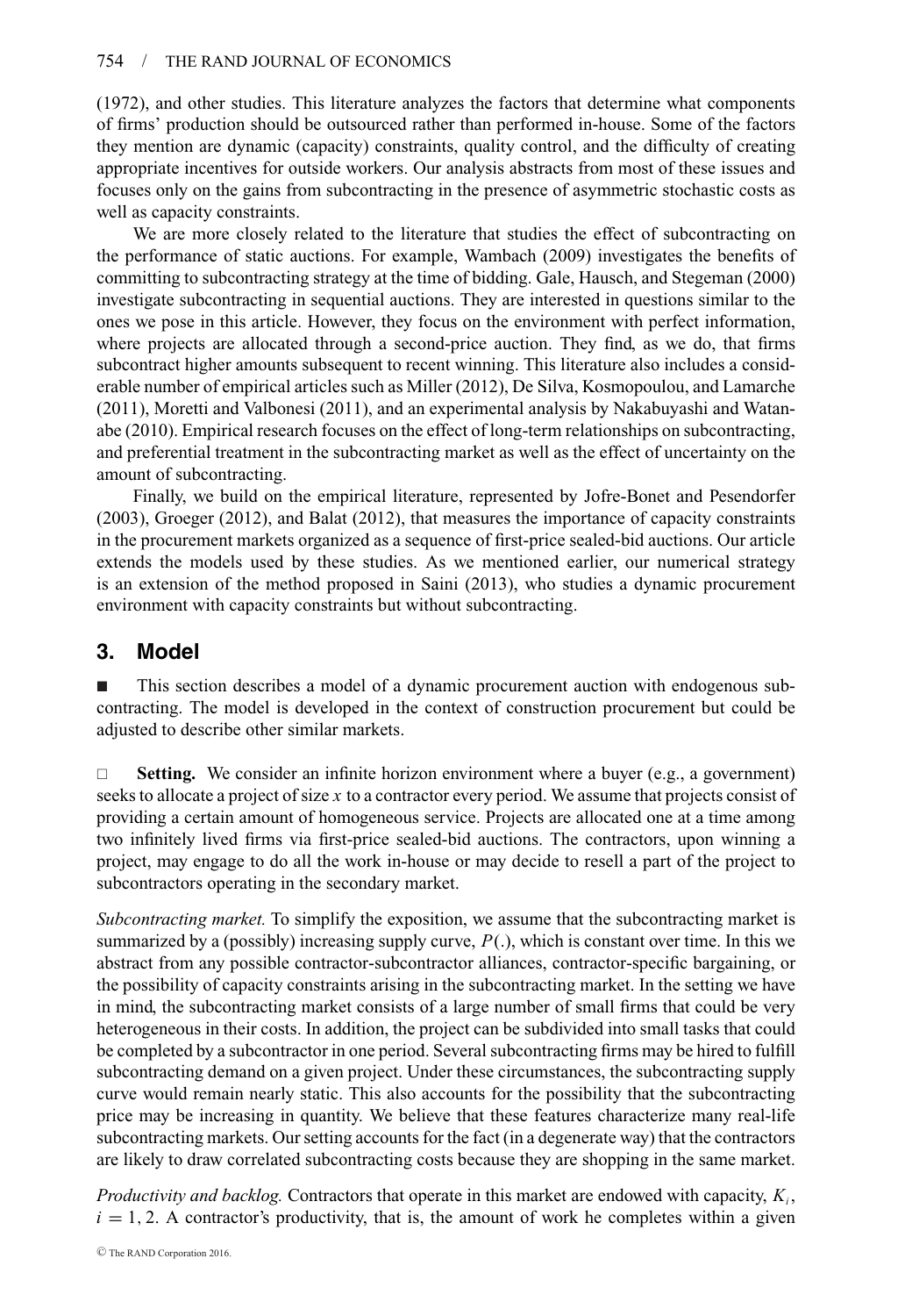period of time, may depend on several factors (such as weather) that are outside his control. Following the literature, we model contractor *i's* within-period productivity as a random variable,  $\epsilon_{ii}$ , that takes its values from an interval [0,  $K_i$ ] and is distributed according to  $F_{\epsilon,i}$ . In this market, project size  $x$  is usually large, relative to contractors' capacities. This regularity reenforced by stochastic productivity implies that a certain amount of outstanding obligations may be carried from period to period. The work that contractor *i* has undertaken to complete but which remains unfinished at the beginning of period *t* is summarized by contractor *i*'s backlog in period *t*,  $\omega_{i,t}$ . We assume that the contractor's backlog levels are known to all market participants. Further, in our environment, the issue of sequencing jobs does not arise because projects are homogeneous. The contractor works on them in the same order in which they arrive.

*Backlog and contractors' costs.* We assume that project costs are given by  $c_{i,t}x$ , where the marginal cost  $c_{i,t}$  is the private information of contractor *i*. Marginal cost is drawn from the distribution *F<sub>c</sub>*(. $|\omega_{it}|$ ), which depends on the contractor's current capacity utilization defined as  $R_{i,t} = \frac{\omega_{i,t}}{K_i}$ . Capacity utilization essentially is equal to the number of periods before the contractor would be able to start work on any new load under the best possible scenario. We assume that higher capacity utilization has an adverse effect on the project costs distribution in the sense of first-order stochastic dominance. This assumption captures the possible effects of deadlines or any other potential cost effects associated with working at full capacity over a substantial amount of time. It is easy to get a sense for the effect of this variable and its relationship to so-called capacity constraints if one imagines that the contractor has to complete the project within a certain number of periods. Then, the closer capacity utilization is to the allocated number of periods, the less likely it is that the project will be completed on time. If the cost of missing the deadline is positive (and proportional to the project's size), then the marginal cost of the project will be increasing in capacity utilization. We do not explicitly assume any restrictions on the duration of the project to avoid unnecessary complications in solving the model.

 **Time line.** Each period in the game is divided into two stages. In the first stage, the new projects are allocated and in the second stage, the work on the projects is performed. At the beginning of the period, the state of the world is characterized by a vector of contractors' backlogs,  $\omega_t = (\omega_{1,t}, \omega_{2,t})$ . This vector determines contractors' capacity utilizations and, hence, the distribution of their costs.

*Project allocation.* In the first stage, contractors first observe realization of own entry costs,  $\kappa$ . Then they decide whether to participate in the auction or not. After participation decisions are made, they are observed by all competitors. Next, those who have decided to participate simultaneously observe realizations of their marginal project costs, *c*, and choose their bids, *b*, and subcontracting amounts,  $h$ , for the new project.<sup>2</sup> Both entry and marginal project costs are contractors' private information and are independent across contractors and projects. We assume that entry costs are drawn from distribution  $F_{k}$ .) and marginal project costs are summarized by distributions  $F_c($ ,  $R_i$ ), as explained in the previous section. Formally, contractors' participating strategies are functions of own entry cost and state,  $d(.)\omega_t$ , whereas bidding and subcontracting strategies are two-dimensional functions of marginal project cost and state:  $b = \{b^{(1)}(. | \omega_t), b^{(2)}(. | \omega_t)\}$ ,  $h = \{h^{(1)}(.|\omega_t), h^{(2)}(.|\omega_t)\}\.$  The first component in both vectors corresponds to the case when the contractor is a single participant; the second component is for the case when both contractors are participating in an auction.

Following the literature (see, e.g., Jofre-Bonet and Pesendorfer, 2003; Li and Zheng, 2009; and others) we assume that the government uses a secret reserve price, *R*, distributed according to  $F_R(.)$  with realizations in period t denoted  $r_t$ . If the lowest bid is below reserve price, the respective contractor is awarded the project and is paid his bid. The new project adjusted for

<sup>&</sup>lt;sup>2</sup> More details on this type of participation model can be found in Krasnokutskaya and Seim (2011) or Athey, Levin, and Seira (2011).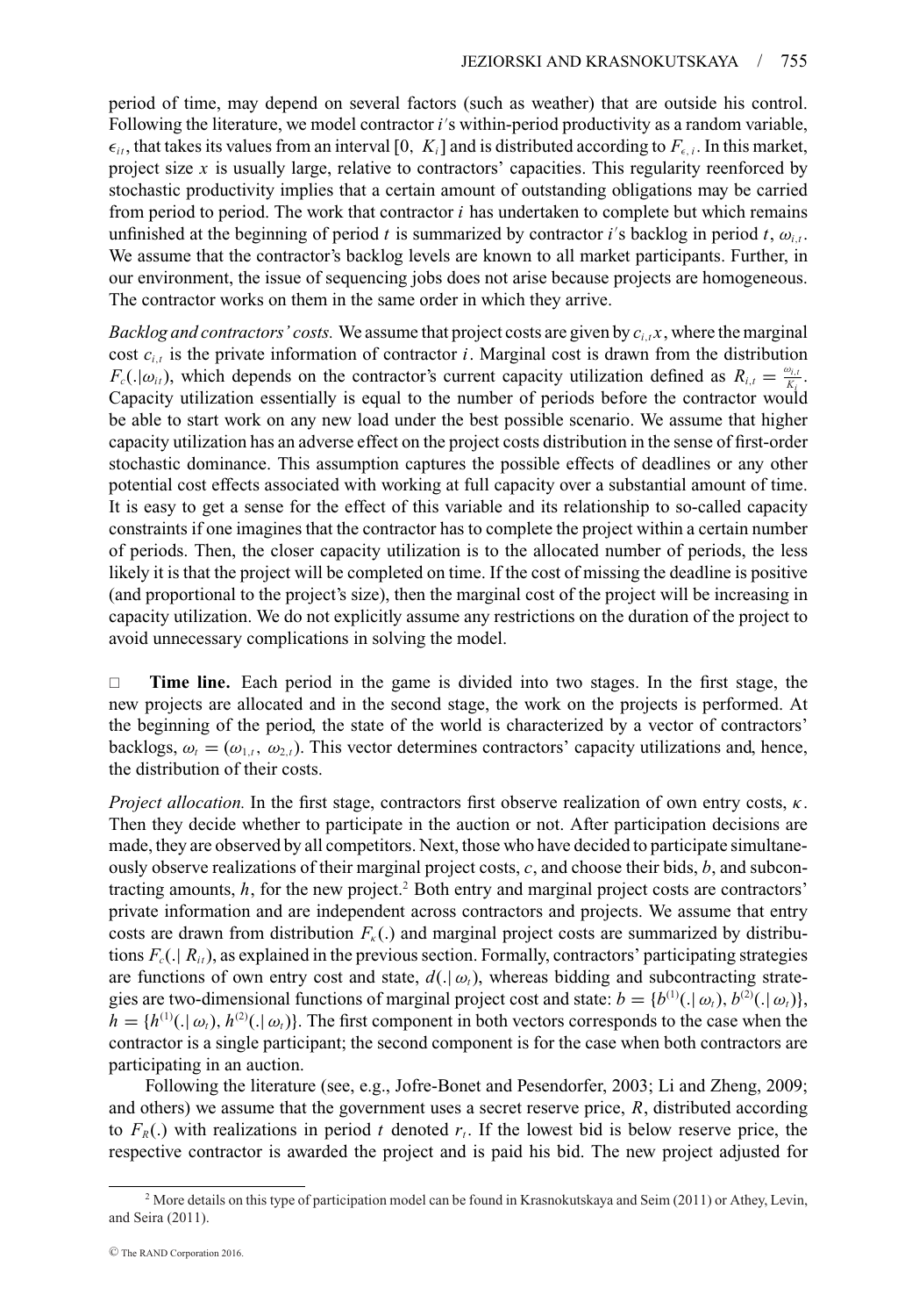subcontracting is added to winner's backlog. We assume that the contractor is required to commit to a subcontracting strategy prior to the auction and cannot renege on his commitment later. This assumption is based on the rules followed in most real-life procurement markets, though alternative specification could be of interest as well.

In the analysis that follows, we assume that total payment is paid and that all of the cost is incurred right after the auction. This simplifying assumption is made for analytical convenience. However, it is not very far from reality. In real markets, contractors are usually paid at the end of the job, whereas they are required to post a bond that is used to pay their suppliers and subcontractors before the auction. This implies that the problem of subdividing the costs or the payments over periods when work on the project lasts does not arise.

*Backlog depreciation.* After the auction stage is concluded, the contractors observe their productivity draw,  $\epsilon$ , and reduce their backlogs by corresponding amounts.

*State transition.* The state evolves according to the following equation:

$$
\sigma_i(1 - h_{i,t}, \omega_t, \epsilon_{i,t}) = \max{\{\omega_{i,t} + (1 - h_{i,t})x - \epsilon_{i,t}, 0\}}.
$$
 (1)

Note that, in the case when player *i* does not enter, or loses the auction, or bids above the reserve price, the state of player *i* transitions according to

$$
\sigma_i(0, \omega_t, \epsilon_{i,t}) = \max{\{\omega_{i,t} - \epsilon_{i,t}, 0\}}.
$$

In the reminder of the article, where the arguments of  $\sigma_i$  function are straightforward, we use a simplified notation that omits  $\omega_t$  and  $\epsilon_t$ . Similar to the previous literature, our specification of the transition of the states ensures that the evolution of contractors' backlogs is stochastic. In simulations, we assume that the backlog amount is limited from above by some large positive constant *M*. Therefore, the state space in our game is given by  $\Omega = [0, M] \times [0, M]$ .

□ **Markov perfect equilibrium.** The contractors in our model are forward-looking: as in the environment without subcontracting, they take into account how winning a project today impacts their competitiveness and profitability in the future. Winning has a dichotomous effect: on the one hand, the winner collects a profit in the current period; on the other hand, winning increases backlog and, due to capacity constraints, implies higher costs in the near future. Similarly, losing increases the competitor's backlog and, therefore, provides a competitive edge in the next few periods. The contractor chooses his optimal strategy by weighting current profit against the difference between the continuation values of losing and winning. In the environment with subcontracting, these considerations become even more subtle. First, in the model with subcontracting, the amount of work that the contractor commits to complete himself and which is added to his backlog depends on his cost realization. In addition, contractor *i's* bid, which is a function of current costs, determines the range of competitor's costs for which contractor *i* loses, and thus affects competitor's realized subcontracting amount and his backlog accumulation. In short, dynamic incentives in the environment with subcontracting depend on current costs realization, and thus they impact optimal strategies differentially across cost levels. This is in contrast to the environment without subcontracting, where dynamic considerations affect contractors' behavior (their pricing) uniformly across cost levels.

We analyze Markov Perfect Equilibria of the dynamic auction game as defined in Maskin and Tirole (1988). In particular, we consider strategies that depend only on payoff-relevant histories. In our case, payoff-relevant information is summarized by a vector of contractors' backlogs. Indeed, own backlog fully determines the distributions of the contractor's cost and productivity in period *t*. Thus, current backlog variables determine the contractor's profitability in the current period as well as his backlogs in future periods. Hence, we can summarize the state of the market at time *t* by the vector of contractors' backlogs at the beginning of period *t*. Contractor *i* decides on state-dependent optimal action consisting of participation,  $\mathbf{d}_i(\cdot;\omega)$ , bidding,  $\{b_i^{(1)}(\cdot;\omega), b_i^{(2)}(\cdot;\omega)\}$ , and subcontracting,  $\{h_i^{(1)}(\cdot;\omega), h_i^{(2)}(\cdot;\omega)\}$ , functions that for every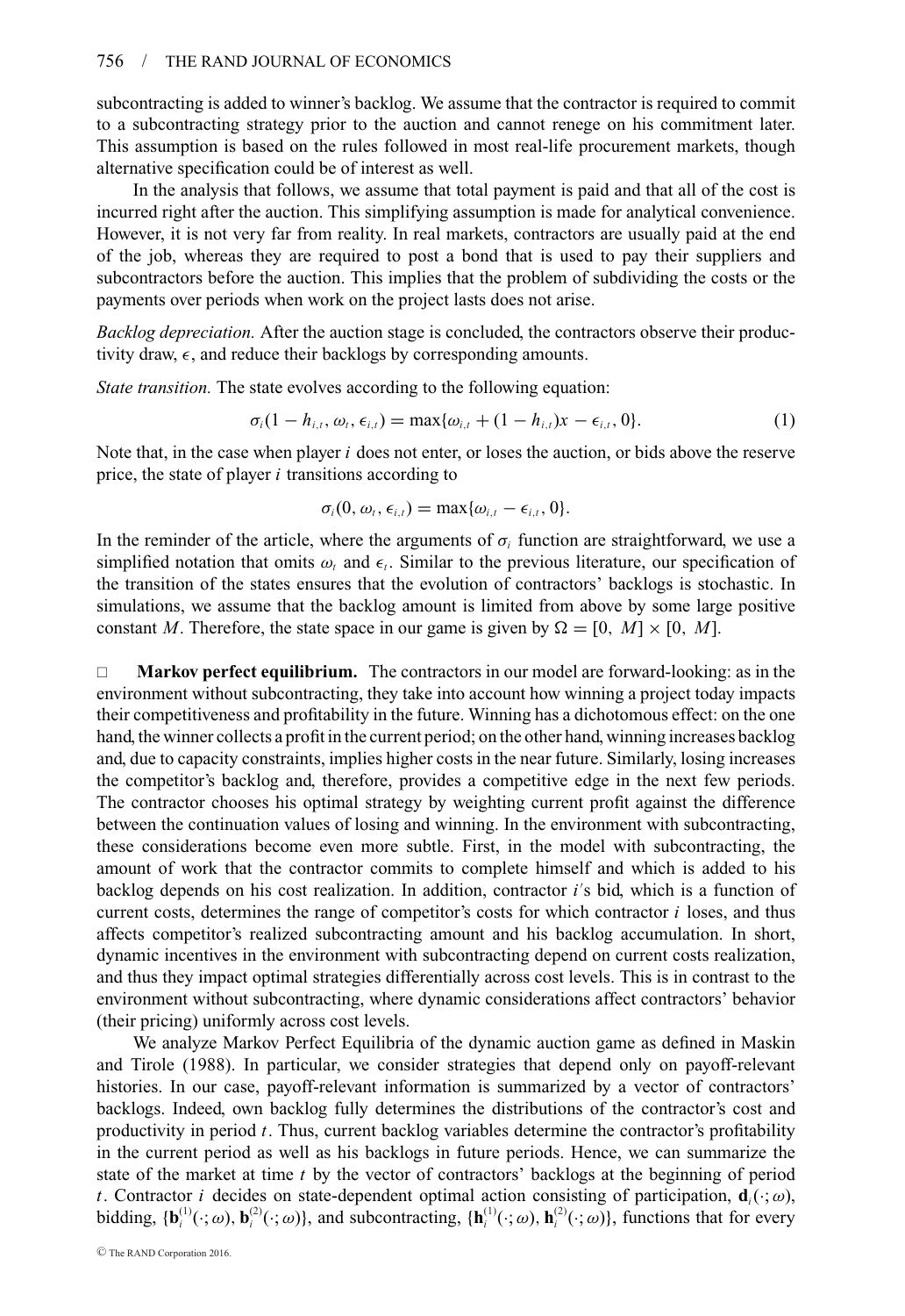realization of his private costs, κ and *c*, respectively, determine whether he participates in an auction or not, the bid he submits if he participates, and the portion of work he commits to completing in-house upon winning. We define a stage payoff of our game as the expected profit that could be collected in a given period. Note that this stage payoff is stationary, that is, it does not change over time conditional on state (backlogs) and actions. This fact enables us to restrict our attention to stationary strategies. As standard theory suggests, for each strategy profile  $\mathbf{g} = \{(\mathbf{d}_i(\cdot;\omega), \mathbf{b}_i^{(1)}(\cdot;\omega), \mathbf{b}_i^{(2)}(\cdot;\omega), \mathbf{h}_i^{(1)}(\cdot;\omega), \mathbf{h}_i^{(2)}(\cdot;\omega))\}_{i=1,2;\omega\in\Omega}$ , and a starting state  $\omega^0$ , there exists an (almost) unique Markov process that determines the joint distribution of private costs  $\kappa_{i,t}$ ,  $c_{i,t}$ , states  $\omega_t$ , and actions  $d_{i,t} = \mathbf{d}_i(\kappa_{i,t}, \omega_t)$ ,  $b_{i,t}^{(n)} = \mathbf{b}_i^{(n)}(c_{i,t}, \omega_t)$ ,  $h_{i,t}^{(n)} = \mathbf{h}_i^{(n)}(c_{i,t}, \omega_t)$  for each  $t = 0, \ldots, \infty$ . For a given strategy profile, we define a value function of contractor *i* as a sum of discounted future expected profits where the expectation is taken with respect to the stochastic process. Formally,

$$
V_{i}(\omega_{0}; \mathbf{g}_{i}, \mathbf{g}_{-i}) = E\Bigg\{\sum_{t=0}^{\infty} \delta^{t} d_{i,t} \Bigg[(1-d_{-i,t})\mathbf{1}_{\{b_{i,t}^{(1)}(2)
$$

where  $\delta$  denotes the discount rate common to all contractors, and the expression in the first brackets,

$$
\mathbf{1}_{\{b_{i,t}^{(1)} < r_t\}}\left(b_{i,t}^{(1)} - \left(1 - h_{i,t}^{(1)}\right)c_{i,t}x - P\left(h_{i,t}^{(1)}x\right)h_{i,t}^{(1)}x\right),
$$

denotes the expected profit of the contractor if he is a single participant, whereas the expression in the second brackets,

$$
\mathbf{1}_{\{b_{i,t}^{(2)} > b_{-i,t}^{(2)},b_{i,t}^{(2)} < r_t\}}\left(b_{i,t}^{(2)} - \left(1-h_{i,t}^{(2)}\right)c_{i,t}x - P\left(h_{i,t}^{(2)}x\right)h_{i,t}^{(2)}x\right),
$$

summarizes the period *t* profit of contractor *i* when two contractors are competing in the auction. Notice that contractor's *i* period payoff is zero if he does not participate or meet the reserve price. We refer to this value function as the *ex ante value function*, because it describes the value to the contractor before he acquires private information about his costs in the current period.

We consider Markov Perfect Equilibria  $\mathbf{g}^* = (\mathbf{g}_1^*, \mathbf{g}_2^*)$ , such that  $V_i(\omega_0 | \mathbf{g}_i^*, \mathbf{g}_{-i}^*) \ge$  $V_i(\omega_0|\mathbf{g}_i, \mathbf{g}_{-i}^*)$  for all  $\mathbf{g}_i$ ,  $i = 1, 2$ , for all  $\omega_0 \in \Omega$ , and given that contractors have correct beliefs about the distribution of their competitors' private costs.

# **4. Equilibrium characterization**

 **Bellman equation.** Under standard assumptions, contractors' optimal behavior in this environment can be summarized by a Bellman equation. To simplify the presentation, we develop the relevant Bellman equation in steps.

In what follows, we suppress dependence of the value function on (**gi**, **g**<sup>−</sup>**i**) for the brevity of notation. We also consider the interim continuation value of player *i*, conditional on drawing the entry costs  $\kappa_i$  as  $\tilde{V}_i(\omega, \kappa_i)$ . Then, *ex ante* value function is given by  $V_i(\omega) = \int \tilde{V}_i(\omega, \kappa_i) dF_{\kappa}(\kappa_i)$ . The Bellman equation for player *i* could be written in the following way:

$$
\tilde{V}_i(\omega,\kappa_i) = \max_{d_i} \int_{\kappa_{-i}} \{d_i[\mathbf{d}_{-i}(\kappa_{-i})U_i(\omega; A = \{i, -i\}) + (1 - \mathbf{d}_{-i}(\kappa_{-i}))U_i(\omega, A = \{i\}) - \kappa_i\} \\
+ (1 - d_i)[\mathbf{d}_{-i}(\kappa_{-i})U_i(\omega, A = \{-i\}) + (1 - \mathbf{d}_{-i}(\kappa_{-i}))U_i(\omega, A = \emptyset)]\}.
$$
\n(3)

Here, *A* denotes the set of auction participants and  $U_i(\omega, A)$  denotes continuation value of bidder *i* for a given configuration of auction participants, *A*. Next, we derive the expression for  $U_i(\omega, A = \{i, -i\})$  in detail and briefly comment on other cases.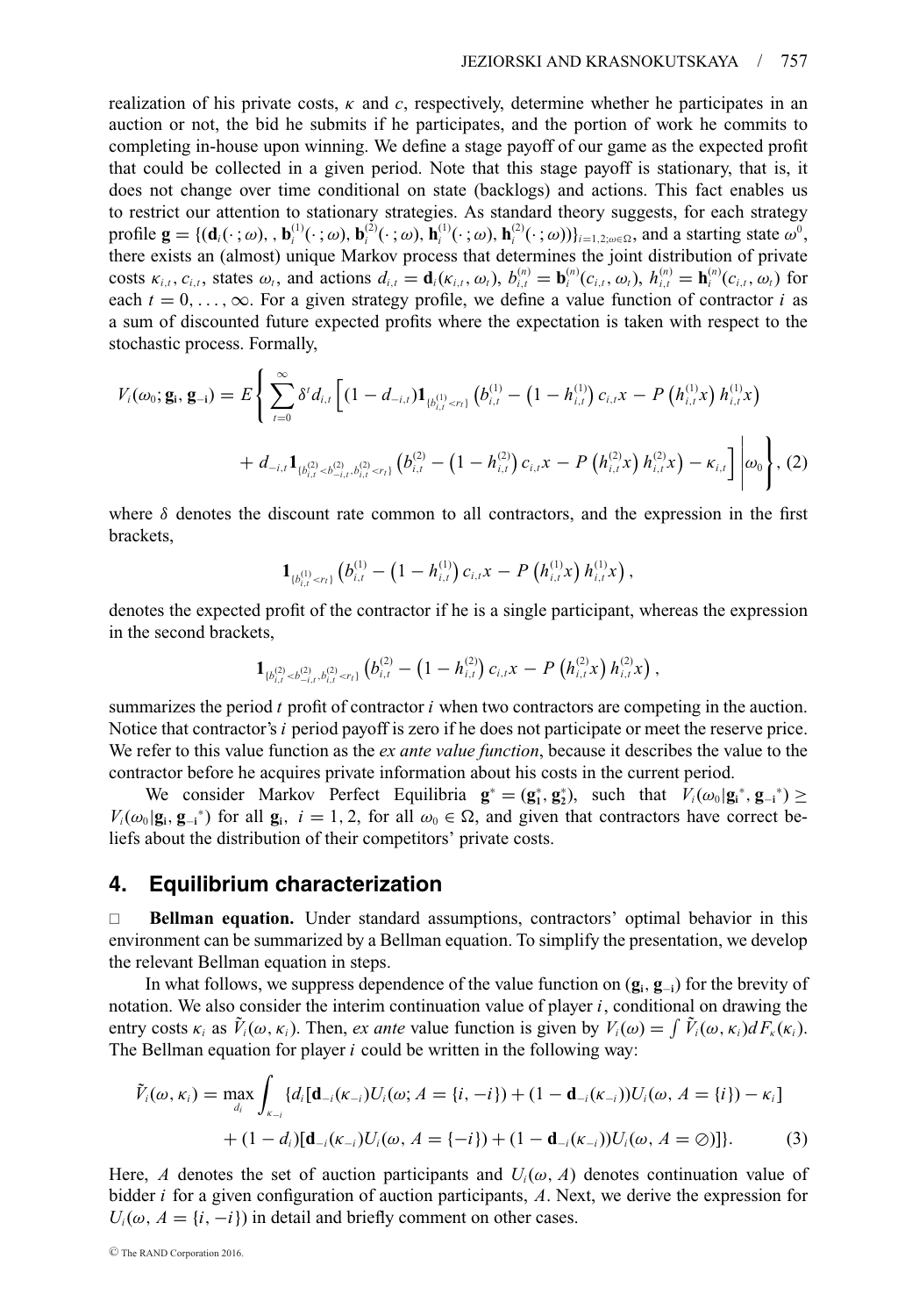*Continuation value when both contractors participate.* In the case when both contractors participate in an auction, contractor *i* s dynamic payoff from winning conditional on the realization of private costs  $c_i$ , submitting bid  $b_i^{(2)}$ , and using subcontracting action  $h_i^{(2)}$  is given by

$$
\left(b_i^{(2)} - \left(1-h_i^{(2)}\right)c_i x - P\left(h_i^{(2)} x\right) h_i^{(2)} x\right) + \delta E_{\epsilon} V_i \left(\sigma_i \left(1-h_i^{(2)}\right), \sigma_{-i}(0)\right),\tag{4}
$$

where the expectation is taken with respect to the distribution of within-period realizations of productivity  $\epsilon$ .

Contractor *i's* dynamic payoff from losing is given by

$$
\delta E_{\epsilon,c_{-i}} \big[ V_i \left( \sigma_i(0), \sigma_{-i} \left( 1 - \mathbf{h}_{-i}^{(2)}(c_{-i}) \right) \right) \, \big| \, \mathbf{b}_{-i}^{(2)} < b_i^{(2)} \big]. \tag{5}
$$

In the remainder of the article, we frequently drop the dependence of bidding and subcontracting strategies as well as cost distribution on the state  $\omega$  to keep the notation simple. Notice that if contractor *i* loses the auction, his competitor's backlog increases. However, as opposed to an environment without subcontracting, the future competitor's backlog, that is,  $\sigma_{-i}(1 - \mathbf{h}_{-i}^{(2)}(c_{-i}))$ , depends on the competitor's costs *c*<sup>−</sup>*<sup>i</sup>* through the subcontracting strategy. In turn, contractor *i* s bid determines the set of the competitor's cost to which he may lose. Thus, contractor *i's* payoff from losing depends on his own bid.

We put together the above pieces to obtain

$$
U_i(\omega; A = \{i, -i\}) = \int_{c_i} \max_{b, h} \{W_i(b)[(1 - F_R(b))(b - (1 - h)c_i x - P(hx)hx + \delta E_{\epsilon} V_i(\sigma_i(1 - h), \sigma_{-i}(0))) + F_R(b)\delta E_{\epsilon} V_i(\sigma_i(0), \sigma_{-i}(0))]
$$
  
+ (1 - W\_i(b))\delta E\_{c\_{-i}} [(1 - F\_R(b\_{-i}^{(2)}(c\_{-i}))) E\_{\epsilon} V\_i(\sigma\_i(0), \sigma\_{-i} (1 - h\_{-i}^{(2)}(c\_{-i})))   
+ F\_R(b\_{-i}^{(2)}(c\_{-i})) E\_{\epsilon} V\_i(\sigma\_i(0), \sigma\_{-i}(0)) |b\_{-i}^{(2)} < b] \} dF\_i(c\_i). (6)

Here,  $W_i(b) = (1 - F_{-i}(\mathbf{b}_{-i}^{(2)})^{-1}(b))$  denotes the probability that bidder *i* submits the lowest in the auction.

*Other cases.* The continuation value to contractor  $i$  when he is the only participant is similar in structure to the case of two participants, except the probability of winning is determined by the distribution of the secret reserve price rather than the distribution of competitor's bids and the continuation value when losing does not depend on the contractor's own bid:

$$
U_i(\omega, A = \{i\}) = \int_{c_i} \left\{ \max_{b,h} (1 - F_R(b)) [b - (1 - h)c_i x - P(hx)hx + \delta E_{\epsilon} V_i(\sigma_i(1 - h), \sigma_{-i}(0))] + F_R(b) \delta E_{\epsilon} V_i(\sigma_i(0), \sigma_{-i}(0)) \right\} dF_i(c_i). \quad (7)
$$

The continuation value to contractor *i* when only contractor −*i* enters is similar to the continuation value of losing in the case with two bidders, except that competitor's probability of winning is determined by the secret reserve price:

$$
U_i(\omega, A = \{-i\}) = \delta E_{c_{-i}} \left[ \left( 1 - F_R \left( \mathbf{b}_{-i}^{(1)}(c_{-i}) \right) \right) E_{\epsilon} V_i \left( \sigma_i(0), \sigma_{-i} \left( 1 - \mathbf{h}_{-i}^{(1)}(c_{-i}) \right) \right) + F_R \left( \mathbf{b}_{-i}^{(1)}(c_{-i}) \right) E_{\epsilon} V_i(\sigma_i(0), \sigma_{-i}(0)) \right].
$$
\n(8)

Finally, if nobody enters, the continuation value to contractor*i* is determined by expected depletion of competitors' backlogs:

$$
U_i(\omega, A = \emptyset) = \delta E_{\epsilon} V_i(\sigma_i(0), \sigma_{-i}(0)).
$$
\n(9)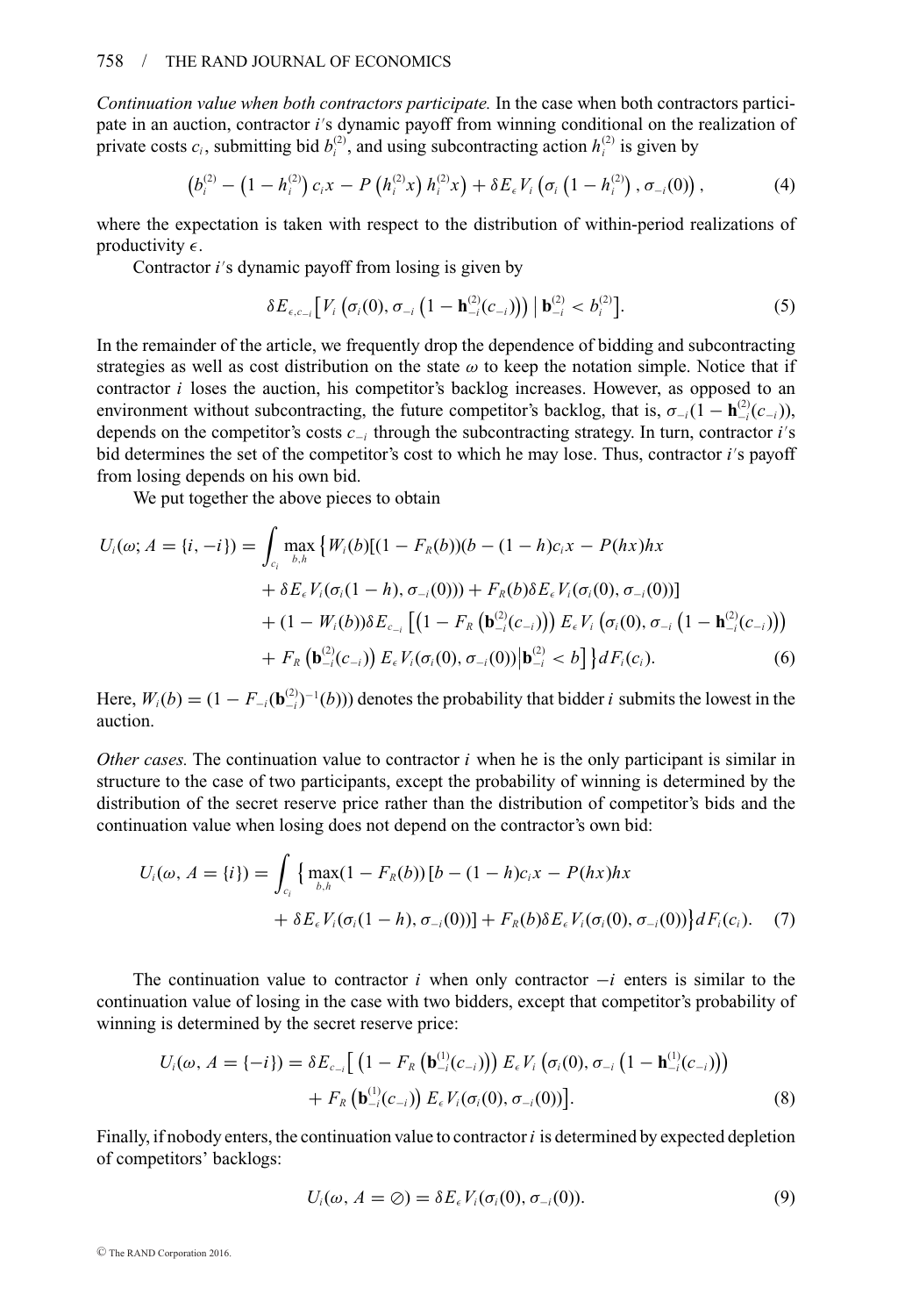**Participation strategies.** Given the structure of the game, a contractor should participate in the auction if an interim value from participation net of entry costs exceeds interim value from not participation. That is, when

$$
\kappa_i \le p_{-i}(\omega)[U_i(\omega, A = \{i, -i\}) - U_i(\omega, A = \{-i\})]
$$
  
+  $(1 - p_{-i}(\omega))[U_i(\omega, A = \{i\}) - U_i(\omega, A = \emptyset)]$  (10)

for a given competitor's probability of entry *p*<sup>−</sup>*<sup>i</sup>* . The right-hand side of the above condition does not depend on  $\kappa_i$ , therefore, participation behavior is determined by a threshold strategy with a threshold given by

$$
K_i(\omega) = p_{-i}(\omega)[U_i(\omega, A = \{i, -i\}) - U_i(\omega, A = \{-i\})]
$$
  
+  $(1 - p_{-i}(\omega))[U_i(\omega, A = \{i\}) - U_i(\omega, A = \emptyset)],$  (11)

such that

$$
\mathbf{d}_i(\kappa_i) = \begin{cases} 1 & \text{if } \kappa_i \leq \bar{K}_i(\omega) \\ 0 & \text{otherwise.} \end{cases}
$$

The entry probabilities ( $p_i$ ,  $p_{-i}$ ) are thus given by

$$
p_i(\omega) = F_{\kappa}(\bar{K}_i(\omega))
$$
  
\n
$$
p_{-i}(\omega) = F_{\kappa}(\bar{K}_{-i}(\omega)).
$$
\n(12)

Conditions (10) and (12) define the equilibrium entry probabilities and thus threshold participation strategies of this game. The threshold strategies may not be unique. We follow the literature in verifying uniqueness for a vector of parameters we use in our policy analysis.

 **Optimal subcontracting strategies.** Notice that the payoff from losing and the probability of winning do not depend on bidder *i* s subcontracting strategy, both in the case with two participants and when *i* is the only contractor participating. This allows us to solve for contractor i's optimal subcontracting strategy using his continuation value from winning, which has the same structure in both cases. It implies that  $h_i^{(1)} = h_i^{(2)}$ , thus superscripts are omitted in subsequent exposition. Formally,

$$
\mathbf{h}_i(c_i;\omega) = \arg\max_h(-(1-h)c_i x - P(hx)hx + \delta E_{\epsilon} V_i(\sigma_i(1-h), \sigma_{-i}(0)).
$$

Notice that the second derivative of the payoff with respect to the subcontracting strategy is negative,

$$
-P''(hx)hx^2-2P'(hx)x+x\delta E_{\epsilon}V''_{i,11}(\sigma_i(1-h),\sigma_{-i}(0))<0,
$$

if one of the following conditions is satisfied.

- *(A1) The subcontracting supply schedule*, *P*(.), *is convex in quantity supplied and the expected future value function,*  $E_{{\epsilon}}V_i(., .),$  *is concave in own state.*
- *(A1')*  $E_{c_i',\epsilon}V_i(.,.)$  *is not concave, but*  $E_{\epsilon}V_{i,11}''(\sigma_i(1-h),\sigma_{-i}(0))$  *is small relative to*  $-P''(hx)hx^2$   $2P(hx)x$  and P(.) *is convex or vice versa if* P(.) *is not convex, but*  $-P''(hx)hx^2$  −  $2P'(hx)x$  *is small relative to*  $x\delta E_\epsilon V_{i,11}''(\sigma_i(1-h), \sigma_{-i}(0))$  *and*  $E_\epsilon V_i(., .)$  *is concave in own state.*

It would be challenging to establish the concavity of the expected value function in this very general setting. Therefore, we verify this property in simulations.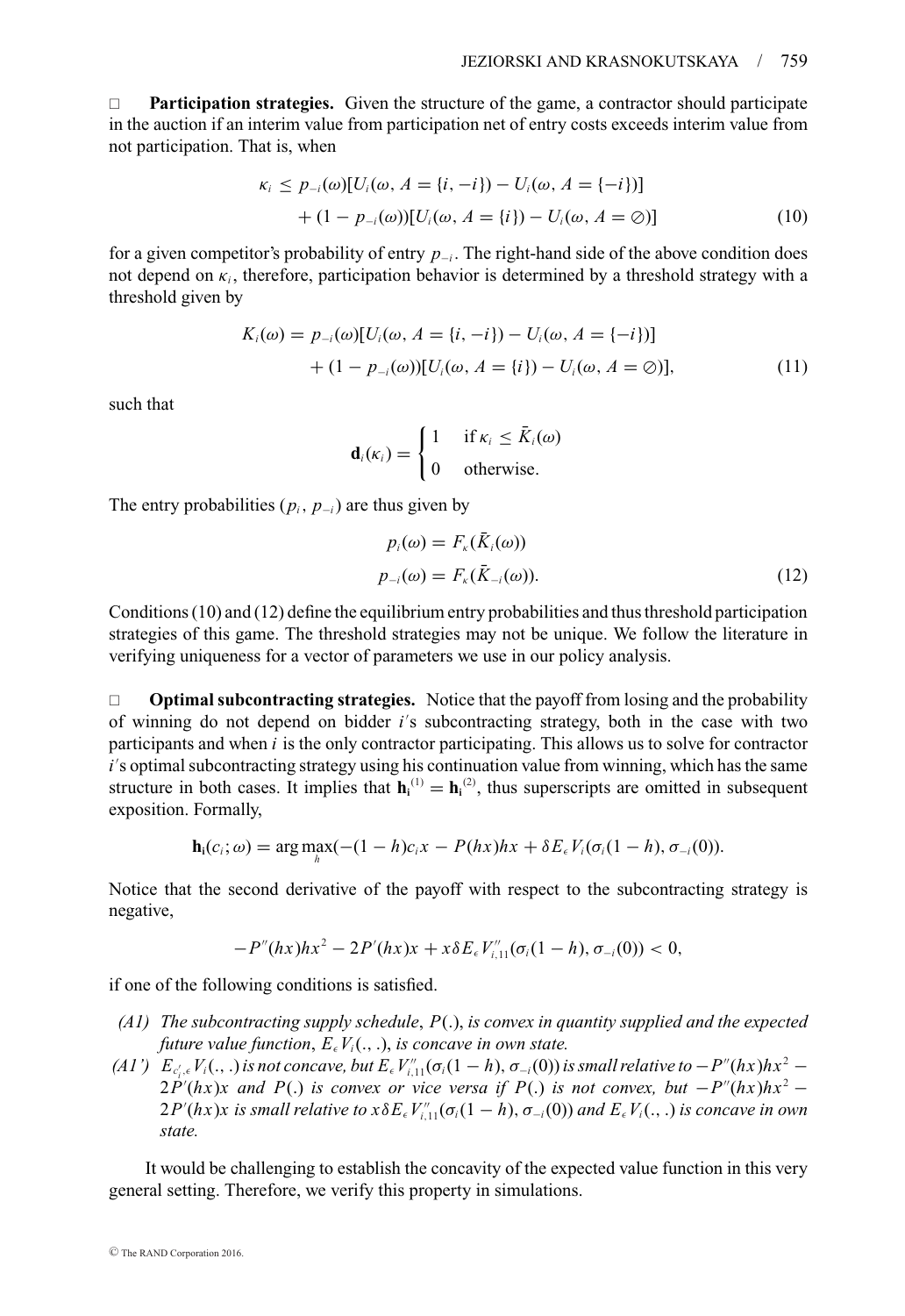*Proposition 1.* If condition  $(AI)$  or  $(AI')$  holds, then the optimal subcontracting action  $h_i^*$ , exists, is unique, and is determined by the following equations:

$$
h_i^* = 1 \qquad \text{if } c_i - P'(x)x - P(x) - \delta E_{c_i',\epsilon} V_{i,1}'(\sigma_i(0), \sigma_{-i}(0)) > 0
$$
\n
$$
h_i^* = 0 \qquad \text{if } c_i - P(0) - \delta E_{c_i',\epsilon} V_{i,1}'(\sigma_i(1), \sigma_{-i}(0)) < 0
$$
\n
$$
0 < h_i^* < 1 \qquad \text{if } c_i - P'(h_i^*x)h_i^*x - P(h_i^*x) - \delta E_{\epsilon} V_{i,1}'(\sigma_i(1 - h_i^*), \sigma_{-i}(0)) = 0.
$$

As can be seen above, an optimal *h*<sup>∗</sup> *<sup>i</sup>* does indeed depend on the state and on contractor *i*'s current cost realization, that is,  $h_i^* = \mathbf{h}_i(c_i; \omega)$ . Notice that the contractor subcontracts only at cost levels that are sufficiently high relative to  $P(0) + \delta E_{\epsilon} V'_{i,1}(\sigma_i(1), \sigma_{-i}(0))$ , which is the marginal cost of the first unit purchased in the subcontracting market net of the dynamic cost of completing the whole project. In general, when deciding on the level of subcontracting, the bidder weighs the marginal cost (both static and dynamic) of completing this unit in-house,  $c_i - \delta E_{\epsilon} V'_{i,1}(\sigma_i(1 - h_i^*), \sigma_{-i}(0))$ , against the cost of purchasing this unit in the subcontracting market,  $P'(h_i^*x)h_i^*x - P(h_i^*x)$ , which accounts for the fact that the price in the subcontracting market may potentially grow as he attempts to purchase more units.

*Corollary 1.* If condition (*A1*) or (*A1'*) holds, then the optimal subcontracting policy is weakly increasing in the realization of static marginal cost.

This property obtains by differentiating the first-order condition for  $0 < h<sub>i</sub> < 1$  with respect to *ci* . Details are provided in the Appendix.

To summarize, several useful properties of subcontracting functions arise in the areas of the state space where the expected value function is concave in own state and has positive crosspartial derivatives. However, theoretically, there are no guarantees that these properties of the expected value function hold everywhere or even at some subset of the state space. We verify these properties for the parameter values we use in our policy analysis.

*Flat supply curve.* It is instructive to consider the case of a flat subcontracting supply curve,  $P(z) = p_0$ . In a static game, contractors choose not to subcontract if  $p_0 > c_i$  and to subcontract everything if  $p_0 < c_i$ . Subcontracting is used only to "improve" high cost realizations. In contrast, in a dynamic game, nonzero amounts of subcontracting are optimal as long as

$$
c_i > \delta E_{\epsilon} V'_{i,1}(\sigma_i(1), \sigma_{-i}(0)) + p_0.
$$

Notice that  $p_0 > \delta E_\epsilon V'_{i,1}(\sigma_i(1), \sigma_{-i}(0)) + p_0$  if  $E_\epsilon V'_{i,1} < 0$ , a condition we would expect to hold in equilibrium, is satisfied. Contractors outsource more in a dynamic equilibrium because they additionally use subcontracting to alleviate future capacity constraints, sometimes at the expense of short-term efficiency. It is still optimal to subcontract to the limit if  $p_0 < c_i$ . However, full subcontracting remains optimal if  $p_0 > c_i > \delta E_{\epsilon} V'_{i,1}(\sigma_i(0), \sigma_{-i}(0)) + p_0$ . Also, in contrast to the static game, intermediate levels of subcontracting occur on a nondegenerate interval,

$$
[\delta x E_{\epsilon} V'_{i,1}(\sigma_i(1), \sigma_{-i}(0)) + p_0, \ \delta x E_{\epsilon} V'_{i,1}(\sigma_i(0), \sigma_{-i}(0)) + p_0].
$$

The width of this interval depends on the curvature of the value function, the discount factor, and the size of the contract.

 **Bidding strategies.** Next, we characterize bidding strategies in the environment with subcontracting. We characterize the case with two bidders in details and then comment on the bidding strategies when only a single bidder is present. Everywhere in this section, we assume that bidder *i* is participating in the auction.

*Auction with multiple participants.* In this section, we show that after optimal subcontracting strategies are determined and given a vector of value functions, the contractors' optimization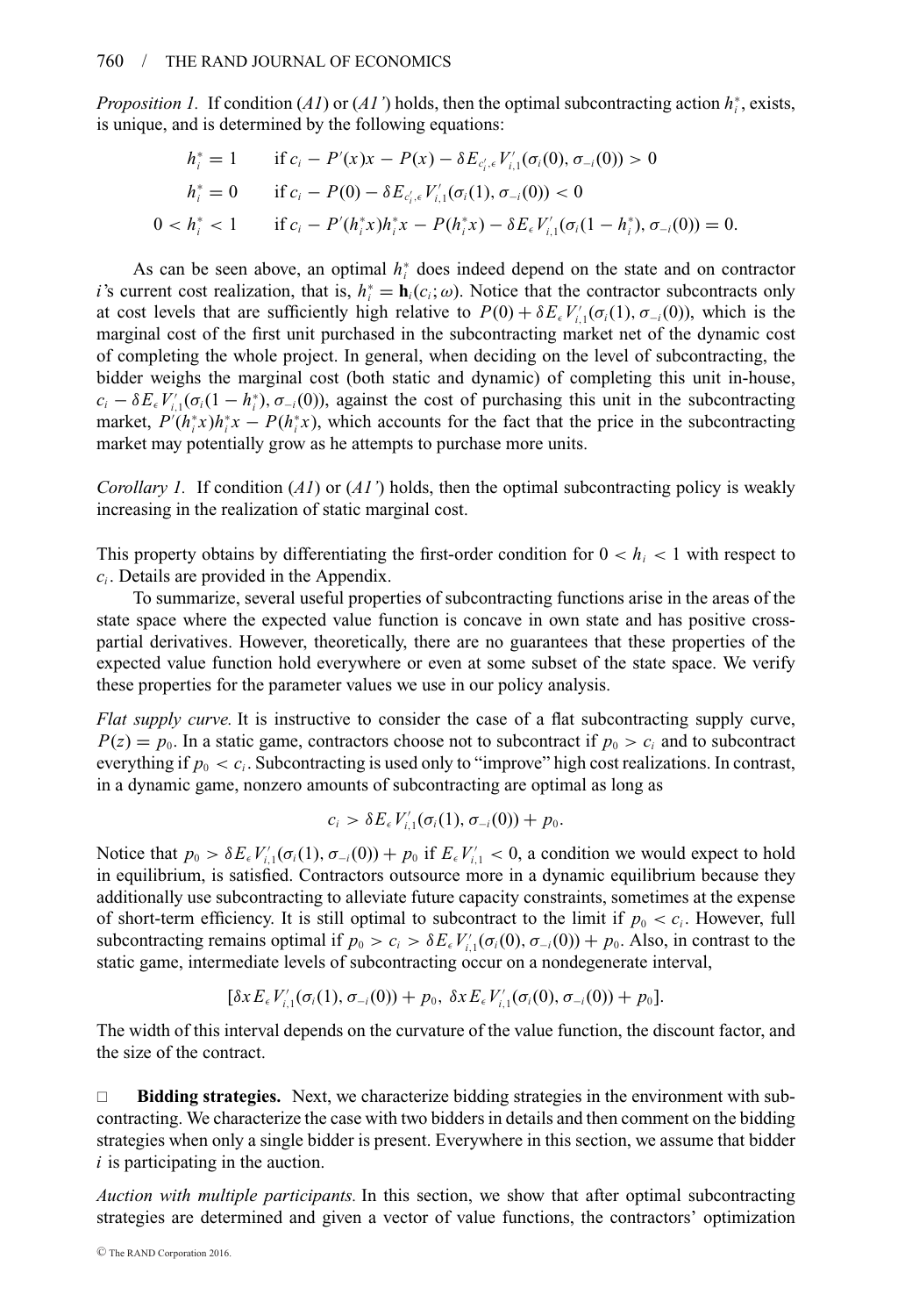problem in the auctions with more than one bidder can be rearranged to resemble a static asymmetric procurement auction with an "all-pay" feature. An "all-pay" feature arises because in the environment with subcontracting, bidder *i* s continuation value of losing an auction depends on his bid.

For the purpose of this section, we assume that the subcontracting supply schedule is such that contractors choose to subcontract at all cost realizations and it is never optimal to subcontract the whole project. We make this assumption in order to maintain the smoothness of the bidding problem, which in turn facilitates the existence and computation of bidding strategies. We believe that such an assumption is without loss of generality for the purpose of our analysis: indeed, an optimal subcontracting policy could be approximated by a strategy which implies that a bidder subcontracts a very small portion of the project where the optimal policy prescribes to subcontract zero amount and such that the subcontracted share is slightly less than one if the optimal policy prescribes subcontracting the whole project.

We further assume that the *ex ante* value function is decreasing in own state and is increasing in the state of the competitor, that is,  $V'_{i,1}(\omega_i, \omega_{-i}) < 0$ , and  $V'_{i,2}(\omega_i, \omega_{-i}) > 0$ , and either condition (A1) or condition (A1') holds (and, therefore, the optimal subcontracting strategy is increasing in the bidder's own cost,  $h'_{i,1} > 0$ ). We expect the first two properties to arise due to the presence of capacity constraints and the limited availability of subcontracting. Indeed, as in the game without subcontracting, the high level of own backlog increases the risk of the high current cost realization. In addition, the relation between the project's size and the contractor's capacity ensure that high backlogs persist into the future. Limited subcontracting means that these concerns could not be completely eliminated. Similarly, the high levels of the competitor's backlog implies a higher chance of the competitor having high costs both in the current and in the next few future periods. Although these properties are intuitively justified, it would be difficult to establish them formally. We verify these properties numerically.

Denote  $E_{{\epsilon}}V_i(\sigma_i(0), \sigma_{-i}(1 - \mathbf{h}_{-i}(\bar{c}_{-i})))$  by  $\underline{V}_i(\omega)$ . This is the lowest possible payoff from losing given  $\omega$  because **h**<sub>−*i*</sub>(.) is at its highest possible level.

For the purpose of further exposition, we introduce a new object,  $\phi_i(c_i, \omega)$ , which we refer to as *effective costs* as opposed to *original* (or *current*) costs, *ci* ,

$$
\phi_i(c_i;\omega) = (1 - h_i)c_i x + P(h_i x)h_i x - \delta(E_{\epsilon} V_i(\sigma_i(1 - h_i), \sigma_{-i}(0)) - \underline{V}_i(\omega)).
$$
 (13)

The first part of  $\phi$  is a *static effective cost*, which captures the immediate impact of subcontracting on markups. The second part represents a dynamic opportunity cost of winning the auction against the least efficient opponent. Note that effective cost  $\phi$  does not depend on the number of active bidders.

We assume that  $V_i$  is decreasing in the own backlog, and increasing in the backlog of the opponent, therefore, we know that

$$
-\delta(E_{\epsilon}V_i(\sigma_i(1-h_i),\sigma_{-i}(0))-\underline{V}_i(\omega))>0,
$$

that is, the dynamic cost component is always positive and therefore raises the cost of the project. Further, notice that

$$
\phi'_{i,1}(c_i;\omega) = (1-h_i)x + \{P'(h_ix)h_ix + P(h_ix) + \delta E_{\epsilon}V'_{i,1} - c_i\}h'_ix > 0,
$$
\n(14)

where the non-negativity of the term in the brackets follows from the necessary first-order conditions for the optimality of the subcontracting function and from our assumption that  $h_i' > 0$ . Therefore, we can rewrite the contractor's optimization problem in terms of  $\phi_i$ . More specifically, through the change of variables we will view the bidding function as a function of effective costs,  $\phi_i(c)$ , rather than *c*, that is,

$$
\mathbf{b}_i^{(2)}(\cdot;\omega): [\underline{\phi}_i(\omega), \overline{\phi}_i(\omega)] \to [\underline{b}^{(2)}(\omega), \overline{b}^{(2)}(\omega)].
$$

<sup>C</sup> The RAND Corporation 2016.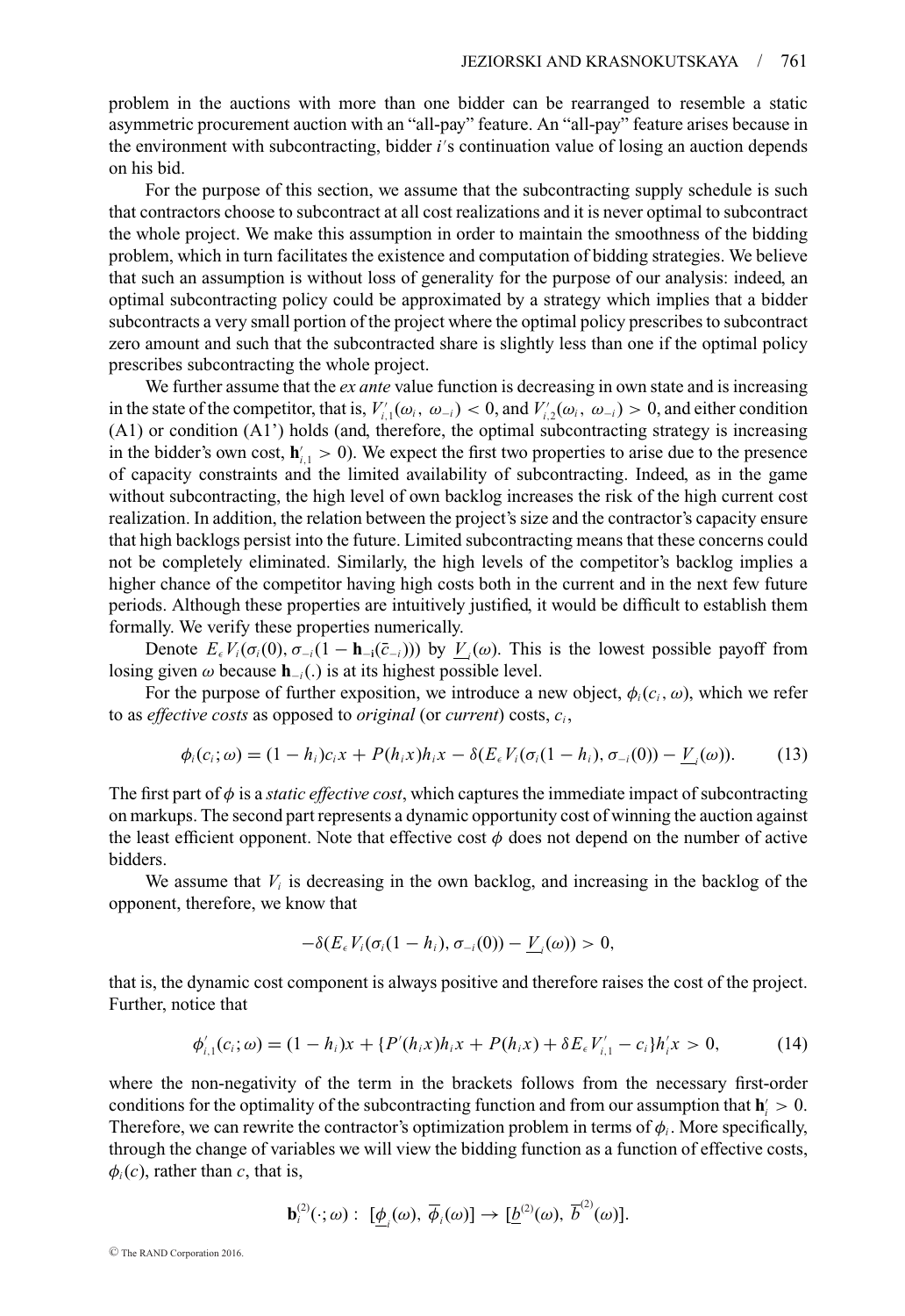Similarly, we define the inverse bid function, which maps bids into effective costs rather than into real costs:

$$
\xi_i(\cdot;\omega): [\underline{b}^{(2)}(\omega), \overline{b}^{(2)}(\omega)] \to [\underline{\phi}_i(\omega), \overline{\phi}_i(\omega)].
$$

In a similar way, we can express subcontracting schedule  $\mathbf{h}_i$  as a function of  $\phi_i$ . The equilibrium of the bidding game is characterized by a system of first-order differential equations in  $\xi$ <sub>i</sub> and ξ<sup>−</sup>*<sup>i</sup>* , which represent the necessary first-order conditions associated with the bidding problem for  $i = 1, 2,$ 

$$
(1 - F_{\phi, -i}(\xi_{-i}(b))) \{ f_R(b)(b - \phi_i) + F_R(b) - f_R(b)\delta \big[ E V(\sigma_i(0), \sigma_{-i}(0)) - \underline{V}_i \big] \} - f_{\phi, -i}(\xi_{-i}(b))) \xi'_{-i}(b) F_R(b) \{ b - \phi_i - \delta \big[ E V(\sigma_i(0), \sigma_{-i}(1 - \mathbf{h}_{-i}(\xi_{-i}(b)))) - \underline{V}_i \big] \} = 0, (15)
$$

and boundary conditions. Notice that, in our setting, the supports of effective cost distributions are naturally different for contractors with different backlog levels. We adjust the standard argument (see Kaplan and Zamir, 2012), accounting for the all-pay component in order to obtain the boundary condition for our optimization program. More specifically, without loss of generality, assume that  $\bar{\phi}_1 \leq \bar{\phi}_2$ .<sup>3</sup> Then,

$$
\xi_1(\overline{b}, \omega) = \overline{\phi}_1
$$
  
\n
$$
\xi_2(\overline{b}, \omega) = \overline{b}
$$
  
\n
$$
\xi_1(\underline{b}, \omega) = \underline{\phi}_1
$$
  
\n
$$
\xi_2(\underline{b}, \omega) = \underline{\phi}_2,
$$
\n(16)

where  $\bar{b}$  is the highest equilibrium bid.

Next, let  $b_0$  be implicitly defined by

$$
\begin{aligned} \n\{(1 - F_R(b_0)) - f_R(b_0)(b_0 - \bar{\phi}_1) + \delta f_R(b)[E_{\epsilon} V_1(\sigma_1(0), \sigma_2(0)) - \underline{V}_2]\}(1 - F_{\phi,2}(b_0)) \\ \n&- \{b_0 - \bar{\phi}_1 - \delta[E_{\epsilon} V_1(\sigma_1(0), \sigma_2(\mathbf{h}_2))) - \underline{V}_2\}(1 - F_R(b_0))f_{\phi,2}(b_0) = 0. \n\end{aligned} \tag{17}
$$

The proposition below summarizes conditions that determine the value of  $\overline{b}$ .

*Proposition 2.* If  $b_0$  is defined as in (17), then  $\bar{b} = min\{b_0, \bar{\phi}_2\}$ .

The proof is in the Appendix.

The problem in (15) with boundary conditions defined in (16) and Proposition 2 satisfies all of the usual conditions sufficient to guarantee the existence and uniqueness of the pair of equilibrium bidding functions (see Reny and Zamir, 2004; Athey, 2001).

*Auction with a single bidder.* If contractor *i* is a single bidder in an auction, his choice of bid solves the optimization problem below, given an optimal subcontracting strategy **h***<sup>i</sup>* that determines the effective cost φ*<sup>i</sup>* :

$$
\max_{b} (1 - F_R(b))(b - \phi_i + \delta \underline{V}_i) + F_R(b)\delta E_{\epsilon} V_i(\sigma_i(0), \sigma_{-i}(0)).
$$
\n(18)

It is a one-dimensional and monotonic optimization problem which can be solved using bisection method.

**Dynamic option effect.** The optimal pricing behavior in the environment with capacity constraints is driven in part by option value considerations because winning or losing an auction has implications beyond collecting expected within-period profit. Notice that in the environment

<sup>&</sup>lt;sup>3</sup> Notice that the ranking of  $\bar{\phi}_1$  and  $\bar{\phi}_2$  does not necessarily reflect the ranking of  $\omega_1$  and  $\omega_2$  due to the dynamic cost component.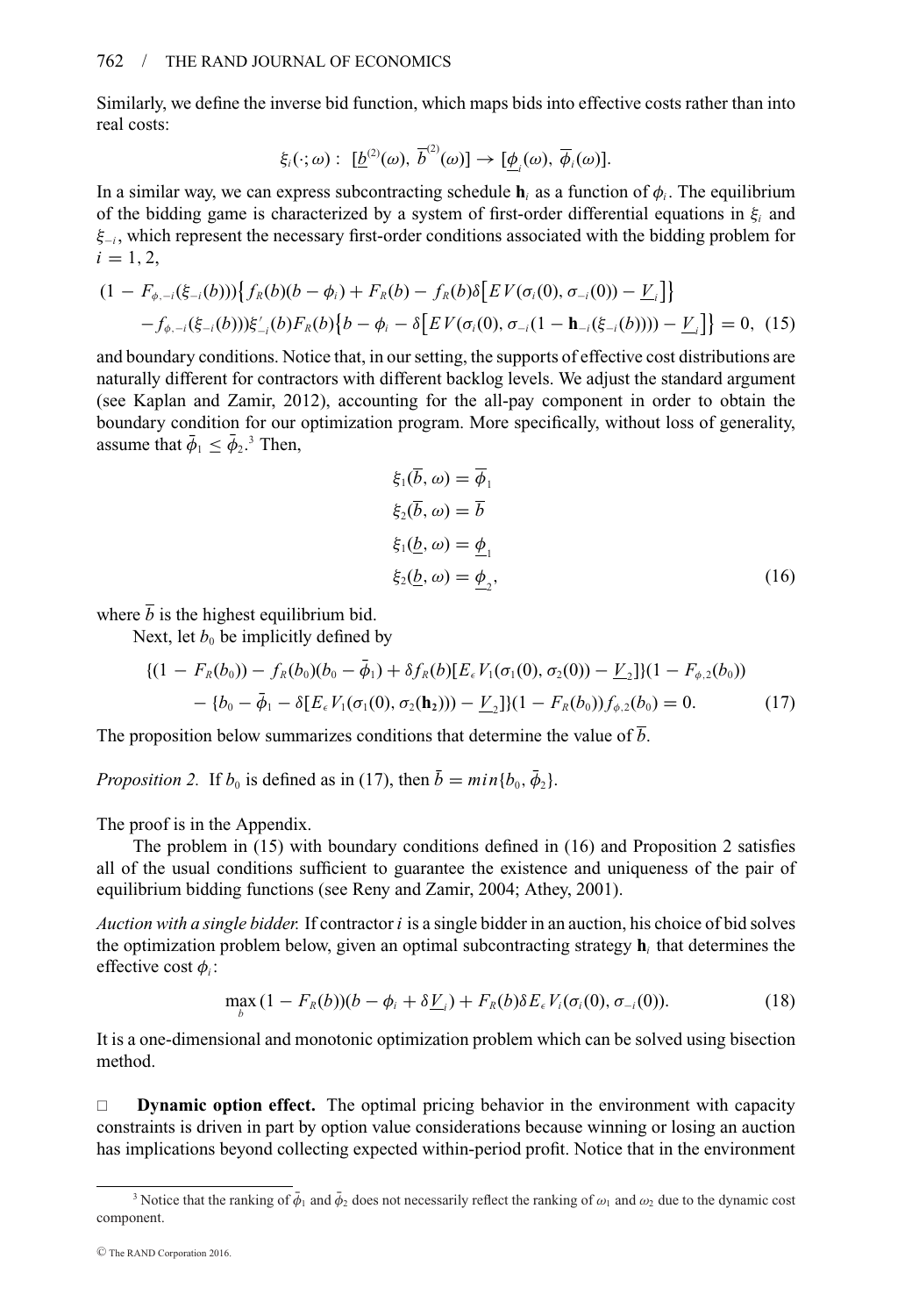*without* subcontracting and *without* secret reserve, the contractor's optimization problem can be represented as

$$
\max_{b_i} (1 - F_{-i}(\xi_{-i}(b_i)))(b_i - c_i x + \delta [E_{\epsilon} V_i(\sigma_i(1), \sigma_{-i}(0)) - E_{\epsilon} V_i(\sigma_i(0), \sigma_{-i}(1))]) + \delta E_{\epsilon} V_i(\sigma_i(0), \sigma_{-i}(1)).
$$
\n(19)

Therefore, the option value impact on optimal pricing could be conveniently summarized by the constant shift to bidder's costs in the problem above, that is, the difference between the continuation value conditional on losing and the continuation value conditional on winning,

$$
-\delta[E_{\epsilon}V_i(\sigma_i(1),\sigma_{-i}(0))-E_{\epsilon}V_i(\sigma_i(0),\sigma_{-i}(1))].
$$

In this case, the option value effect translates into a uniform upward shift of static bidding strategies.

Similar property holds in the environment *with* subcontracting when only one bidder is present. The situation is more complex in the environment *with* subcontracting when two bidders participate in an auction. The optimal pricing behavior in (15) is affected by dynamic option value considerations through three terms  $E_\epsilon V(\sigma_i(0), \sigma_{-i}(1 - \mathbf{h}_{-i}(\xi_{-i}(b))))$ ,  $E_\epsilon V(\sigma_i(1 - \mathbf{h}_i(\phi_i), \sigma_{-i}(0)))$ , and  $E_ \epsilon V(\sigma_i(0), \sigma_{-i}(0))$ . The first term enters the necessary first-order conditions directly and represents bidder *i'*s marginal continuation value conditional on losing. The second term enters optimality conditions through the effective costs term,  $\phi_i$ , and represents bidder *i's* continuation value conditional on winning. The third term represents the case in which the contract is not awarded because both contractors bid above the secret reserve.

In contrast to the model without subcontracting, the terms involving the value function enter the optimality conditions in separate places and cannot be conveniently localized. Further, the dynamic considerations in the model with subcontracting depend on the current cost realization through the subcontracting function and therefore affect the shape (slope and curvature) as well as the level of the bidding function. In an auction environment with asymmetric bidders, this impact could not be easily derived because no closed-form solution exists.

We can obtain an insight into the effect of option value considerations on pricing by analyzing the difference in bidding behavior between static and dynamic auction. We compute the option value component as the difference between the bid function in the fully dynamic model and the bid function that would be used in a static auction with the distributions of costs given by the distributions of static effective costs from the dynamic environment (keeping the subcontracting unchanged), that is,

$$
\tilde{c}_i = (1 - \mathbf{h}_i)c_i x + P(\mathbf{h}_i x)\mathbf{h}_i x.
$$

The results are presented in Section 5.

# **5. Calibration to highway procurement data**

- In this section, we calibrate parameters of our model so that contractors' decisions and auction outcomes derived from the model match those computed from the the California highway procurement data.

 **California highway procurement market.** We use the data from the California Department of Transportation (CalTrans) covering years 2002 through 2013.4 CalTrans is responsible for construction and maintenance of roads and highways within California. The services for the related projects are procured by means of first-price sealed-bid auctions. The projects are formulated as lists of tasks such as escalation, resurfacing, replacing the base, or filling in cracks. The companies participating in the market tend to subcontract a subset of tasks to smaller firms

<sup>4</sup> Jofre-Bonet and Pesendorfer (2003) also use the data from CalTrans but covering a different time period.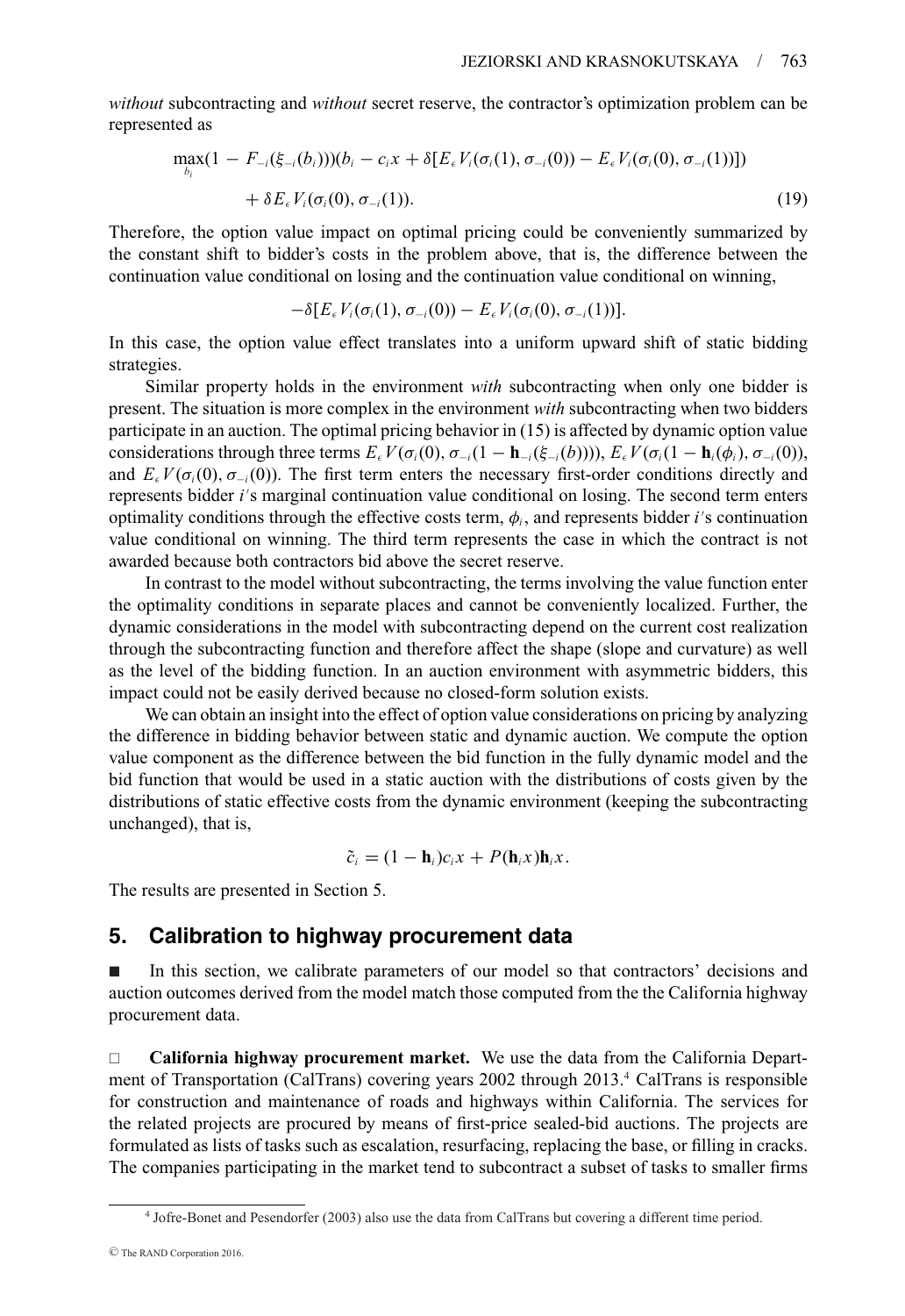#### 764 / THE RAND JOURNAL OF ECONOMICS

| Variable                                                  | Mean | <b>Standard Deviation</b> |
|-----------------------------------------------------------|------|---------------------------|
| Project size, large projects (million)                    | 4.37 | 2.1                       |
| Duration, large projects (months)                         | 9.5  | 4.51                      |
| Subcontracted share of project                            | 0.33 | 0.11                      |
| Fraction of projects with a single large bidder           | 0.47 | 0.22                      |
| Fraction of projects with two large bidders               | 0.34 | 0.19                      |
| Fraction of projects with more than two large bidders     | 0.09 | 0.13                      |
| Number of large projects won (per period, per large firm) | 0.24 | 0.12                      |
| Pr (project is allocated if monopoly)                     | 0.48 | 0.24                      |

#### **TABLE 1 Summary Statistics for the California Procurement Market**

Notes: This table reports summary statistics for the set of California highway procurement projects used in calibration exercise. It consists of 856 projects that are between \$2 million and \$10 million auctioned in the California market between years 2005 and 2010.

specializing in the corresponding type of work. Generally, the size of a project exceeds monthly firm productivity (even after subcontracting). Thus, in this setting, firms regularly carry over a backlog of work.

For every project, our data set includes an estimate of costs constructed by CalTrans' engineers from past winning bids for similar projects, the deadline imposed by CalTrans for project completion, the type and description of work, and the list of subcontracted tasks. We restrict our attention to large paving projects and focus on large paving companies regularly participating in this market. Pertinent features of this environment are summarized in Table 1.

According to Table 1, an average large project takes nine months to complete. Contractors tend to subcontract one third of the project on average. Further, an overwhelming majority of large paving projects attracts at most two large bidders. Participation decisions are important features of our environment because large firms do not participate in every auction.<sup>5</sup> As Table 1 indicates, a large company wins a large project in a given month with probability close to 1/4 on average. To make our model consistent with the empirical environment, we set a period length equal to two months in this calibration exercise.

Although the formal reserve price is not announced, the CalTrans authorities may reject a bid at their discretion if it is deemed "irregular." This is reflected in Table 1, which reports that a project is allocated with probability 48% if a single large bid is submitted. We capture this feature of the environment by assuming that CalTrans uses a secret reserve price in the allocation process. Unfortunately, we have very little guidance in our modelling of the reserve price because the exact rules that apply when bids are labeled as "irregular" are not known. In order to minimize arbitrariness in our analysis, we assume that the distribution of the reserve price is constant across states. The set of auction participants often includes so-called fringe bidders, that is, smaller companies that participate in the market infrequently. These firms are less likely to carry backlog and generally are not impacted by capacity constraints. The probability that a project is not allocated reported above includes the probability that a project is allocated to one of the fringe bidders (which is equal to about 10% for the projects we use in calibration analysis). The random reserve price, thus in part, reflects the competitive pressure imposed by these participants. We hold the distribution of reserve price fixed in counterfactual analysis. However, it is also possible to recompute the bidding strategies of fringe bidders under the assumption that their subcontracting decisions are motivated by static considerations.

 **Calibration methodology.** We parameterize our model as follows. The distribution of unit costs, *c*, (the total costs obtain as a product of unit costs and project size) are assumed to be

<sup>5</sup> Anecdotal evidence suggests that the potential participants and those who decided to submit bids are known in advance to most firms in the market. This is even more likely to be true in the case of large firms. Therefore, the assumption of our model that bids depend on the actual number of the active bidders is consistent with this setting.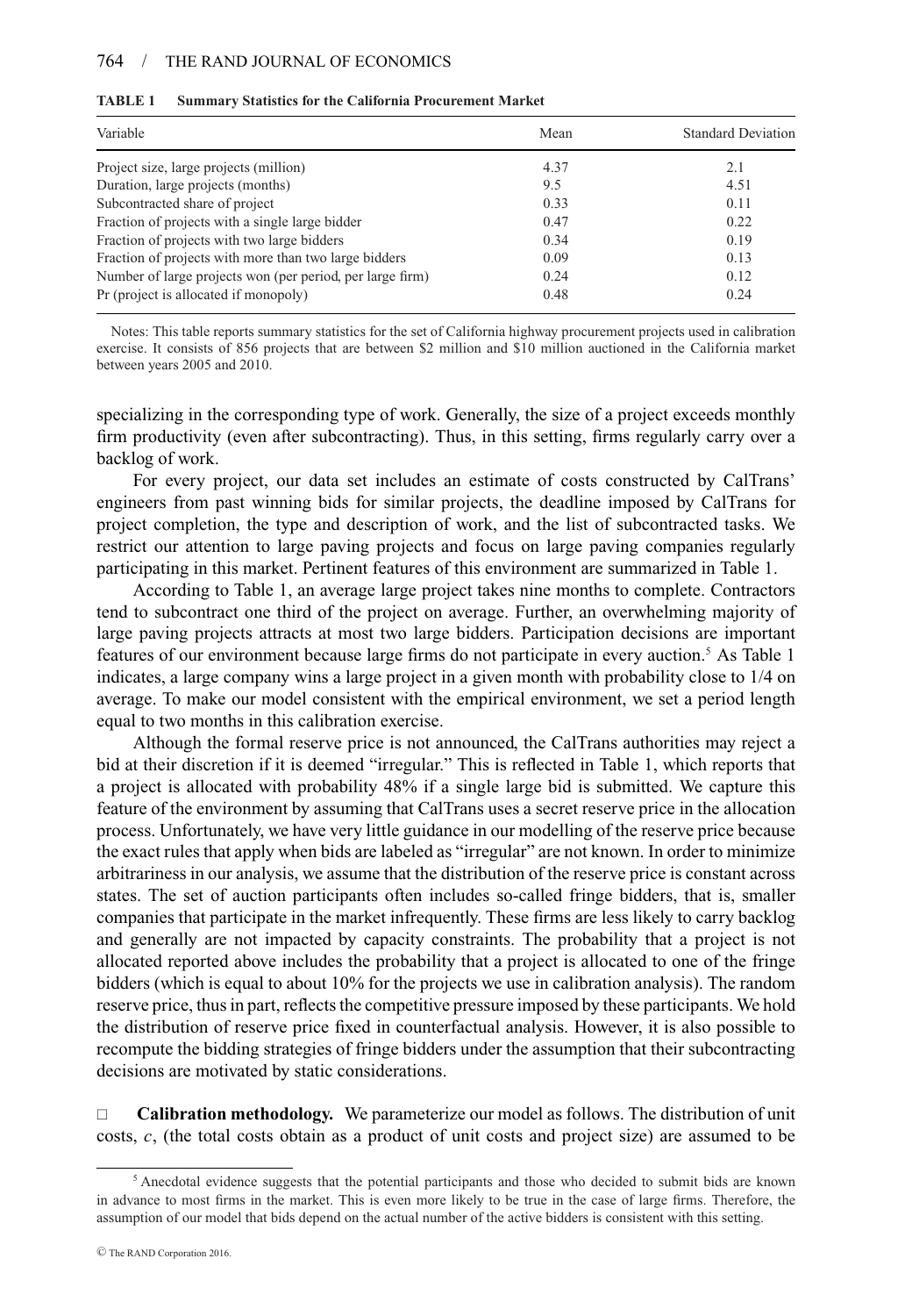normal with the mean and variance that depend on firm's backlog of work,  $\mu_{i,t}^c = \alpha_0 + \alpha_1 * \omega_{i,t}$ and  $\sigma_{i,t}^c = \beta_0 + \beta_1 * \omega_{i,t}$ . Further, we truncate the support of the costs distribution corresponding to zero backlog at 5% (or zero, whichever is higher during the current round of optimization) and 90% quantiles of the corresponding normal distribution, respectively, and allow the support to be shifted at the same rate as the mean of the cost distribution as backlog increases, that is,  $c_{i,t} = c_{i,t}^0 + \alpha_1 * \omega_{i,t}$  and  $\bar{c}_{i,t} = \bar{c}_{i,t}^0 + \alpha_1 * \omega_{i,t}$ . The secret reserve price, *R*, is assumed to be distributed according to the normal distribution, the mean and the variance of which ( $\mu_R$  and  $\sigma_R$ ) we aim to recover in this calibration exercise. We truncate this distribution as well so that the low boundary of the support coincides with the low boundary of the costs distribution with zero backlog and the upper bound is set sufficiently high so that it is never below the upper bound of the cost distribution. Firms' entry costs for a given auction are assumed to be drawn from an exponential distribution with a scalar parameter,  $\kappa$ .

We further assume that subcontracting supply function belongs to 3-parameter family of linear-hyperbolic functions given by  $P(z) = \gamma_0 + \gamma_1 z + \gamma_2 \frac{z}{1-z}$ . The hyperbolic term is added out of technical considerations to ensure that bidders never subcontract the whole project. Such concerns do not arise under realistic values of the parameters, but they have to be addressed to guarantee smooth execution of the calibration program. We thus fix parameter  $\gamma_2$  in such a way that hyperbolic term only becomes important very near the full project size.

We aim to pin down nine parameters through this calibration exercise:  $\alpha_0$ ,  $\alpha_1$ ,  $\beta_0$ ,  $\beta_1$ ,  $\mu_R$ ,  $\sigma_R$ ,  $\kappa$ ,  $\gamma_0$ ,  $\gamma_1$ , and *K* (an upper bound on the support of firms' productivity  $\epsilon$ ). We set the size of the project to be equal to the size of an average large paving project in our data<sup>6</sup> (\$4.37 million). The length of the period is fixed to be equal to two months, as is explained in the previous section. The parameters values are chosen so that the distance between the statistics computed from our model and those in the data are minimized. In the inner loop of this optimization process, a full solution of the model is computed for each set of parameters under consideration. This computation is based on the numerical algorithm we develop for this article, which is summarized in the part B of the Appendix. We use the following statistics:

- (i) the probability that a single firm entered
- (ii) the probability that project is allocated under monopoly
- (iii) the mean and the variance of the normalized bids<sup>7</sup> under monopoly and an average backlog
- (iv) the means and the variances of the normalized bids under duopoly and under various backlog vectors of participating firms such as (empty,full), (full,empty) and (empty,empty)
- (v) the average of the subcontracted share of a project
- (vi) an average time to complete the current backlog and the newly won project as represented by the average duration allocated for project (adjusted for project size)

In the computation of the average bids, the vector of backlogs ( $\omega_1, \omega_2$ ) should be interpreted to mean that the own backlog of the firm for which an average is computed is given by  $\omega_1$  and the competitor's backlog is given by  $\omega_2$ . Further, in the notations above, *empty* and *full* indicate that a contractor's backlog belongs to [25%, 50%] and [50%, 75%] quantile ranges of the stationary backlog distribution, respectively. The backlog statistics computed from the model are set to correspond to the moments of the empirical distribution of augmented backlog, which reflects the full amount of obligations undertaken by the firm (i.e., it includes subcontracted amounts). In computing such augmented backlog both within the model and from the data, we assume that projects are completed sequentially in the historical order and that the subcontracting work is performed at the same time as the firm works on the projects, and is performed proportionally so as to be completed at the same time. This is a purely technical assumption made in order to make the backlog computed from the model comparable to that given in the data.

<sup>6</sup> The size of the project is approximated by an estimate of project's costs constructed by CalTrans engineers. <sup>7</sup> The bids are scaled by the project size.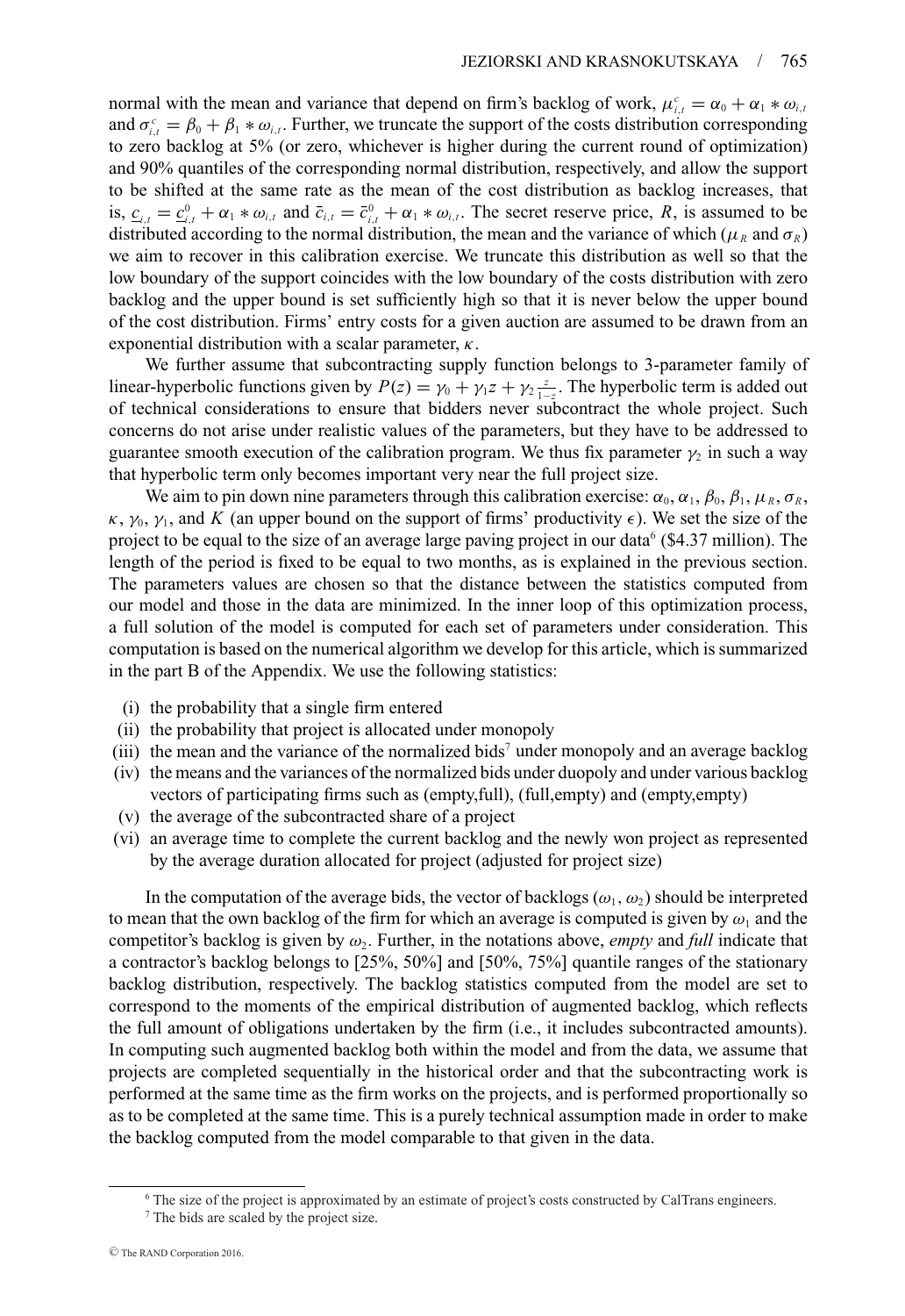#### 766 / THE RAND JOURNAL OF ECONOMICS

| Cost distribution       | Baseline lower bound $(C^0)$                 | 0.00    |
|-------------------------|----------------------------------------------|---------|
|                         | Baseline upper bound $(\bar{C}^0)$           | 1.16    |
|                         | Mean intercept $(\alpha_0)$                  | 0.29    |
|                         | Backlog mean and support shift $(\alpha_1)$  | 0.14    |
|                         | Baseline standard deviation $(\beta_0)$      | 0.16    |
|                         | Backlog standard deviation shift $(\beta_1)$ | 0.046   |
| Backlog process         | Project size $(\bar{x})$                     | \$4.37M |
|                         | Maximum productivity—bimonthly $(K)$         | \$1.92M |
| Subcontracting schedule | Intercept $(\gamma_1)$                       | 0.54    |
|                         | Linear part $(\gamma_2)$                     | 0.07    |
|                         | Hyperbolic part $(\gamma_3)$                 | 0.03    |
| Entry cost              | $(\kappa)$                                   | \$0.66M |

| TABLE 2<br><b>Calibrated Parameters</b> |  |
|-----------------------------------------|--|
|-----------------------------------------|--|

In this exercise, statistic (i) identifies the parameter of the entry cost distribution  $(\kappa)$ ; statistics in (iv) identify parameters of the costs distribution and the impact of the backlog on the costs distribution ( $\alpha_0$ ,  $\alpha_1$ ,  $\beta_0$ ,  $\beta_1$ ); these statistics together with (v) also identify the parameters of the subcontracting supply curve ( $\gamma_0$ ,  $\gamma_1$ ); whereas statistics (ii) and (iii) identify parameters of the reserve price distribution ( $\mu_R$ ,  $\sigma_R$ ). Finally, statistics in (vi) identify the support of firms' productivities (*K*).

□ **Calibrated parameters.** Table 2 reports calibrated parameters of the model with subcontracting. All parameters appear to have expected signs and are of reasonable magnitude. The parameters associated with the capacity utilization indicate that important capacity constraints may arise in this market. Specifically, the mean, standard deviation, and upper support bound of the distribution of project costs increase with capacity utilization. At the average backlog level (\$2.21 million or capacity utilization of 1.15), these parameters of the cost distribution are 56%, 33%, and 27% higher than corresponding parameters of the backlog-free cost distribution. Further, we find that the upper bound on the firms' productivity is approximately equal to 43% of the project size, so that a firm working at full capacity should be able to complete the project in 2.1 periods. The average cost of entry conditional on participation is about 7% of the average project costs, which is broadly consistent with alternative estimates for entry costs previously reported in the literature.<sup>8</sup> The parameters of the subcontracting supply schedule indicate that it is relatively flat over the reasonable range of amounts.

We summarize the fit of our model to the data in Table 3. The model appears to fit data quite well despite significant simplification of the reality adopted in the article. Calibrated moments related to the probability of a single company entering and the mean of the bid distribution of a single bidder are somewhat further away from the data counterparts than other moments. The discrepancy most likely arises because of the restrictiveness of our specification of the reserve price. Recall that the distribution of the reserve price is assumed to be constant across states. This may not be the case in reality. Unfortunately, we have no information on the criteria CalTrans uses to qualify some high bids as unsuitable. Nevertheless, the calibrated moments' values are quite close to data counterparts, even for these moments.

# **6. Properties of the model with subcontracting**

- In this section, we summarize the properties of Markov Perfect Equilibrium of the dynamic game with subcontracting corresponding to calibrated parameters' values. We contrast this equilibrium with the one which obtains in the game without subcontracting.

<sup>8</sup> Alternative estimates could be found in Li and Zheng (2009), Krasnokutskaya and Seim (2011), or Groeger (2012).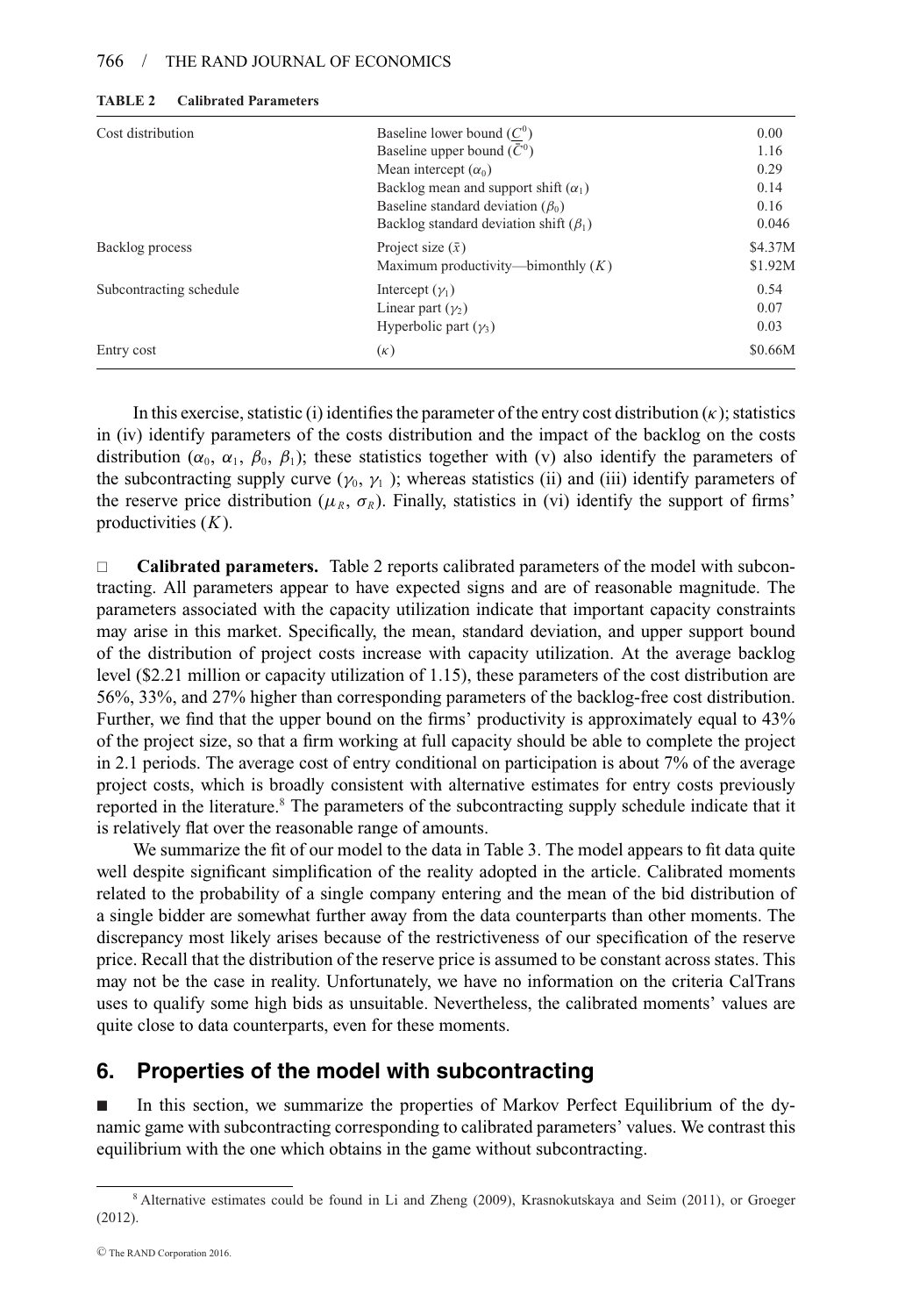| Moment                            | Model | Data |
|-----------------------------------|-------|------|
| Prob. of duopoly                  | 0.32  | 0.34 |
| Prob. of monopoly                 | 0.51  | 0.47 |
| Allocated with monopoly           | 0.47  | 0.48 |
| Duration (months)                 | 10.2  | 9.5  |
| Avg. duopoly bids (empty, full)   | 0.85  | 0.83 |
| Avg. duopoly bids (full, empty)   | 0.89  | 0.89 |
| Avg. duopoly bids (empty, empty)  | 0.95  | 0.99 |
| Avg. monopoly bid                 | 1.31  | 1.27 |
| Standard deviation of duopoly bid | 0.10  | 0.12 |
| Avg. work done by the bidder      | 0.65  | 0.67 |

#### **TABLE 3 Statistics Used in Calibration**

Notes: This table summarizes performance of the calibration procedure. Specifically, it reports the value of the statistics used in calibration that are computed from the data and from the model at the calibrated parameter values. In the computation of the average bids, the vector of backlogs  $(\omega_1, \omega_2)$  should be interpreted to mean that the own backlog of the firm for which an average is computed is given by  $\omega_1$  and the competitor's backlog is given by  $\omega_2$ . Further, in the notations above, *empty* and *full* indicate that contractor's backlog is within the [25%, 50%] and [50%, 75%] quantile ranges of the stationary backlog distribution, respectively.

 **Properties of the stationary equilibrium.** We begin by investigating the properties of the stationary equilibria of the games with and without subcontracting.

Figure 1 shows three-dimensional graphs of the joint stationary distribution of backlog vectors, the stationary distribution of the individual contractor's backlog, and the distribution of differences in backlogs for the games with and without subcontracting. These graphs indicate that the distribution of the contractor's backlog and the distribution of the differences in contractors' backlogs in the setting without subcontracting stochastically dominate the corresponding distributions that arise in the model with subcontracting. Specifically, as Table 4 shows, the average backlog of an individual contractor in the model without subcontracting is about 38.7% higher than the average backlog in the model with subcontracting, whereas the difference in contractors' backlogs is 22% higher. Thus, subcontracting reduces both backlog accumulation and cost asymmetries to an important degree.

Several variables of interest are summarized in Table 4. All the variables with the exception of the moments of the backlog distribution are reported on the per project level and conditional on participation and allocation wherever appropriate. Notice that in our setting, the impact of subcontracting on procurement process has two margins: the cost of procurement per project and the number (or fraction) of projects that are allocated and thus completed in the equilibrium.<sup>9</sup>

Table 4 indicates the procurement cost of an allocated project is 12.3% higher if subcontracting is not available. In the sections below, we review in detail several features of the model that generate this effect. Now we provide a brief summary. The reduction in procurement cost arises because the contractors' costs of completing the project and the markups they charge in equilibrium under subcontracting are lower. The contractors' costs are lower predominantly as a result of a lower backlog accumulation, documented above. Beyond the lower backlog accumulation, subcontracting enables contractors to endogenously modify unfavorable cost draws for a specific project. The markups are reduced because cost modification both within-period and over time leads to symmetrization of the cost distributions and reduction in the importance of private information. It is also worth noting that the price effects associated with subcontracting are limited by the presence of the secret reserve price. For example, the secret reserve does not allow the inefficient bidders to win the auction sufficiently often, which limits the pass-through of higher contractors' costs. Similarly, the contractors with high option value of losing (which

<sup>&</sup>lt;sup>9</sup> We investigate these margins separately without attempting to combine them into a single welfare index because we lack a measure for the welfare loss associated with a delayed or canceled project.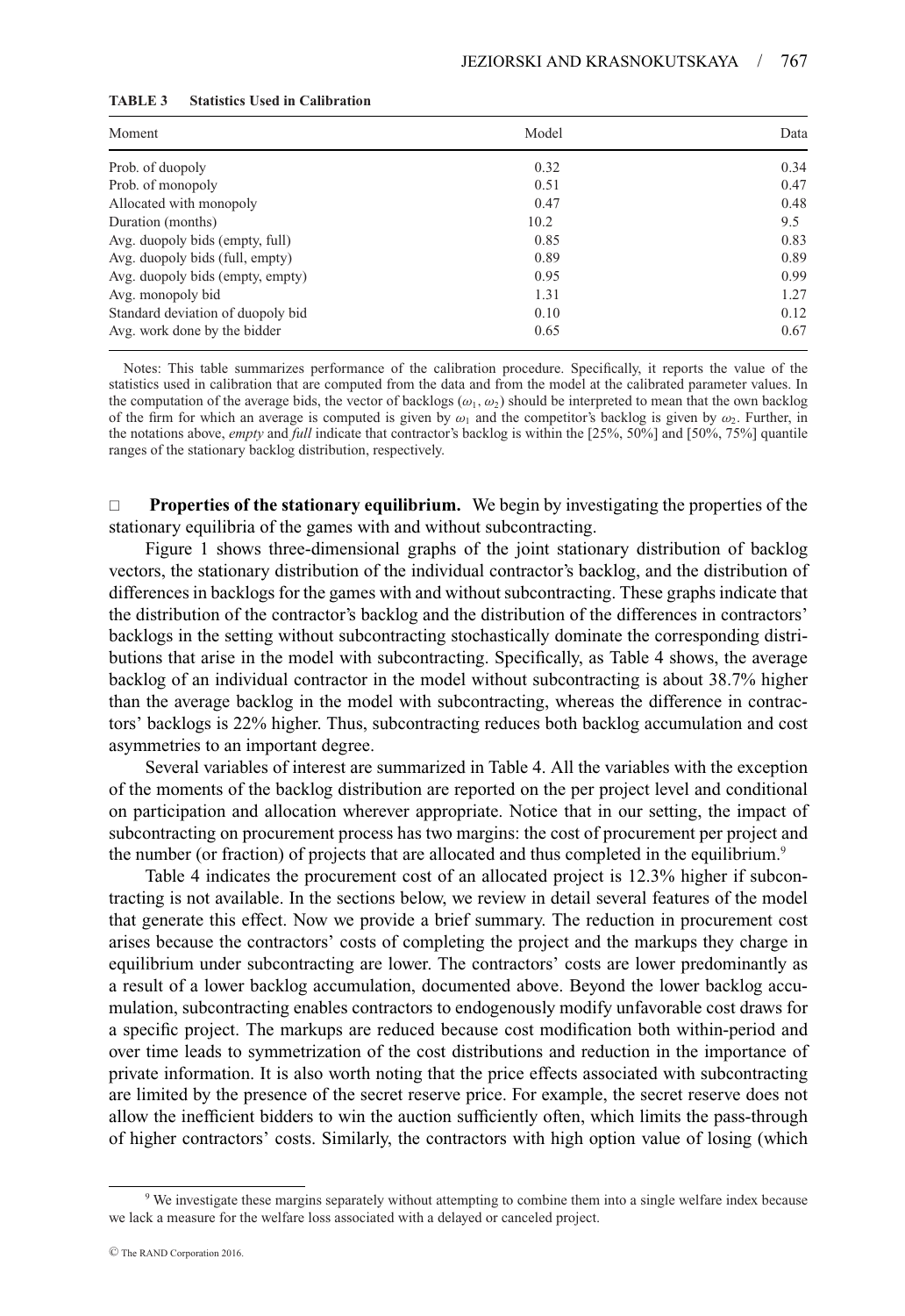# FIGURE 1

# STATIONARY DISTRIBUTION OF BACKLOGS



arises when they have low backlog and low realization of original costs—see Figure 7) are not able to win frequently if they pass their option value into prices.

Table 4 shows that a fraction of projects allocated and thus completed in equilibrium is higher in the setting with subcontracting (the difference in frequencies is  $20\%$ ),<sup>10</sup> which provides the first measurement of the impact of subcontracting capacity on the operation of the California procurement market. This result is not entirely surprising, because the market with subcontracting

<sup>&</sup>lt;sup>10</sup> We hold the distribution of reserve prices fixed in this exercise.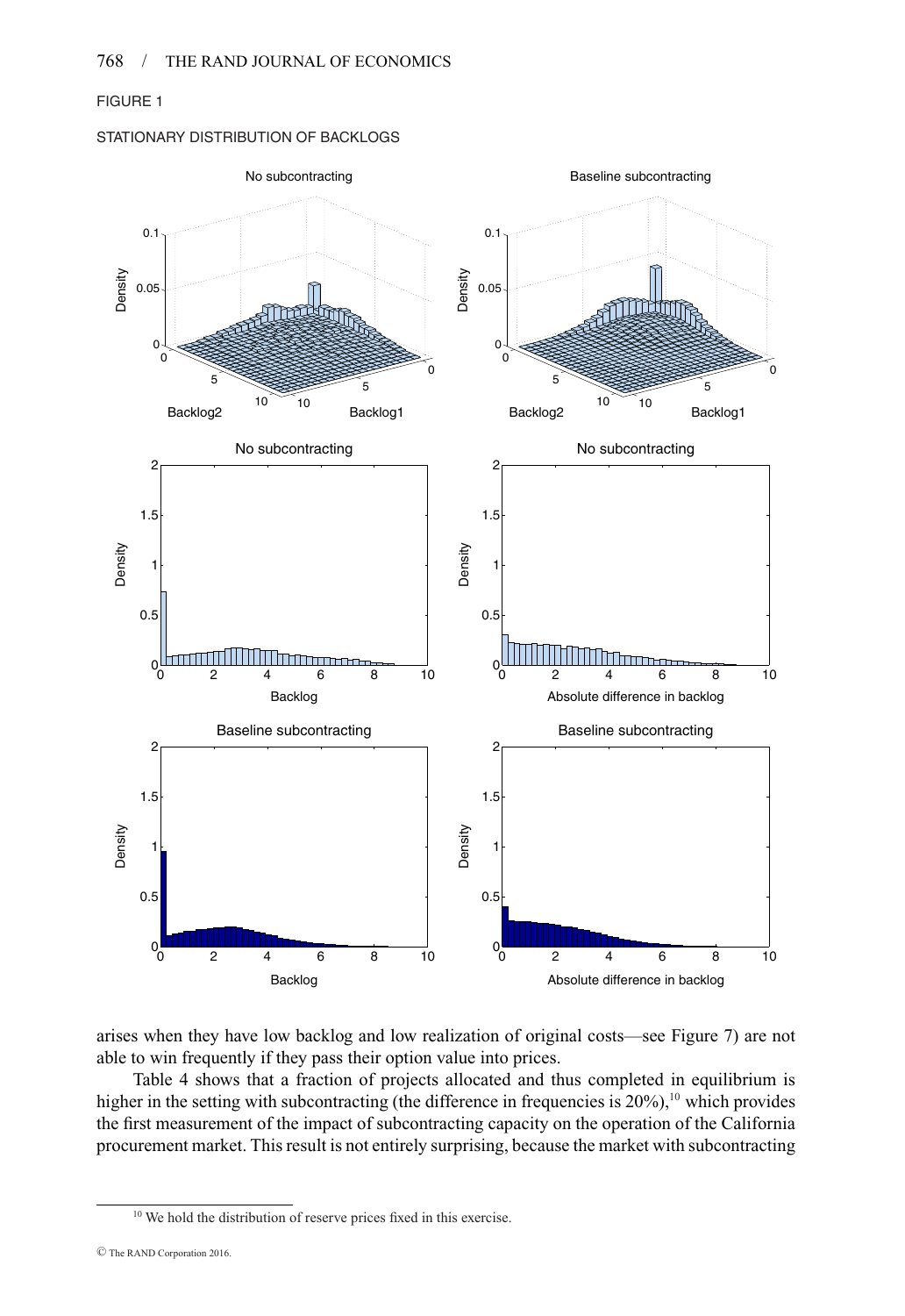|                      |                                                                   |                 |                  | Conditional on Allocation |               |                                   |                                            |  |
|----------------------|-------------------------------------------------------------------|-----------------|------------------|---------------------------|---------------|-----------------------------------|--------------------------------------------|--|
|                      | Allocated<br>Expected<br>Projects<br>(fraction)<br><b>Bidders</b> | Number of       | Firm's<br>Profit | Procure-<br>ment Cost     | Work<br>Done  | Backlog<br>Distribution<br>(mean) | Difference in<br><b>Backlogs</b><br>(mean) |  |
| Subcontracting       | 0.51                                                              | 1.19            | \$1.44M          | \$4.76M                   | 0.73          | \$2.21M                           | \$2.16M                                    |  |
| Nο<br>subcontracting | 0.41<br>$-20.2%$                                                  | 1.07<br>$-9.6%$ | \$1.76M<br>21.8% | \$5.35M<br>12.3%          | 1.00<br>36.3% | \$3.06M<br>38.7%                  | \$2.64M<br>22.1%                           |  |
|                      |                                                                   |                 |                  |                           |               |                                   |                                            |  |

#### **TABLE 4 Summary of Equilibrium Variables**

Notes: This table reports the average values of several variables in the stationary equilibria of the environments with and without subcontracting.

has access to larger working capacity.<sup>11</sup> The rate of allocation in the market with subcontracting increases because lower prices enable contractors to beat the reserve price more often. Further, the higher allocation rate results in higher expected profits conditional on participation, despite that contractors' profits conditional on allocation are 11.5% lower (as we would expect because markups decline). Higher expected profits encourage more participation, which further increases the allocation rate. We investigated how restrictiveness of the reserve price affects these findings by simulating equilibrium outcomes under alternative distributions of the reserve price. We find that the results are moderately sensitive to the levels of reserve price: specifically, the fraction of the projects allocated in equilibrium increases by 24% (instead of by 20%) if the mean of the distribution of the reserve price is 15% higher than the level recovered in the calibration exercise. Similarly, the fraction of allocated projects increases only by 14% in the environment with more restrictive reserve price (the mean is 15% lower than the calibrated level). These finding are reported in the web Appendix.

To summarize, in the California procurement market, subcontracting availability results in the reduction of per-project procurement costs, greater contractors' participation, and in the higher fraction of completed projects.

 **The value function.** Figures 2 and 3 depict the computed *ex ante* value functions for the games with and without subcontracting. They show both the three-dimensional graphs of the *ex ante* value function and the cross-sections of the value functions for different values of the contractor's own state.

The value function in the game with subcontracting is higher than that of the game without subcontracting. This is because in the equilibrium of the game with subcontracting, the rate of project allocation exceeds the rate of allocation in the game without subcontracting, which generates both higher profit conditional on participation and generally higher unconditional oneshot profit.

We find that the value functions of both games are decreasing in the contractor's own state and are increasing in the competitor's state. In particular, the value function from the game with subcontracting declines by 22% when contractor's own backlog increases from none to the size of one project; it increases by 15% under similar changes in the competitor's backlog. In contrast, the value function from the game without subcontracting declines by 20% for comparable changes in contractor's own backlog and increases by 13% in response to changes in the competitor's backlog. These numbers indicate that the value function of the game with subcontracting is steeper both in the contractor's own and the competitor's state. In other words, the difference in contractor's states is more important in the game with subcontracting relative to the game without subcontracting. This effect is generated by the following mechanism. In a setting without subcontracting, the reserve price prevents firms with low backlog values (and thus high option value of losing)

<sup>&</sup>lt;sup>11</sup> The increase in allocation rate reflects in part transfer of profit from the set of fringe bidders toward the set of large bidders. However, this effect is likely to be small.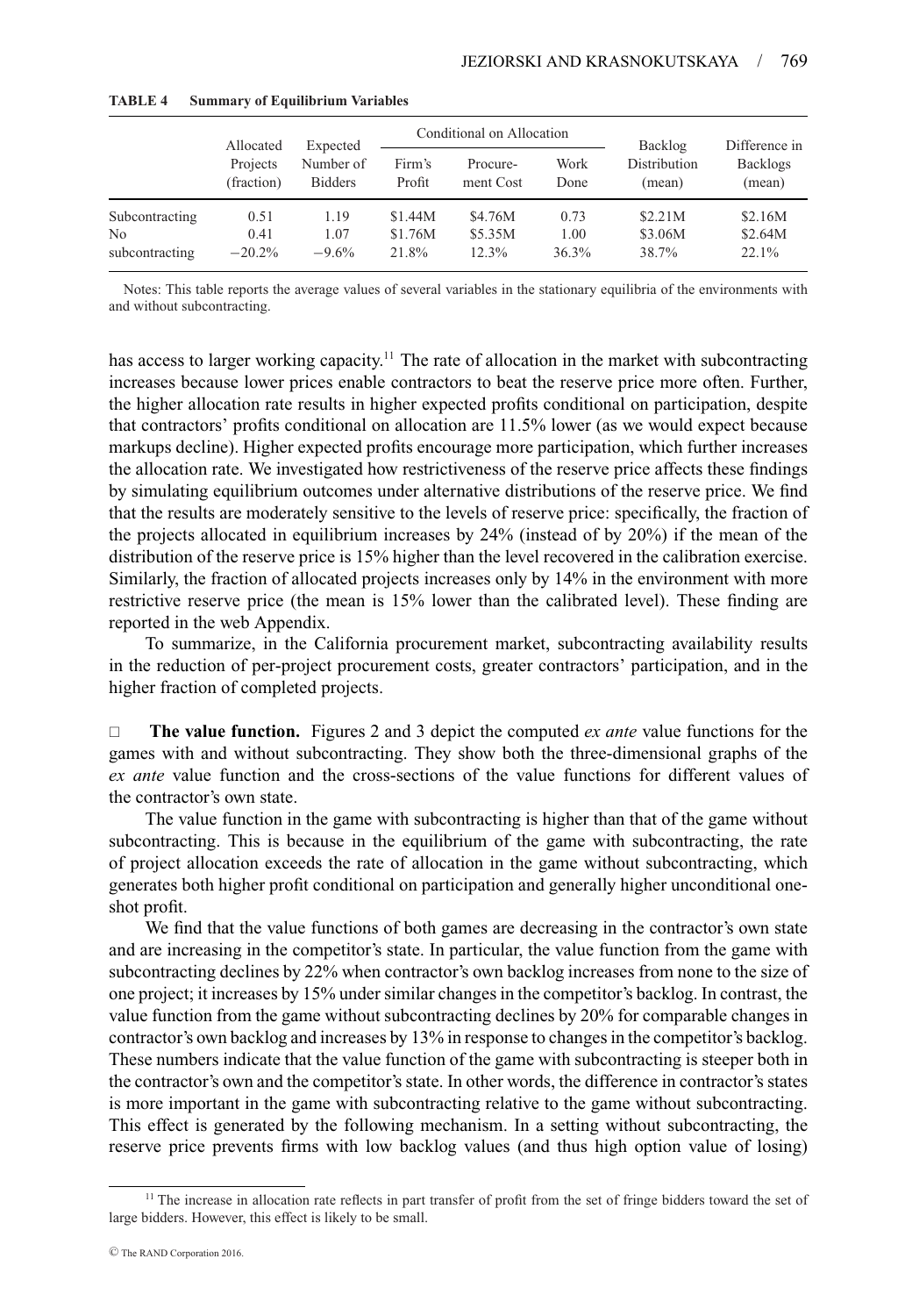## FIGURE 2

#### VALUE FUNCTION 3D



Note: This figure shows the value function of the models with and without subcontracting computed under the calibrated parameter values.

## FIGURE 3

#### VALUE FUNCTION



Note: This figure shows the sections of the value function that correspond to the different levels of own backlog. It graphs the value function against the level of competitor's backlog.

from winning at prices that reflect their option values. Because of this, low-backlog firms lose quite frequently so that their probabilities of winning are quite similar to those of high-backlog contractors, as demonstrated in Figure 9. In contrast, subcontracting provides a channel through which option value could be controlled/modified. This means that low-backlog contractors are able to win more often than high-backlog contractors and at price levels that reflect their option value of losing. This makes states more distinct when subcontracting is available. Note that this mechanism works against the effect induced by the alternative role of subcontracting, that is, the modification of unfavorable costs realizations, which reduces the differences across states. Our results indicate that in the California procurement market, the mechanism which enhances the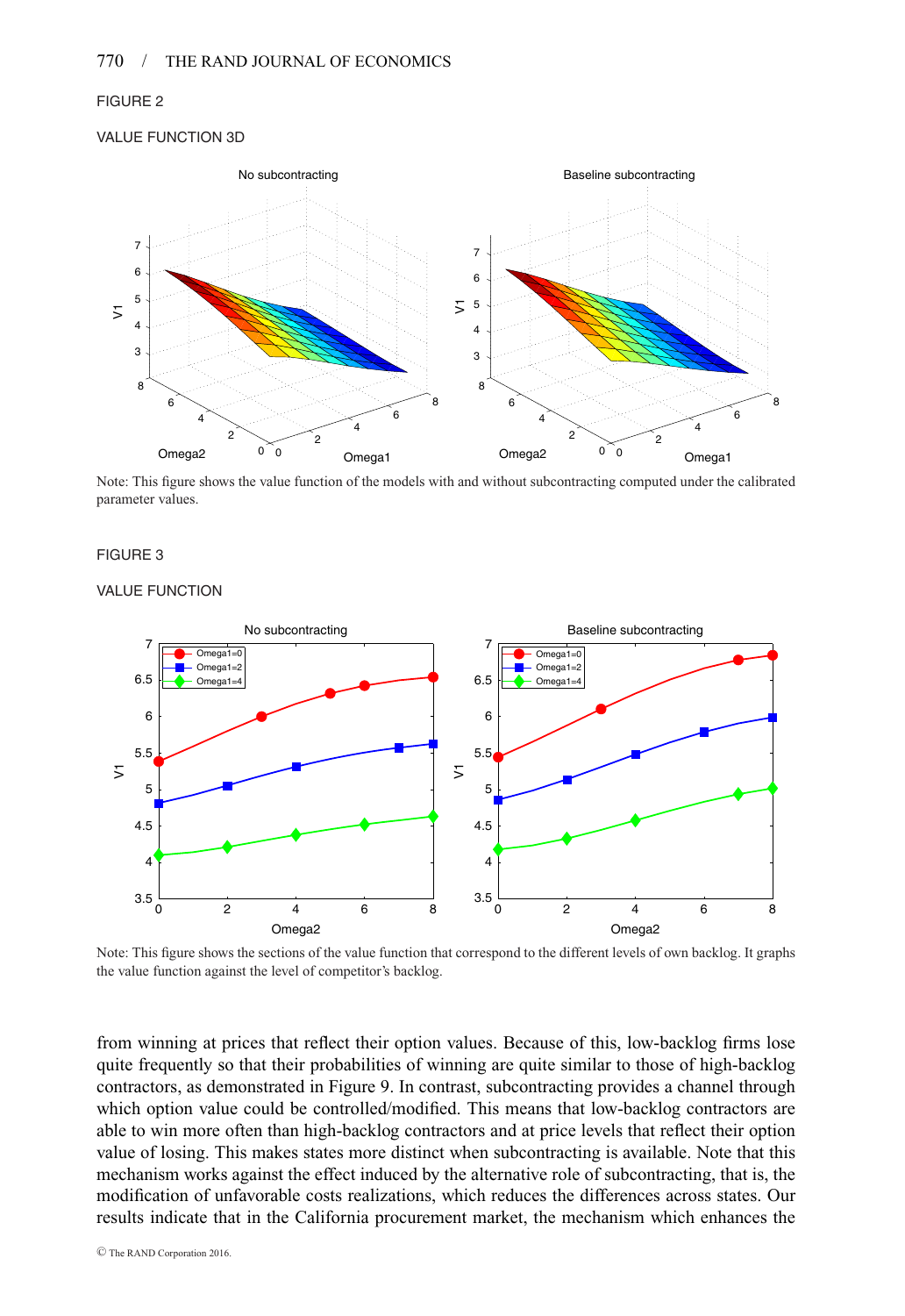## FIGURE 4

#### SUBCONTRACTING STRATEGY



Baseline subcontracting price

Note: This figure shows the subcontracting strategy under several backlog configurations.

differences in expected profits across states slightly dominates the symmetrization mechanisms mentioned earlier.

Finally, notice that the computed value function indeed satisfies monotonicity conditions under which the optimal subcontracting and bidding strategies are derived in earlier sections.

□ **Subcontracting strategy.** Figure 4 plots subcontracting policy as a function of the contractor's private marginal cost, *c*, whereas Table 5 reports expected subcontracting levels across different states. The subcontracted portion of the project is close to zero for very low values of contractor's private costs, monotonically increases over the range of costs, and becomes relatively flat at the high cost realizations.

The panels demonstrate how the subcontracting strategy changes in contractor's own as well as the competitor's state. The level of subcontracting conditional on cost realization increases only slightly as the competitor's backlog increases. In contrast, contractor's own state has a more significant impact. As Figure 4 indicates, the slope of subcontracting strategy with respect to cost realizations is increasing in the contractor's own backlog. That is, a contractor with a low backlog level subcontracts higher fraction of the project than a contractor with high backlog level at low cost realizations. However, this ranking is reversed at high cost realizations. These regularities reflect the multiple roles of subcontracting. Specifically, subcontracting allows bidders to endogenously determine the distribution of their future costs, to modify the option value of losing instead of winning, and to improve the current realization of costs and, hence, their competitiveness in a current auction. The former is more important for the contractors with low

| Subcontracting    | $\omega_1=0$ | $\omega_1 = 0.5$ | $\omega_1=1$ | $\omega_1=0$     | $\omega_1=0$ |
|-------------------|--------------|------------------|--------------|------------------|--------------|
| regime            | $\omega_2=0$ | $\omega_2=0$     | $\omega_2=0$ | $\omega_2 = 0.5$ | $\omega_2=1$ |
| No subcontracting | $-0.00$      | $-0.00$          | $-0.00$      | $-0.00$          | $-0.00$      |
| Subcontracting    | 0.09         | 0.17             | 0.25         | 0.10             | 0.10         |

| <b>TABLE 5</b> | <b>Expected Subcontracting Levels</b> |  |
|----------------|---------------------------------------|--|
|                |                                       |  |

Notes: This table reports the expected subcontracting levels conditional on the state and for the environments with and without the subcontracting.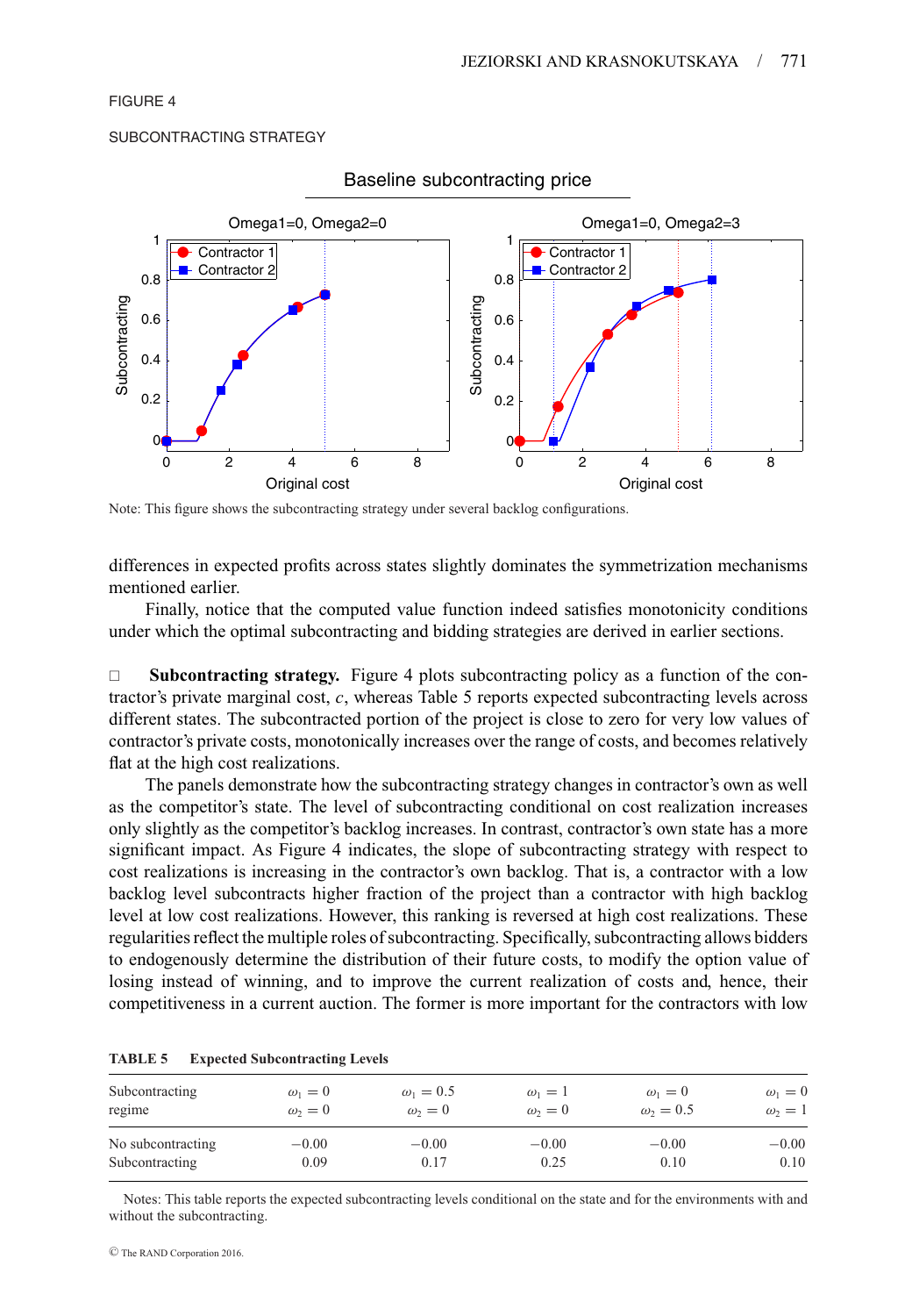| $\omega_1$ | $E(c\bar{x})$ | $std(c\bar{x})$ | $E(\phi(c))$ | $std(\phi(c))$ | $E(\phi(c)_s)$ | $std(\phi(c)_s)$ | $E(\phi(c)D)$ | $std(\phi(c)D)$ |
|------------|---------------|-----------------|--------------|----------------|----------------|------------------|---------------|-----------------|
| 0.00       | 1.32          | 0.65            | 2.29         | 0.54           | 1.44           | 0.73             | 0.857         | 0.200           |
| 0.50       | 1.59          | 0.79            | 2.64         | 0.60           | 1.73           | 0.85             | 0.910         | 0.257           |
| 1.00       | 1.89          | 0.89            | 2.94         | 0.61           | 2.03           | 0.87             | 0.916         | 0.295           |
| 2.00       | 2.49          | 1.11            | 3.37         | 0.61           | 2.52           | 0.93             | 0.849         | 0.327           |
| 4.00       | 3.56          | 1.32            | 3.83         | 0.52           | 3.23           | 0.77             | 0.593         | 0.247           |

**TABLE 6 Moments of the Distributions of Private Costs**

Notes: The table summarizes variation in private costs of contractor 1 for three configurations of backlogs, keeping the backlog of the opponent at 0. The second and third columns show the mean and the standard deviation of the distribution of original private costs (i.e., costs before subcontracting is taken into account), whereas the fourth and the fifth columns present the mean and the standard deviation of the static part of the effective private costs. Finally, the sixth and the seventh columns contain the mean and the standard deviation of the full effective private costs (i.e., costs after subcontracting is taken into account that also include the continuation value of winning).

backlog and for low current cost realizations when their option value of losing is high. The latter is more important for contractors with high backlogs (especially for high cost realizations), who are disadvantaged in a current auction due to unfavorable cost distribution.

The contractors with high backlog levels tend to subcontract more on average, as Table 5 shows. This is because the support of the distribution of private costs shifts to the right as own states increases and because the subcontracting levels increase in the cost realization. This effect is quite substantial and dominates subcontracting differences at lower cost realizations. Specifically, the fraction of work which is subcontracted increases from 9% to 17% and to 25% of the project size as contractor's own state moves from 0 to 0.5 and to 1, respectively, (the competitor's state is fixed at 0).

*The effect of subcontracting on contractors' costs.* In this section, we document the impact of subcontracting on contractors' costs for a given project. More specifically, we compare the distribution of the original costs to the distribution of the *ex post* or static effective costs.

Table 6 shows that in the states with low backlog, the subcontracting is primarily motivated by dynamic considerations, that is, the subcontracting is used to avoid high costs in the future. For example, in the case when both contractors have zero backlogs, the mean and the standard deviation of the distribution of *ex post* costs are 9.4% and 4.3% higher than the mean and the standard deviation of the distribution of original costs. Conversely, in the states where own backlog is high, the subcontracting is used to reduce unfavorable cost draws. The magnitude of this effect increases in the contractor's own state. More specifically, the means of the *ex post* cost distributions are 5% and 13% lower than the means of the original cost distributions, and the standard deviations of *ex post* cost distributions are 20% and 55% lower than the standard deviations of the original cost distributions for backlog levels 1.5 and 3, respectively.

These properties of the model have two important implications. First, the availability of subcontracting impacts within-state pricing competition due to the symmetrization of cost distributions, as well as it causes the reduction in the importance of private information (and thus, informational rents). Second, the subcontracting mitigates the impact of backlog on the distribution of original costs, because it allows bidders to modify their high cost realizations. This effect becomes more important at high levels of capacity utilization. Bids are based on these modified costs, hence, the reduced form analysis that studies correlation between the bids and capacity utilization may not correctly reflect the importance of capacity constraints in this market.

 **Properties of pricing (bidding) strategies.** In our setting, the bidding schedules are derived as functions of effective costs. Figure 5 plots the distribution of original and effective costs for several states. The graphs show that the effective cost is monotone in original cost. This sum of the static and dynamic part of effective costs is summarized by the distribution of the high realizations "bunched" together, and have the variance that is lower than the variance of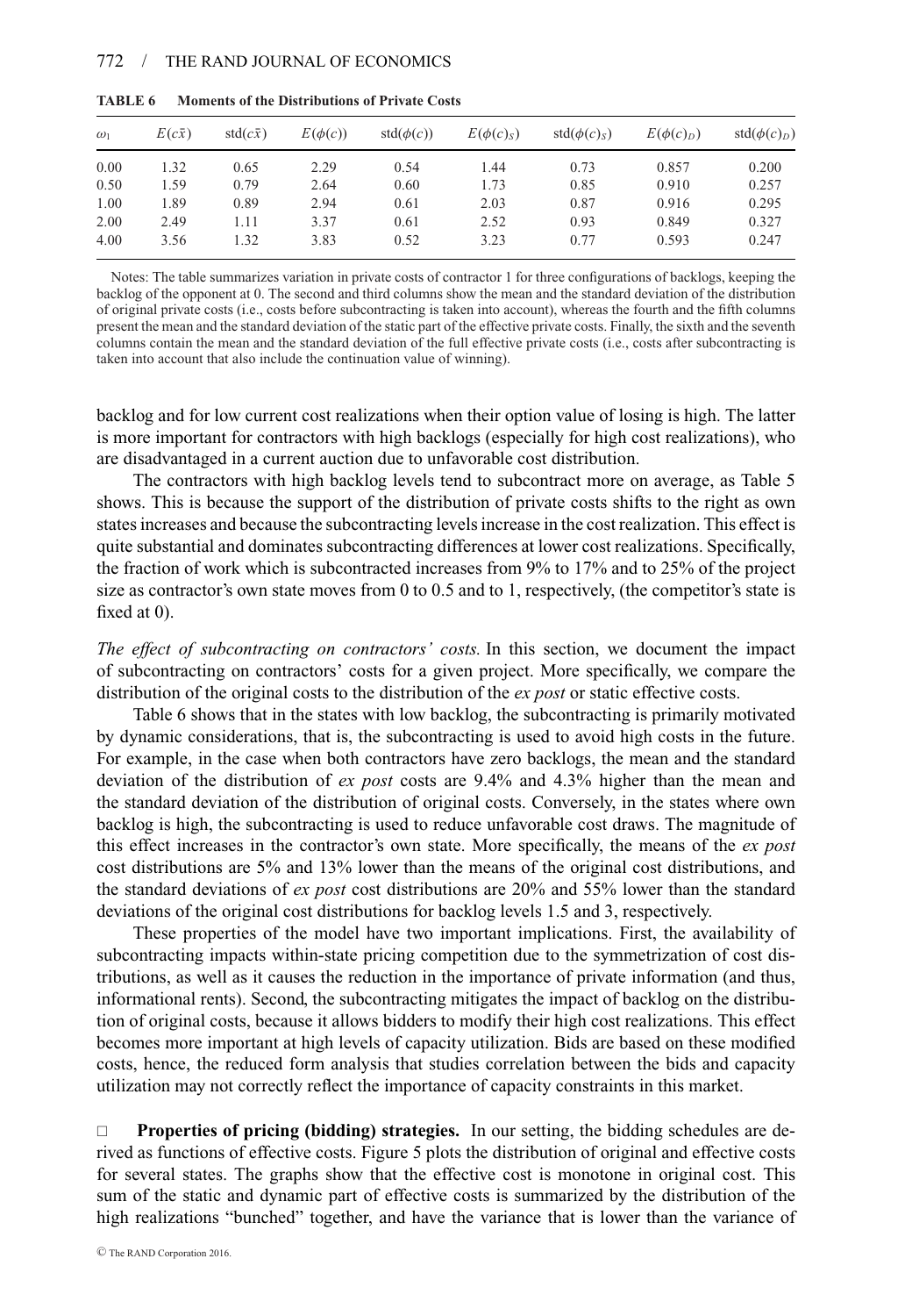## FIGURE 5



#### DISTRIBUTION DENSITY FUNCTIONS OF ORIGINAL AND EFFECTIVE COST

Note: This figure compares the distributions of the original and the effective costs for a calibrated subcontracting supply schedule and across different backlog configurations.

the original cost distribution. Figures 6, 8, and Table 7 summarize the bidding strategies in the environment with subcontracting and compare them to the bidding strategies that arise in the environment without subcontracting.

The bidding strategies are characterized by several features that typically arise in the auctions with asymmetric bidders<sup>12</sup>: the more efficient contractor bids less aggressively at every cost realization, exploiting his advantage in terms of the distribution of costs; however, the bids submitted by the more efficient contractor are on average lower than the bids submitted by the less efficient contractor. This regularity arises because the less efficient contractor's distribution of costs allocates more mass toward higher cost realizations in contrast to the distribution of costs of a more efficient contractor. The difference in contractors' bidding strategies increases

<sup>&</sup>lt;sup>12</sup> Asymmetry is in terms of the distributions of effective costs and is induced by the differences in the backlog levels.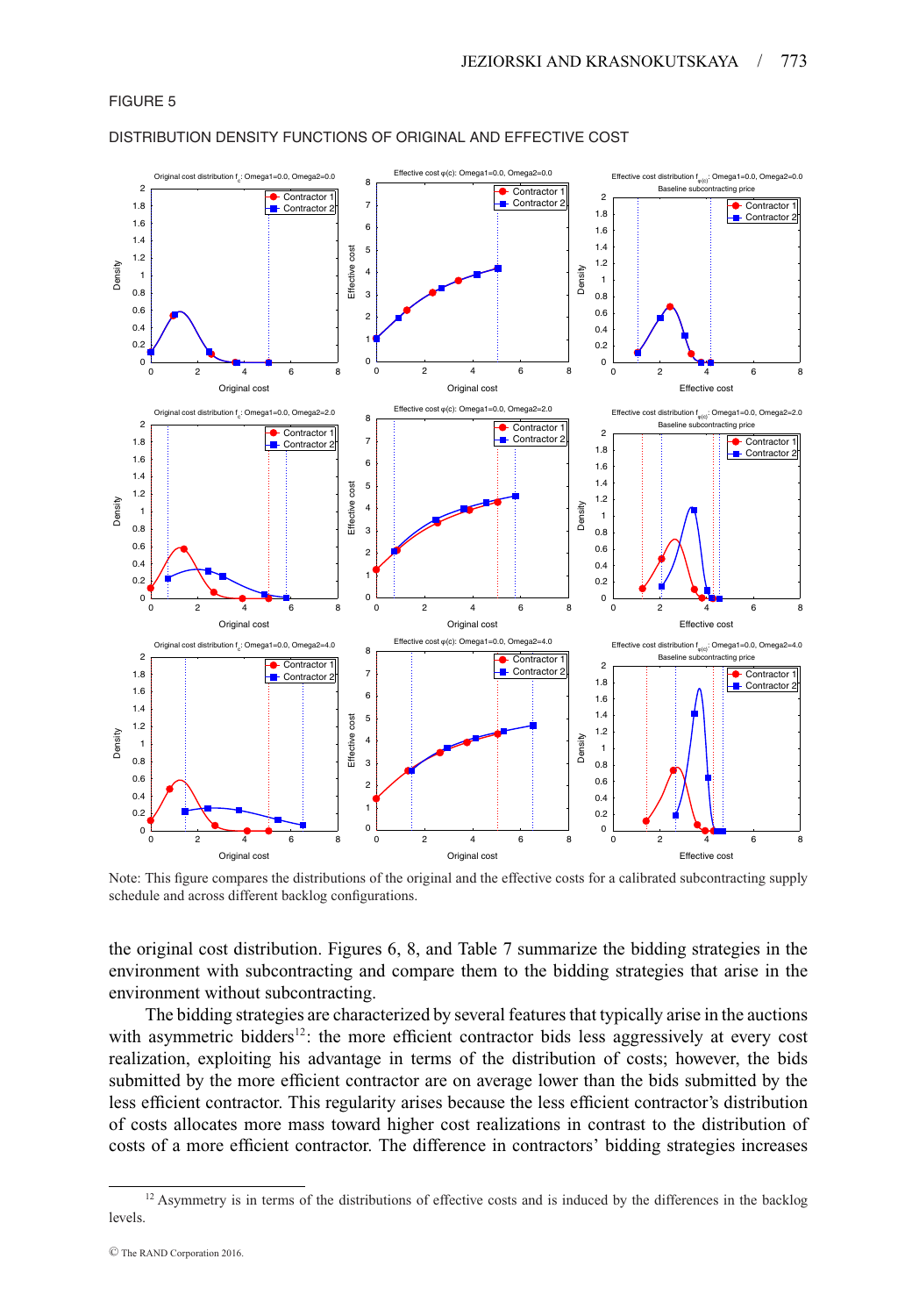## FIGURE 6

BIDDING STRATEGIES



Note: This figure shows the bid functions under several backlog configurations.

with the difference in their backlogs. Further, capacity constraints shift the support of the original cost distribution to the right as backlog levels increase. For the effective costs, the supports are further shifted by dynamic option value. As a result, the competing contractors may be associated with the distributions of effective costs with different supports. In equilibrium, the least efficient (in terms of the effective costs) contractor may be priced out of the market at the upper end of the support, that is, his probability of winning an auction at any feasible price is zero. In these circumstances, the contractor is indifferent between bids that result in zero profit. Without loss of generality, we assume that he submits a bid equal to his effective costs. Notice that the contractor with a lower backlog is not necessarily more efficient in terms of effective costs, that is, his support may be further to the right relative to the contractor with higher backlog. This is because the option value for the contractor with lower backlog may be higher than that of the contractor with higher backlog and this effect may, in principle, dominate the direct impact of the backlog on the support of original costs. However, in all of the figures shown in the article, the contractor with a lower backlog is also more efficient in terms of effective costs.

Next, we discuss the impact of subcontracting availability on bidding functions. We begin by analyzing the project-specific bidding schedules in the model with subcontracting. Figure 6 shows that these schedules as functions of the original cost realizations are lower and flatter than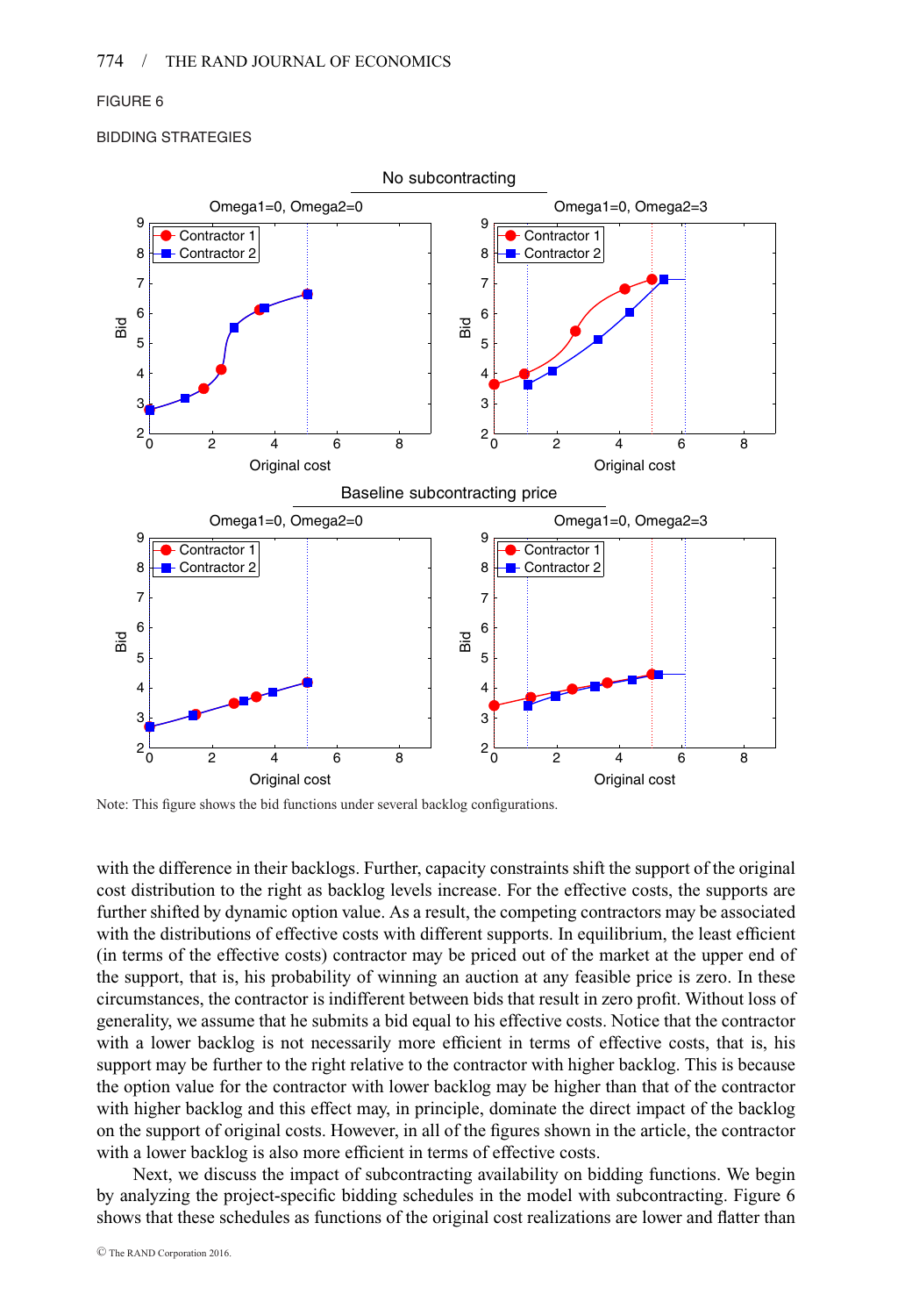| Subcontracting    | $\omega_1=0$ | $\omega_1 = 0.5$ | $\omega_1=1$ | $\omega_1=0$     | $\omega_1=0$ |
|-------------------|--------------|------------------|--------------|------------------|--------------|
| regime            | $\omega_2=0$ | $\omega_2=0$     | $\omega_2=0$ | $\omega_2 = 0.5$ | $\omega_2=1$ |
| No subcontracting | 0.35         | 0.39             | 0.42         | 0.38             | 0.39         |
| Subcontracting    | 0.33         | 0.35             | 0.37         | 0.35             | 0.36         |

#### **TABLE 7 Expected Bids**

Notes: This table reports the expected bid levels conditional on the state and for the environments with and without the subcontracting.

#### FIGURE 7

#### OPTION VALUE COMPONENT OF PRICES (BIDS)



Note: This figure plots the option value component of prices for the models with and without subcontracting for several state vectors. This component is computed as a difference between the bid function based on the full effective costs and the bid function based on the static component of effective costs.

those from the model without subcontracting. This regularity arises because of cost modification that we described in the previous section and the reduction in the importance of the option value considerations. We first comment on the latter effect and then demonstrate how the two effects combine to produce the properties documented in Figure 6.

Figure 7 plots the option value component of prices for several states and for both the models with and without subcontracting. It shows that option value in the model with subcontracting tends to be lower than in the model without subcontracting and is mostly declining in the state and original cost realization.

Figure 8 demonstrates how the cost modification and option value effects are combined to result in the bid schedules that are lower and flatter than the bidding schedules in the model without subcontracting. Specifically, this figure plots (a) the bidding function that would arise in a static auction based on the distribution of the original costs, (b) the static bidding function based on the distribution of the static effective costs, $13$  and (c) the bidding function from the dynamic model with subcontracting. The difference between the strategies in (a) and (b) reflects the effect of cost modification. The resulting distribution of static effective costs usually has both lower mean and lower variance than the distribution of the original costs. Thus, not only the contractor's *ex post* costs are lower on average than the original cost draws, but the markups based on the static effective costs are also lower than those based on the original costs, due to the withinperiod symmetrization and the reduction in the importance of private information. The difference between the schedules in (b) and (c) reflects the option value component, which is declining in original cost. This component thus contributes to flattening of the bid functions. The bidding functions under the "no subcontracting" regime obtain by adding option value component to the static bidding functions based on the distribution of original costs (as in (a)). This explains why

<sup>&</sup>lt;sup>13</sup> These are based on subcontracting functions from the dynamic model.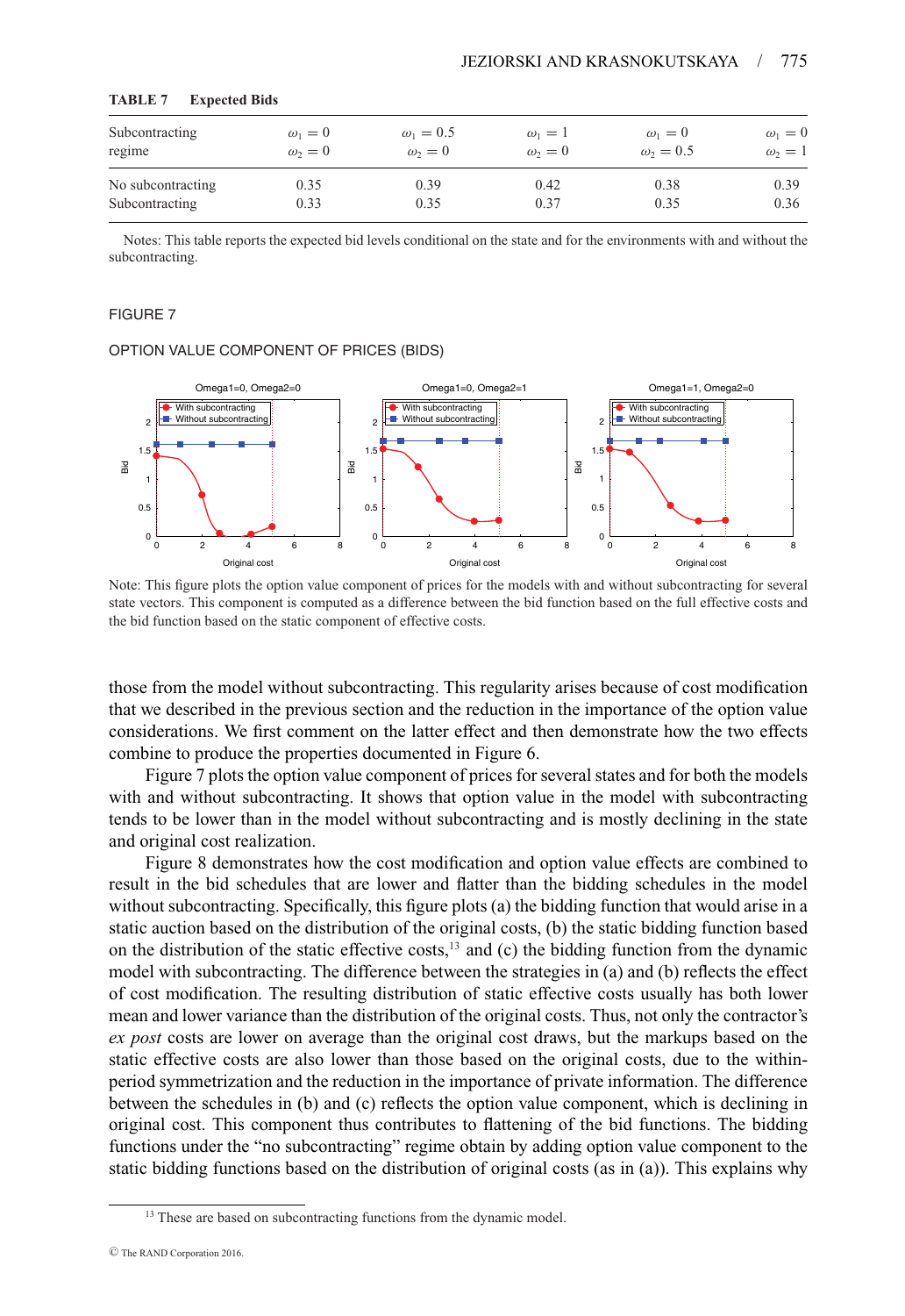## FIGURE 8

#### DECOMPOSITION OF THE BIDDING FUNCTION



Note: This figure isolates several effects that characterize bidding behavior in the dynamic model with subcontracting. All the bidding functions are computed on the basis of the equilibrium subcontracting strategy from the fully dynamic model. The red line corresponds to the bidding strategy that would be optimal in a static auction given the distributions of original costs implied by the corresponding backlog configuration. The blue line corresponds to the bidding strategy that would be optimal in a static auction given the cost distributions that coincide with the distributions of the static part of the effective costs (implied by the subcontracting function from the dynamic model). The green line corresponds to the bidding strategy from a fully dynamic model. It adds option value considerations to the bidding behavior described by the blue line.

the bidding functions under subcontracting are lower: the option value component is added to the schedule in (b) rather in (a), and it is smaller in magnitude relative to the "no subcontracting" case.

Table 7 documents the average bid profile as a function of own state. It shows that bids, on average, increase with own capacity utilization. In addition, the average bid profile is much lower and flatter in the model with subcontracting relative to the model without subcontracting. More specifically, in the California procurement market, the bids under subcontracting would, on average, be 6%, 10%, and 12% lower than those in the environment without subcontracting for states  $(0,0)$ ,  $(0.5,0)$ , and  $(1,0)$ , respectively. As above, this regularity arises because subcontracting permits contractors to modify unfavorable cost draws and thus mitigate the impact of higher capacity utilization. The use of subcontracting for costs modification leads to stronger within-project symmetrization of contractor's costs and reduction in the importance of private information. Both of these effects grow in magnitude as the capacity utilization increases and work to lower bidders' markups. Further, the importance of option value considerations is lower in the model with subcontracting and the disparity in importance of this component increases in own capacity utilization.

The differences in pricing strategies between the settings with and without the subcontracting translate into the difference in winning patterns. As Figure 9 and Table 8 demonstrate, the probability that a firm with low capacity utilization wins the auction is higher in the environment with subcontracting relative to that without subcontracting (the difference is two and three percentage points for the states with  $(0.5,0)$  and  $(1,0)$ , respectively). Hence, subcontracting improves the efficiency of the allocative mechanism.

 **Robustness analysis.** We explore the sensitivity of contractors' strategies and of equilibrium outcomes to the availability of subcontracting opportunities as summarized by the flatness of the subcontracting supply schedule. The results of this analysis are documented in the web Appendix. We consider two schedules in addition to the one obtained in calibration exercise (baseline schedule): a schedule which is steeper and a schedule which is flatter than the baseline schedule. We find that all the properties we documented above are preserved under these permutations. The magnitudes of the effects are generally increasing in the flatness of the subcontracting supply curves.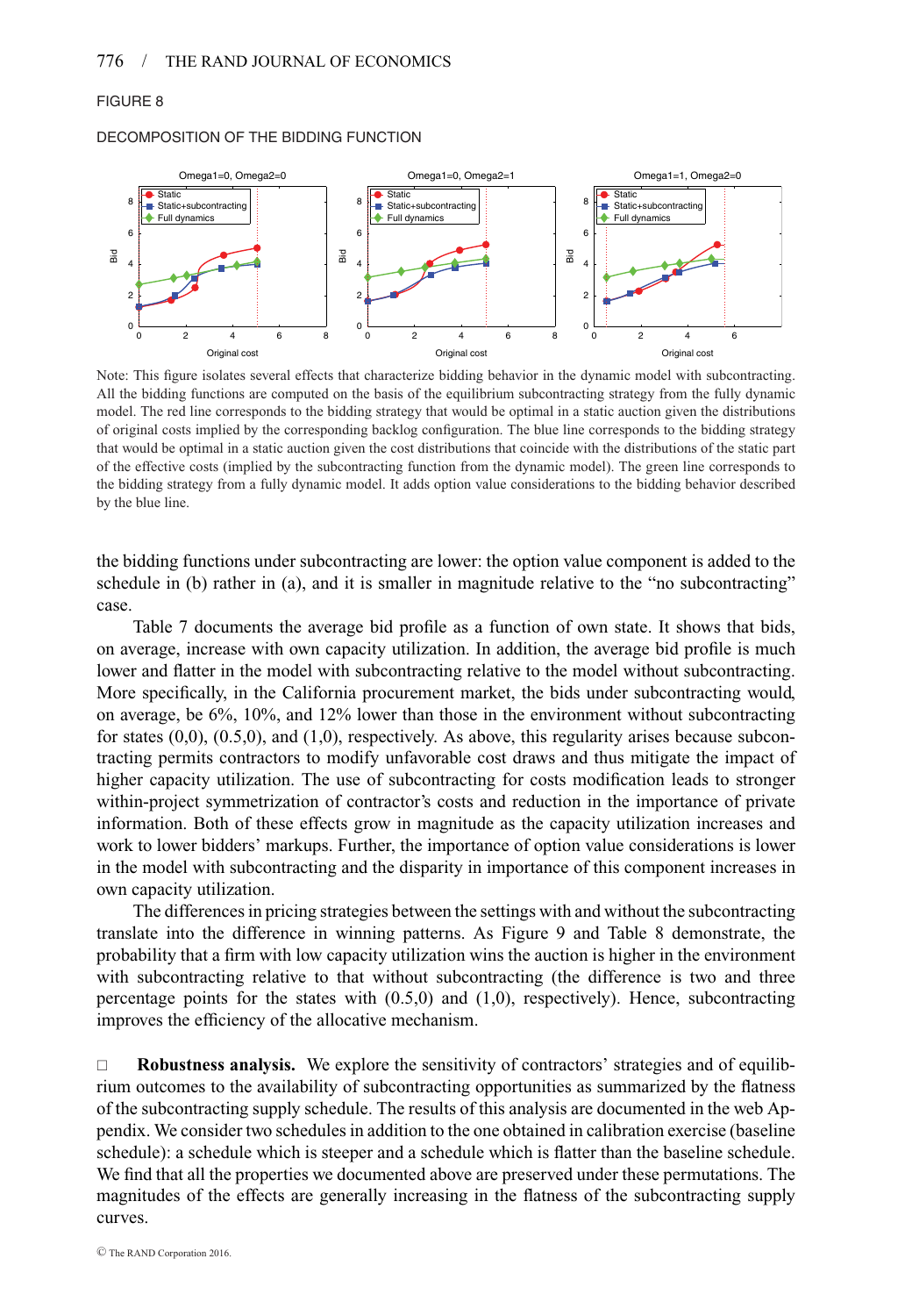## FIGURE 9

#### PROBABILITY OF WINNING



Note: This figure shows the probability of winning under several backlog configurations.

A web Appendix also contains the results of the analysis exploring the effects of the policies which regulate access to subcontracting: (a) imposing an upper limit on the fraction of the work that can be subcontracted, and (b) requiring that a certain amount of work should be subcontracted to so-called disadvantaged businesses. We find that results for the first policy are similar to those we obtain in the previous section while comparing the equilibria with and without subcontracting. Generally, the cost of procurement for an individual project increases as the policy becomes more restrictive, and the fraction of projects allocated and completed in the equilibrium decreases. For the affirmative action program, we find that it actually works to decrease the procurement cost for an individual project because subcontracting facilitates symmetrization and thus intensifies competition. The competitive effect dominates the increase in production costs associated with suboptimal subcontracting levels. This effect, however, is not very large because the policy usually requires only a small increase in the low bound on the fraction of project subcontracted.

# **7. Auction format and procurement cost ranking**

- In this section, we compare two auction mechanisms that are widely used in practice: the first-price and the second-price sealed-bid auctions. We demonstrate that government preference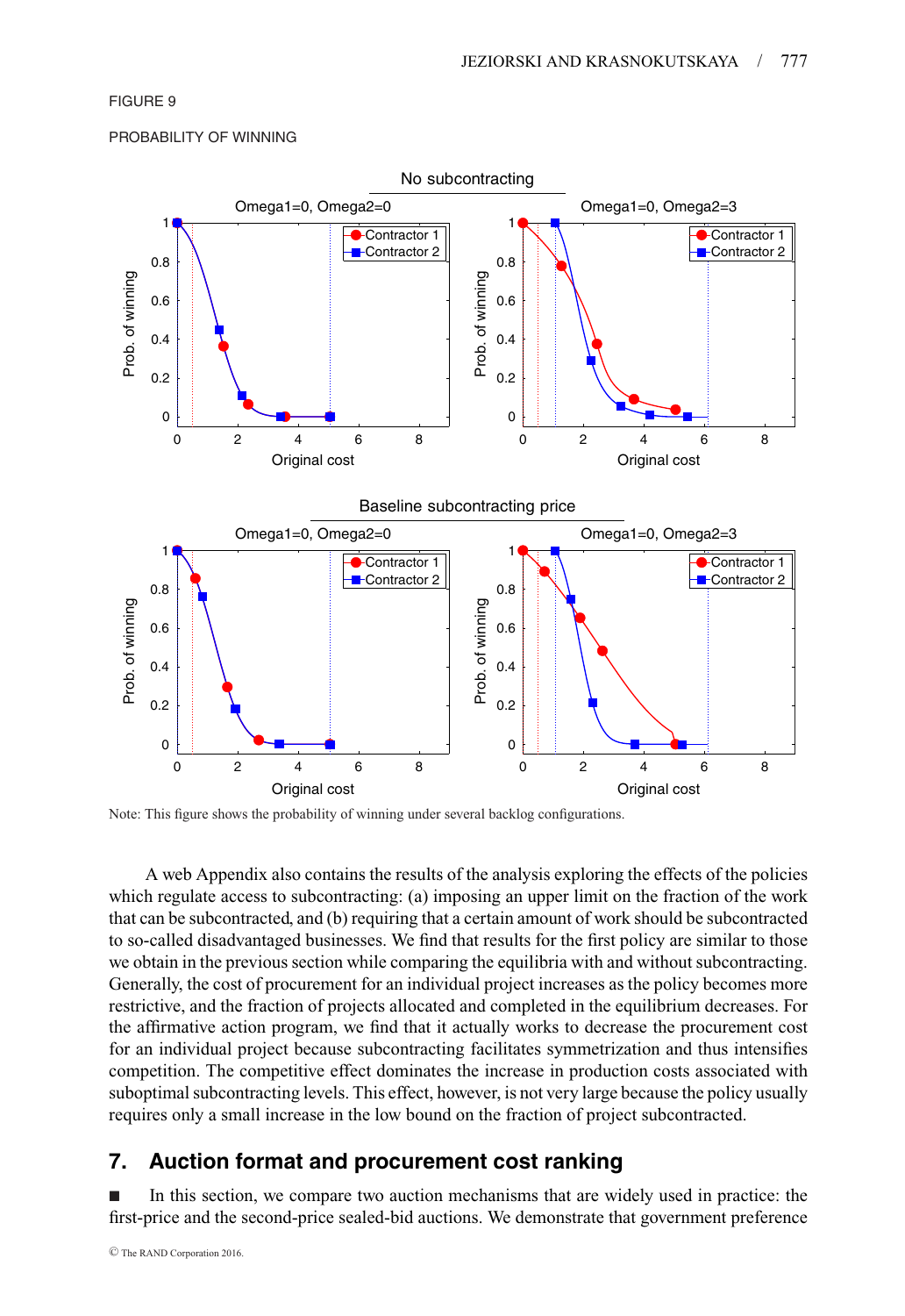#### 778 / THE RAND JOURNAL OF ECONOMICS

| Subcontracting    | $\omega_1=0$ | $\omega_1 = 0.5$ | $\omega_1=1$ | $\omega_1=0$   | $\omega_1=0$ |
|-------------------|--------------|------------------|--------------|----------------|--------------|
| regime            | $\omega_2=0$ | $\omega_2=0$     | $\omega_2=0$ | $\omega_2=0.5$ | $\omega_2=1$ |
| No subcontracting | 0.50         | 0.44             | 0.39         | 0.56           | 0.61         |
| Subcontracting    | 0.50         | 0.42             | 0.36         | 0.58           | 0.64         |

| <b>TABLE 8</b> |  | <b>Expected Probability of Winning the Contract</b> |  |  |
|----------------|--|-----------------------------------------------------|--|--|
|----------------|--|-----------------------------------------------------|--|--|

Notes: This table reports the expected probability of winning the contract conditional on the state and for the environments with and without the subcontracting.

for one mechanism versus another may differ in the environments with and without subcontracting. We begin by providing theoretical background for this analysis. Next, we characterize contractors' strategies in the environment where allocation is implemented through the second-price auction. Then, we compare outcomes across the settings using simulations based on calibrated parameter values.

□ **Theoretical motivation.** The revenue equivalence of standard auction mechanisms (such as a first-price and a second-price auction) that has been shown to hold for simple settings<sup>14</sup> usually breaks down in more complex environments such as the ones we consider in this article.

In a dynamic setting with capacity constraints but without subcontracting, the revenue equivalence is likely to break for two reasons. First, this auction environment is inherently asymmetric because the distribution of bidder's costs depends on his backlog and auction participants usually differ in their backlog levels. Second, in a dynamic environment, contractors' bids are based on effective costs that incorporate the continuation values under winning and losing. Thus, the effective costs are endogenously determined by the outcome of the current auction. The continuation values depend on the outcomes of the future auctions. Through this channel, they introduce interdependence of bidders' current effective costs and may potentially cause revenue equivalence to be violated. This mechanism is similar to the one documented for the markets with resale analyzed in Bikhchandani and Huang (1989) or Haile (2001). (In the model with resale, bidders' final values are endogenously determined by *ex post* resale opportunities. Resale opportunities arise because bidders observe only a signal correlated with their use [baseline] values at the time of the primary auction. In the second stage, when these values are realized, opportunities for trade may exist. This creates interdependence and potentially introduces common values in the effective valuations at the time of the primary auction. In the model with resale, the continuation payoffs conditional on winning and losing differ and depend on bidders' current signals that are observed after primary auction. However, the continuation value under losing does not depend on the bid submitted in a primary auction. The continuation values of the dynamic game with capacity constraints but without subcontracting have the same properties.)

Introducing subcontracting in the dynamic game with capacity constraints affects both channels described above. Subcontracting reduces cost asymmetries and mitigates the impact of intertemporal linkages. We would expect it to work to restore the revenue equivalence. The government preference between the two auction mechanisms is further complicated by endogenous participation that is likely to differ across the two formats and across the environments with and without subcontracting. The rate of participation would impact both the expected procurement costs and the number of projects allocated in the equilibrium.

 **Equilibrium in the environment with the second-price auction.** In this section, we summarize contractor's optimization problem in the environment where projects' allocation is

<sup>&</sup>lt;sup>14</sup> More details could be found in Myerson (1981).

<sup>C</sup> The RAND Corporation 2016.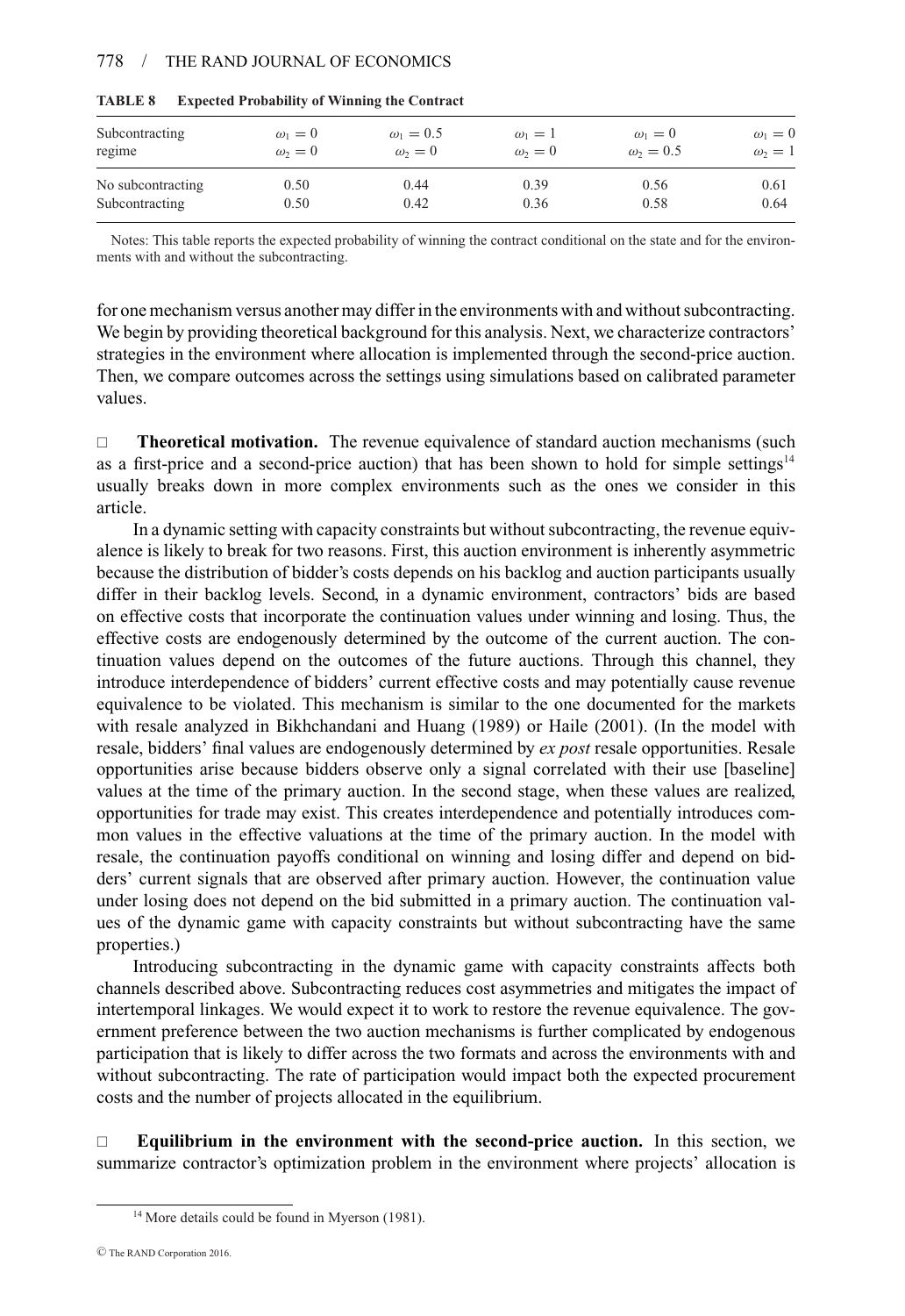implemented through the second-price sealed-bid auctions. In a subsequent exposition, we use notations  $h_i^{SP}$ ,  $\beta_i^{SP}$ (.),  $\phi_i^{SP}$ (.), and  $V_i^{SP}$ (.) to emphasize that these objects are associated with the game where projects are allocated by means of second-price auction.

As in the case with the first-price auction, we consider  $V_i^{SP}(\omega) = \int \tilde{V}_i^{SP}(\omega, \kappa_i) dF_{\kappa}(\kappa_i)$  where the corresponding Bellman equation is as in (3) except that it incorporates continuation values  $U_i^{SP}(\omega; A)$  that correspond to the second-price auction environment. In the case when both contractors participate in an auction, contractor 1's dynamic payoff conditional on the realization of private costs *c*, submitting bid *b*, and subcontracting action *h*, and provided that his competitor uses strategies  $\beta_2^{SP}$  and  $h_2^{SP}$ , is given by

$$
U_{1}^{SP}(\omega; A = \{1, 2\}) = \int_{c_{1}} \max_{b, h} \left\{ W_{1}^{SP}(b) \left[ \int_{\xi_{2}^{SP}(b)}^{\bar{\phi}_{2}} (1 - F_{R}(\beta_{2}^{SP}(\phi_{2}))) \left[ \beta_{2}^{SP}(\phi_{2}) - \phi_{1} + \delta \underline{V}_{1}^{SP} \right] f_{\phi_{2}}(\phi_{2}) d\phi_{2} \right. \right.\left. + \int_{\xi_{2}^{SP}(b)}^{\bar{\phi}_{2}} \int_{b}^{\beta_{2}^{SP}(\phi_{2})} \left[ r - \phi_{1} + \delta \underline{V}_{1}^{SP} \right] f_{R}(r) f_{\phi_{2}}(\phi_{2}) dr d\phi_{2} + \delta F_{R}(b) \right.\times \left( 1 - F_{\phi_{2}} \left( \xi_{2}^{SP}(b) \right) \right) E V(\sigma_{1}(0), \sigma_{2}(0)) \right]+ \delta \left( 1 - W_{1}^{SP}(b) \right) \left[ \int_{\phi_{2}}^{\xi_{2}^{SP}(b)} \left( 1 - F_{R} \left( \beta_{2}^{SP}(\phi_{2}) \right) \right) E V \left( \sigma_{1}(0), \sigma_{2} \left( h_{2}^{SP}(\phi_{2}) \right) \right) f_{\phi_{2}}(\phi_{2}) d\phi_{2} \right.+ \int_{\phi_{2}}^{\xi_{2}^{SP}(b)} F_{R} \left( \beta_{2}^{SP}(\phi_{2}) \right) E V(\omega_{1}', \omega_{2}') f_{\phi_{2}}(\phi_{2}) d\phi_{2} \right].
$$

Here, as before,  $W_1^{SP}(b) = (1 - F_2(\beta_2^{SP})^{-1}(b))$  denotes the probability that bidder *i* submits the lowest bid in the auction; whereas

$$
\phi_i^{SP}(c_i;\omega) = \left(1-h_i^{SP}\right)c_i x + P\left(h_i^{SP} x\right) h_i^{SP} x - \delta\left(E_{\epsilon} V_i^{SP}\left(\sigma_i\left(h_i^{SP}\right), \sigma_{-i}(0)\right) - \underline{V}_{i}^{SP}\right)
$$

denotes the effective costs. The cases with a single bidder could be characterized in a similar way and are omitted for brevity.

Optimal subcontracting strategies in this setting are derived in the same way as in the case of the environment with first-price auction except that they depend on the continuation value function from the setting with the second-price auction.

As before, the equilibrium bid strategies,  $(\beta_1^{SP}, \beta_2^{SP})$ , and the inverse bid strategies,  $(\xi_1^{SP}, \xi_2^{SP})$ , are treated as functions of effective costs,  $\phi_1$  and  $\phi_2$ . The solution to the bidding problem is characterized by the necessary first-order conditions in the form of a system of differential equations in  $\xi_1^{SP}$  and  $\xi_2^{SP}$ .

$$
\begin{aligned} \left[\xi_1^{SP}(b) - b + \delta E V_1^{SP}(\sigma_1(0), \sigma_2(0)) - \delta \underline{V}_2^{SP} \right] f_R(b) \left(1 - F_{\phi_2} \left(\xi_2^{SP}(b)\right)\right) \\ &+ \left[\xi_1^{SP}(b) - b + \delta E V_1^{SP} \left(\sigma_1(0), \sigma_1 \left(h^{SP} \left(\xi_2^{SP}(b)\right)\right)\right) - \delta \underline{V}_2^{SP} \right] \\ &\times (1 - F_R(b)) f_{\phi_2} \left(\xi_2^{SP}(b)\right) \left(\xi_2^{SP}\right)'(b) = 0. \end{aligned} \tag{20}
$$

Further, let  $b_0$  be implicitly defined by

$$
\begin{aligned} \left[\bar{\phi}_1 \ -\ b_0 + \delta E \, V_1^{SP}(\sigma_1(0),\sigma_2(0)) - \delta \underline{V}_2^{SP} \right] f_R(b)(1-F_{\phi_2}(b_0)) \\ + \left[\bar{\phi}_1 - b_0 + \delta E \, V_1^{SP} \left(\sigma_1(0),\sigma_2 \left(h_2^{SP} \left(\xi_2(b_0)\right)\right)\right) - \delta \underline{V}_2^{SP} \right](1-F_R(b_0)) f_{\phi_2}(b_0) = 0. \ (21) \end{aligned}
$$

Then, the boundary conditions to the differential equations in (20) are summarized in the proposition below.

*Proposition 3.* Let  $(\beta_1^*, \beta_2^*)$  be a vector of equilibrium bidding functions and  $(\beta_1, \beta_2)$  are such that their inverse functions,  $(\xi_1, \xi_2)$ , solve (20). Without loss of generality, assume that  $\phi_1 \le \phi_2$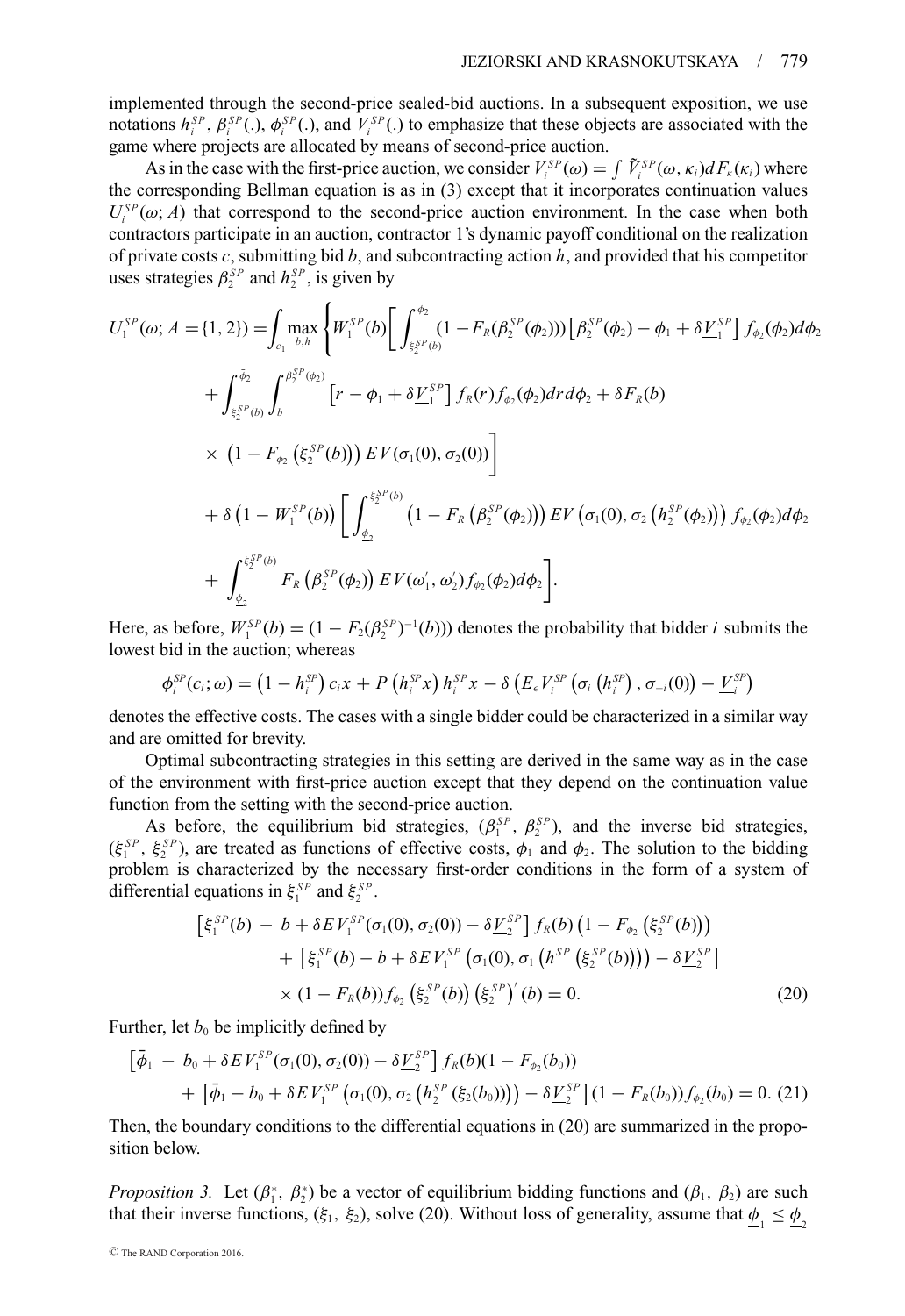|              | Duopoly                              |                       |                        |                     |              |            |         |
|--------------|--------------------------------------|-----------------------|------------------------|---------------------|--------------|------------|---------|
|              | <b>Expected Number</b><br>of Bidders | Allocated<br>Projects | Firm's<br>Profit       | Procurement<br>Cost | Work<br>Done | Efficiency | Backlog |
|              |                                      |                       | Without Subcontracting |                     |              |            |         |
| First-price  | 1.07                                 | 0.65                  | \$1.38M                | \$4.55M             | 1.00         | 0.88       | \$3.06M |
| Second-price | 1.16                                 | 0.72                  | \$1.63M                | \$5.21M             | 1.00         | 0.94       | \$3.50M |
|              | 8.4%                                 | $10.9\%$              | 18.3%                  | 14.6%               | $0.0\%$      | $6.8\%$    | 14.1%   |
|              |                                      |                       | With Subcontracting    |                     |              |            |         |
| First-price  | 1.17                                 | 0.77                  | \$1.00M                | \$3.83M             | 0.75         | 0.93       | \$2.21M |
| Second-price | 1.22                                 | 0.82                  | \$1.01M                | \$3.87M             | 0.73         | 0.98       | \$2.31M |
|              | $4.3\%$                              | $6.5\%$               | $1.5\%$                | $1.04\%$            | $-2.8%$      | 5.4%       | 4.7%    |

#### **TABLE 9 Auction Format Comparison**

Notes: This table reports the results of the analysis comparing the average values of several variables in stationary equilibria of the environments with and without subcontracting where allocation is implemented through the first-price and the second-price auctions, respectively.

and  $\overline{\phi}_1 \le \overline{\phi}_2$ . Define  $\underline{b} = \beta_2^*(\underline{\phi}_2)$ ,  $\hat{\phi}_1$  so that  $\beta_1^*(\hat{\phi}_1) = \underline{b}$ ,  $\overline{b} = \beta_1^*(\overline{\phi}_1)$ , and  $\hat{\phi}_2$  so that  $\beta_2^*(\hat{\phi}_2) = \overline{b}$ . Then,

$$
\beta_1^*(\phi) = \begin{cases}\n\beta_1(\phi) & \text{if } \phi \geq \hat{\phi}_1 \\
\phi + \delta \left( E V_1^{SP}(\sigma_1(0), \sigma_2(0)) - \underline{V}_2^{SP} \right) & \text{if } \phi < \hat{\phi}_1\n\end{cases}
$$
\n
$$
\beta_2^*(\phi) = \begin{cases}\n\beta_2(\phi) & \text{if } \phi \leq \hat{\phi}_2 \\
\text{any } f_2(\phi) \geq \bar{b} & \text{if } \phi > \hat{\phi}_2\n\end{cases}.
$$
\n(22)

Further,  $\bar{b} = \min\{b_0, \bar{\phi}_2\}, \hat{\phi}_2 = \bar{b}$ .

The proof of this proposition is very similar to the proof of Proposition 2. It is omitted for brevity. Notice that bidder 1 in the proposition above always wins against bidder 2 when  $\phi_1 \leq \phi_1$ . Therefore, his bid is chosen so that he can beat the reserve price while taking into account that the price he is paid is sometimes set by the reserve price. Notice that the bidding strategy of bidder 1 is discontinuous at  $\hat{\phi}_1$ .

 **The results of format comparison.** The results of the simulation study that compares performance of the first-price and second-price auctions in the environment with subcontracting are summarized in Table 9. We document the average cost of procurement for an individual project, the average probability of project to be allocated, and allocative efficiency in a stationary equilibria for the two format levels.

We find that there is substantial difference between the auction formats when subcontracting is not available. Despite the improvement in allocative efficiency (by  $6\%$ ), the procurement costs for an individual project is 14.6% higher under the second-price auction relative to the setting with the first-price auction. This increase in procurement costs arises due to higher levels of backlog accumulation (14.1% higher) under second-price auction and due to higher markup levels that are charged by bidders in this environment (per project profit margin increases by 18.3%). The increased profitability results in higher participation rates, which in turn increases the probability of project allocation by 10.9%. The latter effect is responsible for higher levels of backlog accumulation. The government choice between the two formats will thus importantly depend on the relative weights it assigns to the per project cost of procurement versus the fraction of projects allocated (cost of delaying the project) versus social (allocative) efficiency.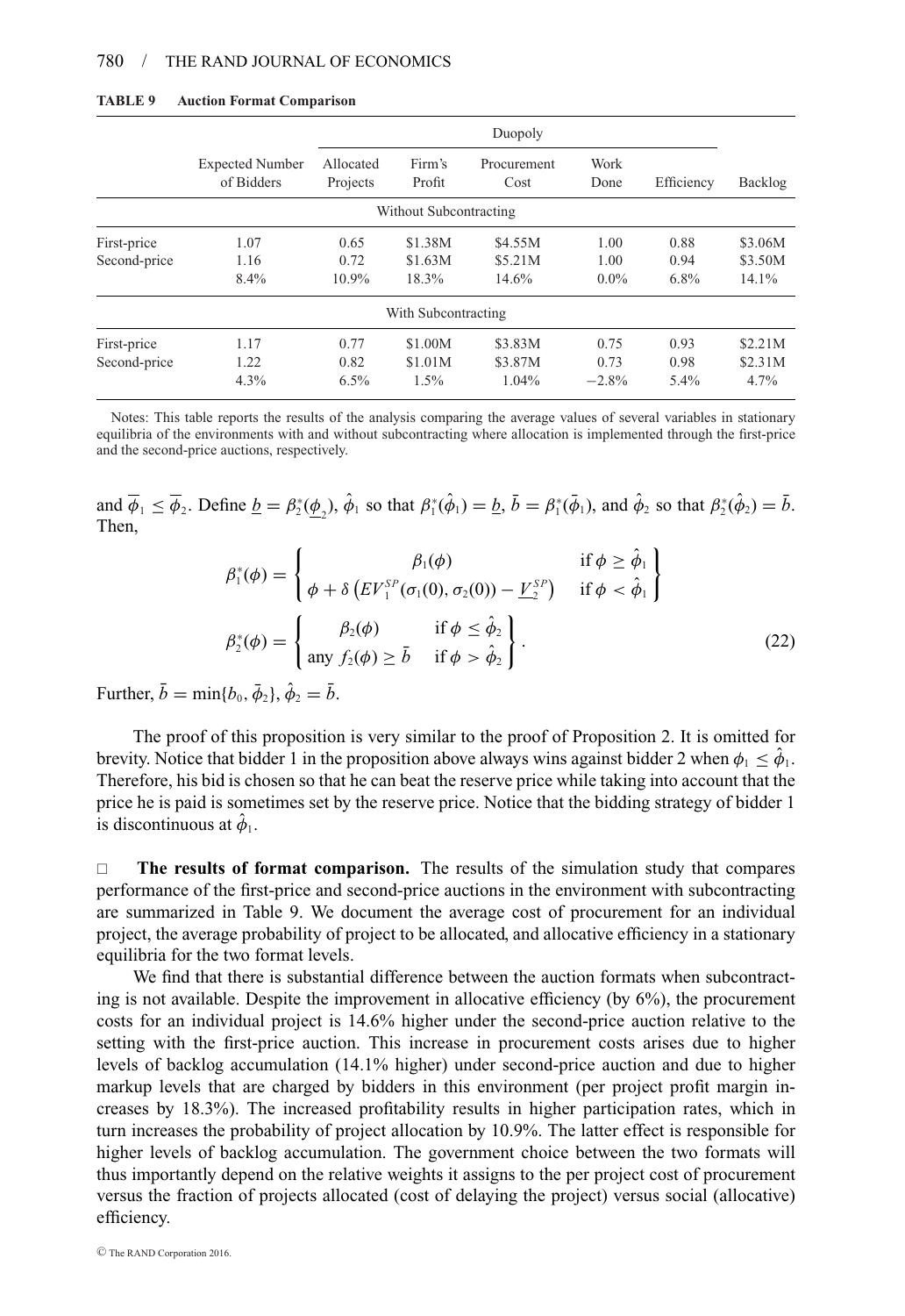In contrast, in the environment with subcontracting, the differences between the two formats in the positive dimensions (allocative efficiency and the rate of allocation) are still large: the second-price auction is more efficient (by 4.8%) and is characterized by higher frequency of allocation (6.3% higher). At the same time, the difference in the procurement costs for an individual project is much smaller both in absolute and percentage terms (1.7%). The choice of the auction format is thus less ambiguous. The second-price auction is likely to be preferred under a large number of circumstances. Interestingly, in the environment with the second-price auction, bidders tend to subcontract more, which indicates that competition is more intense.

Our analysis indicates that out of the two channels we described in Section 6, the cost asymmetries play a more important role in this comparison. To establish this, we solve individual auctions in both formats under a symmetric state and using the value function, computed for the environment with the first-price auction. Such an analysis would focus on the differences in auction formats generated by the value interdependence channel because the cost asymmetry channel is eliminated. We find that under these circumstances, the difference between the two formats is rather small, even in the case without subcontracting. The procurement costs tend to actually be lower under the second-price auction (by 2%–3%).

# **8. Methodological implications of subcontracting**

- In this section, we investigate consequences of failing to account for subcontracting activity in empirical analysis based on the data generated by the environment where subcontracting is available. We also propose a structural test for the importance of subcontracting in a given setting that does not explicitly rely on the data for subcontracting decisions of primary contractors.

 **Implication for estimation bias.** The analysis in the previous sections demonstrates that in the environment with subcontracting and for a given vector of backlogs, contractors submit bids based on bidding functions that are lower and flatter than those used by contractors in the environment without subcontracting. They also tend to participate in bidding more frequently. We would expect, therefore, that empirical methodologies that rely on the bid and participation  $data<sup>15</sup>$  may obtain biased estimates of the cost distribution and of the parameters capturing the importance of capacity constraints if they rely on the assumption of no subcontracting while using data generated by the environment with subcontracting. We verify this conjecture below.

In particular, we use the distributions of bids and participation frequencies conditional on state that we observe in the data generated by the model with subcontracting to recover the value function and the distribution of private costs that would be consistent with these objects under the dynamic model without subcontracting. To do this, we modify the methodology proposed in Jofre-Bonet and Pesendorfer  $(2003)^{16}$  to allow for stochastic backlog depreciation. We present the details of this analysis in the part B of the Appendix. We then compare the distribution of private costs recovered under the misspecified model to the underlying distribution of private costs. In this exercise, the distribution of bids is nonparametrically estimated from simulated data. The number of observations is set to be so large that the sample variation in our estimates is negligible. The discrepancy between the primitive and the recovered distribution of costs under the correct specification is due to numerical errors.

The results of the analysis are summarized in Table 10 and are depicted in Figure 10. The first panel of the table establishes a benchmark for the performance of the estimation procedure. It demonstrates that when the estimation procedure is applied to the data generated by the model without subcontracting, it correctly recovers parameters of the distribution of private costs.

In contrast, the methodology recovers the cost distribution with the mean and variance that are lower than those of the primitive distribution when applied to the bid distributions generated

<sup>&</sup>lt;sup>15</sup> Such as those proposed in Jofre-Bonet and Pesendorfer (2003) or Balat (2012).

<sup>&</sup>lt;sup>16</sup> Tirerova (2014) extends this methodology to account for strategic participation decisions.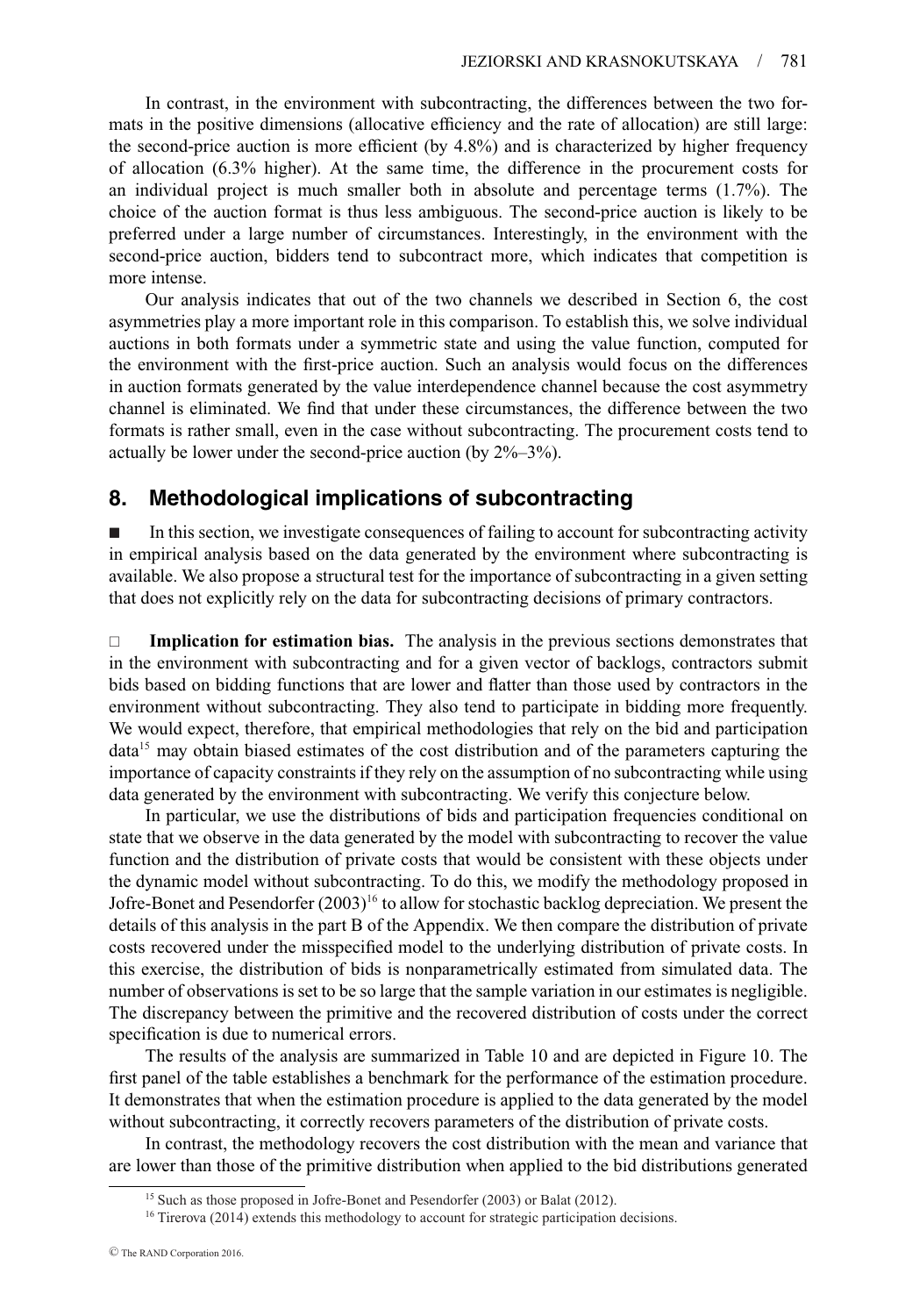| <b>State</b>          | True<br>Mean | Estimated<br>Mean | Difference<br>$(\%)$ | True Standard<br>Deviation  | <b>Estimated Standard</b><br>Deviation | Difference<br>$\binom{0}{0}$ |
|-----------------------|--------------|-------------------|----------------------|-----------------------------|----------------------------------------|------------------------------|
|                       |              |                   |                      | Data without Subcontracting |                                        |                              |
| $\omega = (0.0, 0.0)$ | 1.3          | 1.29              | $-0.7\%$             | 0.7                         | 0.7                                    | $0.0\%$                      |
| $\omega = (1.5, 1.5)$ | 2.2          | 2.18              | $-0.9%$              | 1.0                         | 1.03                                   | $3.0\%$                      |
| $\omega = (2.9, 2.9)$ | 3.0          | 2.99              | $-0.3\%$             | 1.3                         | 1.32                                   | $1.5\%$                      |
|                       |              |                   |                      | Data with Subcontracting    |                                        |                              |
| $\omega = (0.0, 0.0)$ | 1.3          | 1.2               | $-7.7%$              | 0.7                         | 0.54                                   | $-23%$                       |
| $\omega = (1.5, 1.5)$ | 2.1          | 1.6               | $-24%$               | 1.0                         | 0.5                                    | $-50%$                       |
| $\omega = (2.9, 2.9)$ | 3.0          | 2.0               | $-33%$               | 1.3                         | 0.4                                    | $-67%$                       |

Notes: This table reports the estimated means and standard deviations of the distributions of private costs recovered under the assumption of no subcontracting from the data generated by the model without subcontracting as well as the model with subcontracting. All the estimates are given for the distribution of full costs such that  $C_i = (\alpha_0 + \alpha_1 \times \omega_i) \times \bar{x}$ .

#### FIGURE 10

ESTIMATION BIAS



Note: This figure shows the true and the estimated densities of the distribution of private costs recovered through an estimation procedure based on the assumption of no subcontracting and on the basis of the data with and without the subcontracting for the state vectors  $(0.0, 0.0)$ ,  $(1.5, 1.5)$ , and  $(2.9, 2.9)$ .

by the model with subcontracting. The downward bias is substantial at 8% for the mean and 29% for the standard deviation of the costs distribution under the state  $(0,0)$ . The bias is increasing in the bidder's own backlog level: 23% and 33% for the means and 50% and 67% for the standard deviations when the cost distribution is recovered from the bid distributions corresponding to states (1.5,1.5) and (3,3), respectively. Thus, this analysis confirms that failing to account for subcontracting in estimation is likely to result in biased estimates for the distribution of private costs.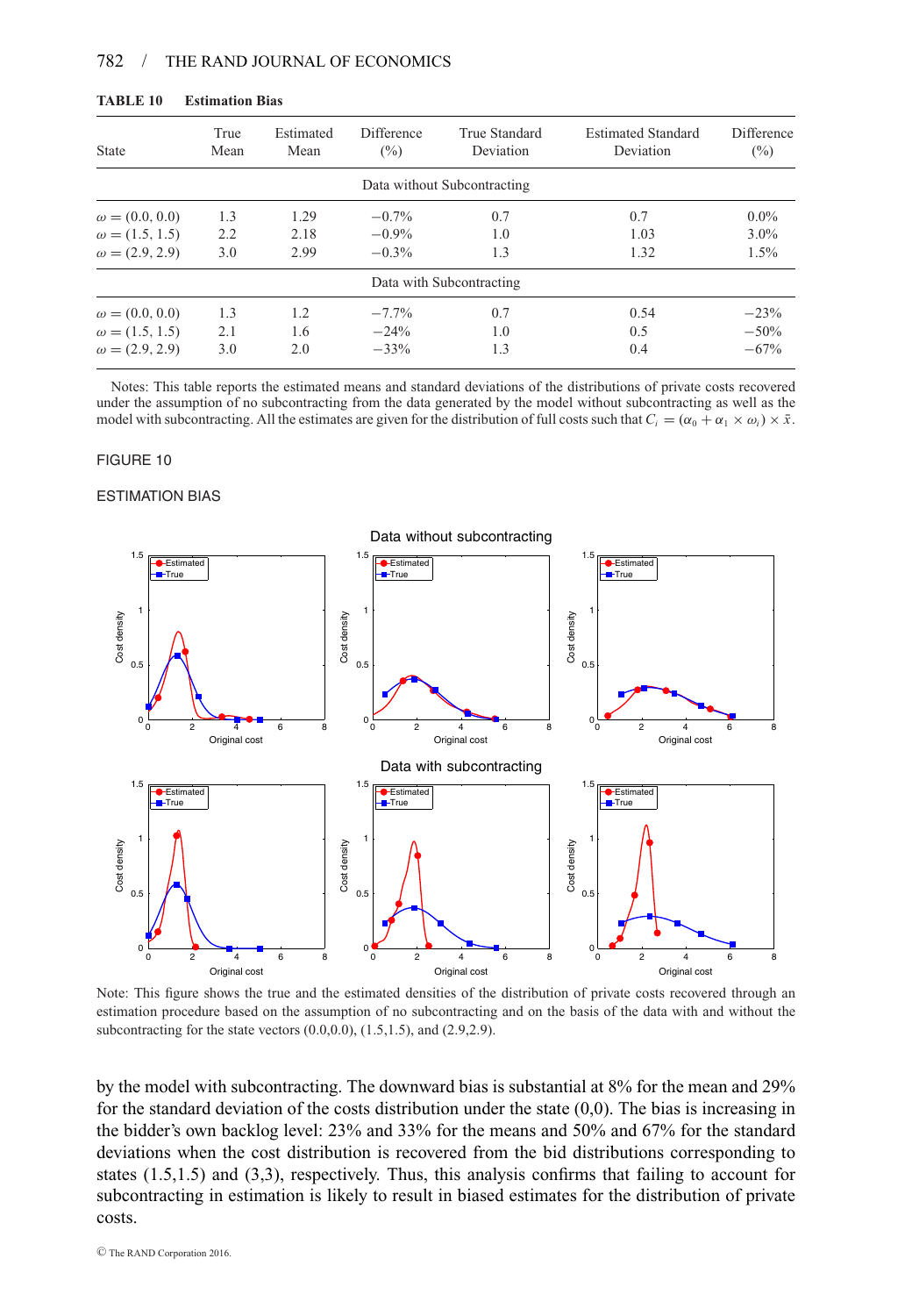Further, the difference in the means and standard deviations of the cost distributions that correspond to different backlog values inform us of the strength of capacity constraints.<sup>17</sup> Again, we find that when this methodology is applied to the correct model, it produces reasonably accurate estimates of the capacity constraint parameter (estimated 0.14 and 0.045 versus the true values of 0.142 and 0.046). On the other hand, the estimation under the misspecified model results in 100% downward bias for both the mean and the standard deviation shift parameters.

Notice that the estimated means and standard deviations are substantially lower than the mean and the standard deviations of the distribution of the static effective cost component (or *ex post* costs) as can be seen by comparing the estimated parameters for the cost distribution at zero backlog to the first row of Table 6. The mean of the effective static cost component is 1.44 and the standard deviation is 0.7 as opposed to the estimated mean of 1.2 and standard deviation of 0.5. This is because the biases arise largely due to imputing wrong dynamic option effects from the model without the subcontracting rather than using the model with subcontracting.

It is worth noting that these calculations abstract from backlog mismeasurement issues that are likely to arise in many realistic settings. The mismeasurement occurs when the backlog is computed as the sum of loads awarded to a given contractor without accounting for subcontracted portions. Such mismeasurement would additionally induce us to underestimate technological capacity constraints, and by impacting the option value, measurement is likely to further bias our estimates of the distribution of costs.

 **Testing for the importance of subcontracting.** In procurement markets, detailed information on bidding and participation is usually available. In contrast, the data on subcontracting are usually either not collected or, if collected, are of very poor quality. As a result, many studies of procurement markets are not able to take into account the effects of subcontracting. For this reason, it would be useful to have means to assess the economic significance of subcontracting without data thereon.

Unfortunately, there is no obvious descriptive test that may be used to make such assessment. As our analysis indicates, the effect of backlog on costs and therefore bids may not be completely eliminated even if subcontracting is available in the market. The degree to which subcontracting relaxes capacity constraints depends on the price of subcontracting relative to the contractor's costs. Hence, the statistically significant relationship between the bids and the backlog does not necessarily rule out subcontracting. On the other hand, we document that even when subcontracting is relatively expensive and thus is not sufficiently extensive to eliminate capacity constraints, it still may have an important effect on bids, and thus result in a sizable estimation bias for its omission in estimation.

The analysis of the model with subcontracting suggests, however, that it should be possible to test for the importance of subcontracting within the framework of structural analysis. Specifically, the option value component in the model without subcontracting does not depend on a current cost realization. In contrast, the option value component in the model with subcontracting is decreasing in cost. The slope of this component for a given level of the bidder's own backlog depends both on the number of active competitors (i.e., those who win when this bidder loses) and on the backlog(s) of the active competitor(s) if this number is positive. Thus, if the inversion procedure from the previous section is correctly applied to the data generated by the model without subcontracting, then the estimated distribution of costs recovered conditional on the bidder's own backlog does not depend on the number of his active competitors or their backlogs. On the other hand, if this procedure is applied to the data generated by the model with subcontracting, then the inversion procedure will not correctly account for the variation in option value component

<sup>&</sup>lt;sup>17</sup> To use the estimates reported in the article, notice that they are given for the distribution of the full costs, that is,  $E[C|\omega_i] = (\alpha_0 + \alpha_1 * \omega_1)\bar{x}$ , and Std.Dev( $C|\omega_i$ ) = ( $\beta_0 + \beta_1\omega_i\bar{x}$ . To recover  $\alpha_1$ , we need to subtract  $E[C|\omega^0]$  from *E*[*C*| $\omega$ <sup>1</sup>] and divide the difference by  $(\omega^1 - \omega^0)\bar{x}$ . The calculation is similar for  $\beta_1$ .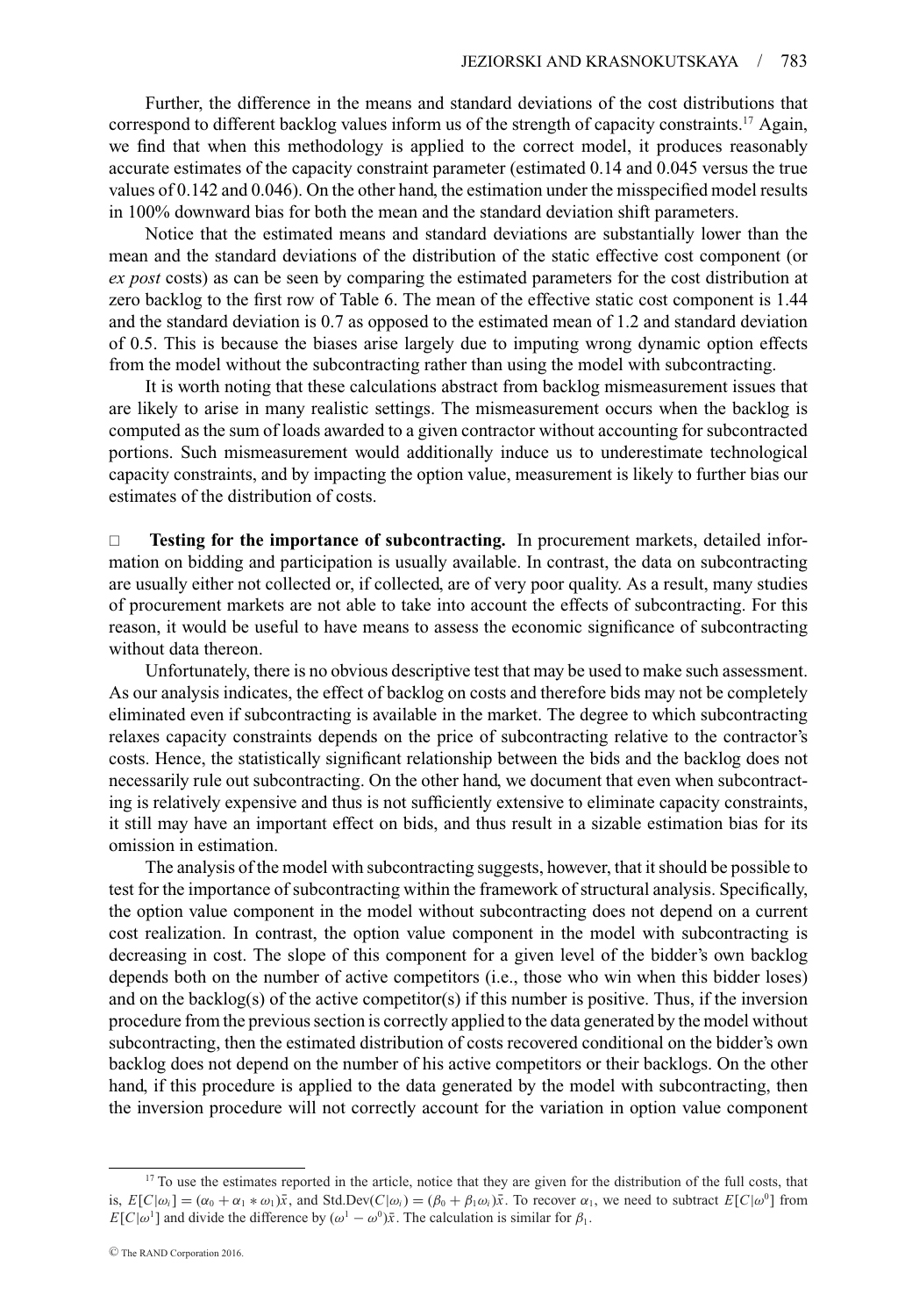and thus the distribution of bidders' costs recovered from a misspecified model will vary in the number of active competitors and their backlogs. This suggests a structural test for the null of no subcontracting. Specifically, a researcher should recover the distribution of costs for a given level of bidder's own backlog but for several different numbers of active competitors or different vectors of competitors' backlogs. After that, he should test for the equality of recovered costs distributions. If the equality can be rejected, so can be the null of no subcontracting.

*Details of the test.* The equality of two function (representing the densities of cost distributions, for example),  $H_0: f_1(c) = f_2(c)$ , can be tested using the test statistics  $\hat{T}_n = \sum_{i=1}^{i=N} d_n^2(\hat{f}_{1,n}(t_i))$  $\hat{f}_{2,n}(t_i)$ <sup>2</sup>, where  $\{t_i\}_{i=1,\dots,N}$  is the finite set of points on the real line and  $\hat{f}_{1,n}$  and  $\hat{f}_{2,n}$  are corresponding estimates of the values of these functions based on a sample consisting of *n* observations. The asymptotic distribution of this statistic can be constructed using subsampling procedure (specifics for implementing subsampling procedure can be found in Politis, Romano, and Wolf 1999). To ensure the power of the test, it may be preferable to use recentered test statistic following Hall and Horowitz (1996):  $\tilde{\hat{T}}_n = \sum_{i=1}^{i=N} d_n^2 (\hat{f}_{0,b}(t_i) - \hat{f}_{0,n}(t_i))^2$  where  $\hat{f}_{0,b} = \hat{f}_{1,b} - \hat{f}_{2,b}$  is computed in a subsampling procedure and  $\hat{f}_{0,n} = \hat{f}_{1,n} - \hat{f}_{2,n}$  is computed from the data.

# **9. Extensions and additional empirical considerations**

- In this analysis, we focus on a stylized model of a procurement market with subcontracting that emphasizes the features relevant for the discussion of the dynamic aspects of the operation of this market. In different applications, other factors that typically arise in real-life procurement markets with subcontracting may be important. In this section, we provide an (incomplete) summary of such factors and in some cases suggest how these factors may be incorporated in our framework.

□ **Heterogeneous units.** In some markets, such as construction or maintenance procurement, the projects do not consist of a homogeneous amount of work; rather, they are composed of heterogeneous units such that each unit represents a homogeneous amount of work. The implication of this is that the costs of work may not be evenly allocated across these units and, in fact, a contractor may have a relatively low cost of completing some units and high cost of completing others. In addition, the work from different units may have to be subcontracted in different markets. Under these circumstances, a separate backlog may have to be considered for each type of work that could be included in the project. A contractor would have to decide on a separate subcontracting schedule for each submarket and then aggregate these decisions in a measure of effective costs reminiscent of the one we use in this article. The analysis of such an environment may be challenging due to the dimensionality issue.

 **Contractor-specific price of subcontracting.** In our analysis, we assume that all contractors have access to subcontracting at the same price. In reality, subcontracting prices are often negotiated and as a result are contractor-specific. If negotiated prices are public information, this feature does not substantially complicate the analysis except that otherwise symmetric contractors choose different subcontracting and bidding strategies in this environment.

If subcontracting prices are the private information of the contractor-subcontractor pair, then the model changes. Formally, in this environment, contractors will have to form expectations about the subcontracting price and, therefore, about subcontracted levels of their competitors conditional on the cost draw. As a result, the competitive effect of subcontracting will be softened. If subcontracting prices are correlated as they are likely to be if contractors are working with the same set of subcontractors, then subcontracting will induce correlation in the effective costs of bidders. This will result in the reduction of the variance of competitor's costs conditional on the contractor's own draw and will result in more aggressive bidding. However, this effect will be softer relative to the model we present in this article.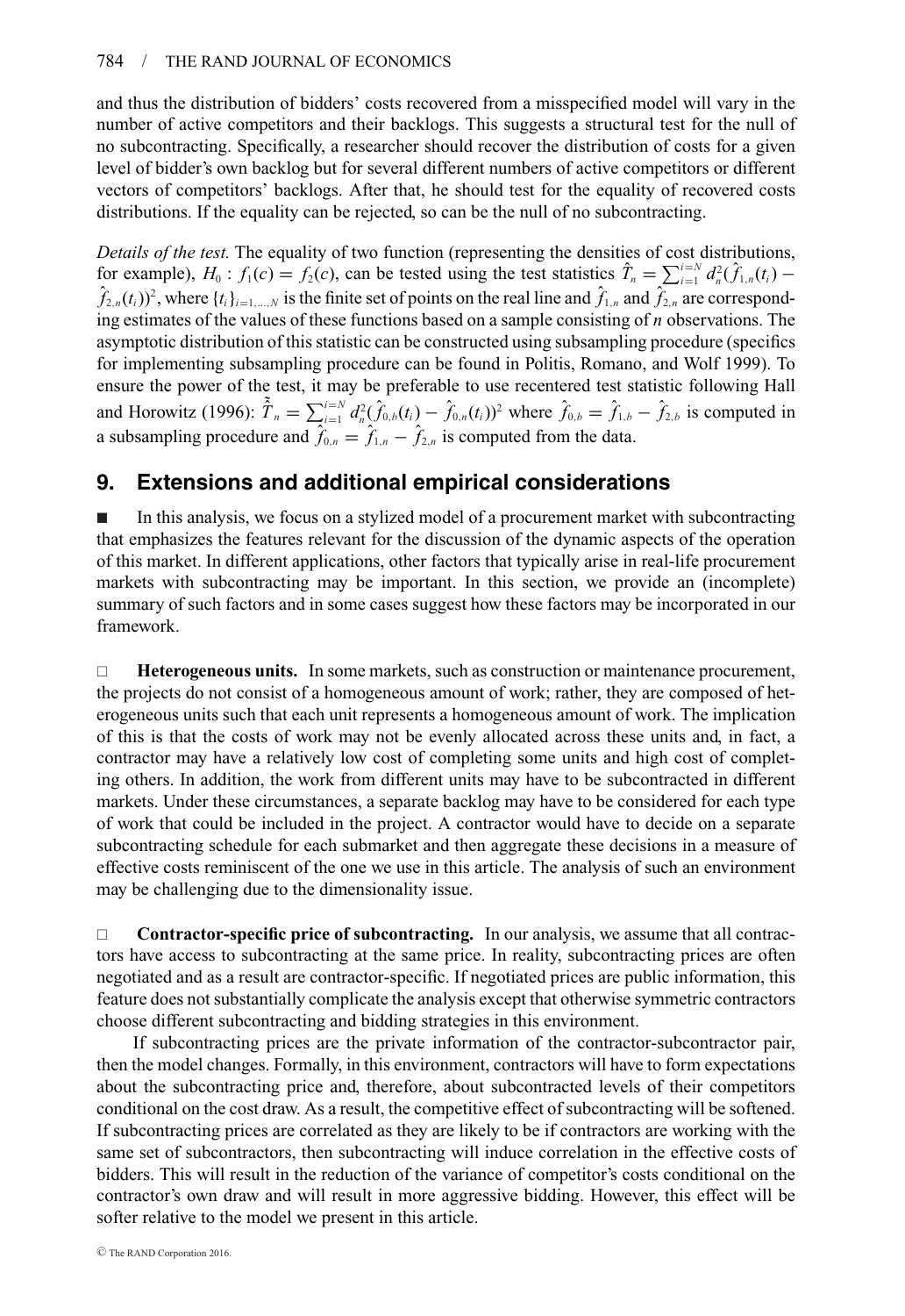**Horizontal subcontracting.** In some markets, the primary and subcontracting markets may not be clearly separated. More specifically, firms participating in the subcontracting market may occasionally submit bids in the primary market. If this is the case, the subcontracting market cannot be summarized by the subcontracting supply curve. It would be important to model the decision to subcontract work to a specific firm as well as to account for the correlation in bids by the company that participates in both markets and the companies that use this subcontractor. Such an environment is potentially much more complicated than the one we consider in this article. Fortunately, horizontal subcontracting does not occur very often in the markets that we had in mind when writing this article. Marion (2011) investigates the issue of horizontal subcontracting using auction data from the California highway procurement market. He finds that during the period between 1996 and 2005, about 10% of projects received a bid from a company that was also listed as a subcontractor on another bid. This feature affected 7% of the bids submitted during this time period. These figures, although not negligible, indicate that horizontal subcontracting is not a main concern that needs to be addressed when investigating the effect of subcontracting availability on the functioning of such markets.

 **Capacity constraint in subcontracting market.** In some markets, subcontractors may undertake large assignments that may take several periods to complete. In such settings, a researcher may be concerned about capacity constraints potentially affecting operation of such markets. However, introducing capacity constraints into the model of subcontracting market would complicate the analysis. In particular, this would require modelling the subcontracting market at the level of an individual subcontracting firm, which would increase the dimensionality of the state space as well as impose much higher (in many cases, unrealistic) standards on the data that could be used in the analysis of such a market. Fortunately, in many procurement markets (including California procurement) contractors tend to split the work between many subcontractors so that the share of an individual firm is small relative to the size of that firm. It is thus likely that capacity constraints issues are less important in these subcontracting markets.

 **Timing of subcontracting.** We assume that the decision to subcontract is made at the time of bidding. In some markets, these decisions could be made as part of the ongoing work on the project. Formally, it means that a contractor can adjust the subcontracting levels in every period in which he works on the project if we keep subcontracting project specific. The subcontracting strategy will depend on productivity realization in addition to state. Such a contingent strategy would have to be "integrated back" to compute the expected costs of the project at the time of bidding.

 **Alternative reasons to subcontract.** This article focuses on capacity constraints as the main motivation for contractors to subcontract part of the project work. The literature on the boundaries of a firm enumerates multiple reasons such as increasing marginal costs, lack of production capability, and others. We find that in the environments we study, the capacity constraints channel generates important methodological and policy implications. Undoubtedly, these other channels only add to the importance of accounting for the availability of subcontracting opportunities in empirical research.

# **10. Conclusion**

- This article provides evidence based on the California highway procurement market on the role of subcontracting in the auction-based procurement in the settings with private cost variability and capacity constraints. We measure impact on procurement costs paid by the government as well as on the amount of work allocated and thus completed in the equilibrium while accounting for the effects on production costs, pricing, and contractor's participation. We find that availability of subcontracting results in lower procurement costs per project, which arise because of the reduction in the production costs as well as in margins charged by contractors in equilibrium. The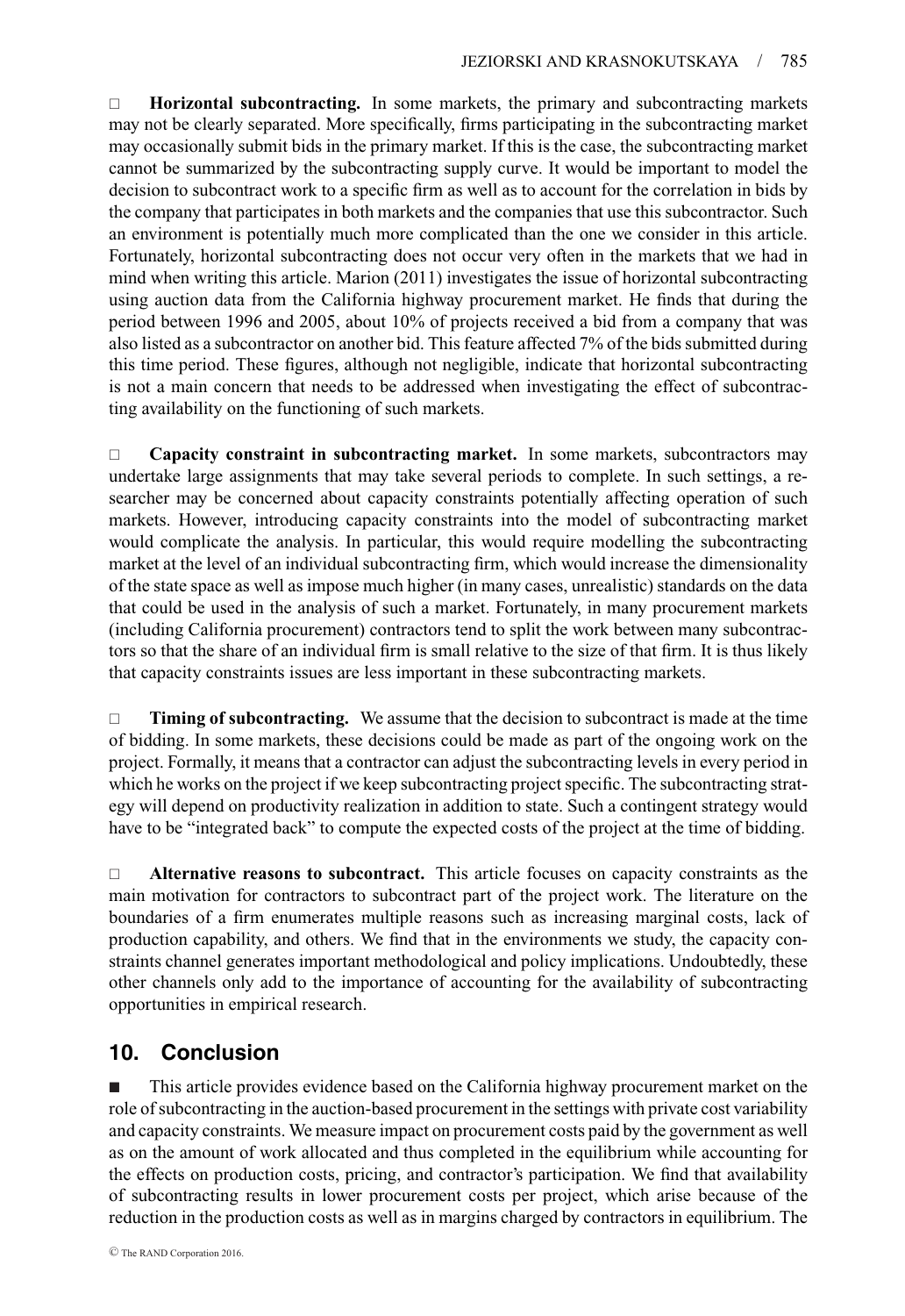lower prices work to increase the number of projects that are allocated in equilibrium. The latter effect simultaneously enables and is facilitated by a higher rate of auction participation.

We find that availability of subcontracting has important mechanism design implications. The environment with capacity constraints is inherently characterized by cost asymmetries. That is why the revenue equivalence of standard auction mechanisms (such as first-price and secondprice auctions) breaks down in this setting. Additionally, in a dynamic setting, strategic pricing is used to control own as well as competitor's backlog accumulation that in turn determine players' continuation values and thus make their "effective private costs" interdependent. This property is reminiscent of the resale models where the presence of resale market created interdependence in continuation values for the bidders participating in the primary market. These effects are present in the environments both with and without subcontracting. The latter effect is more subtle in the setting with subcontracting because continuation value of losing as well as winning depends on contractor's bid. As expected, we find that the revenue equivalence does not hold in both environments. In the case when subcontracting is not available, the choice between the auction formats involves nontrivial trade-offs. Specifically, the second-price auction is characterized by higher allocative (social) efficiency and also by a higher number of projects allocated in equilibrium. On the other hand, it also results in substantially higher procurement costs per individual project. In contrast, when subcontracting is available, the allocative efficiency and increase in the number of allocated projects still arise under the second-price auction, but the procurement costs for an individual project are importantly reduced. The auction format choice is thus less ambiguous in the presence of subcontracting.

Finally, the availability of subcontracting has methodological implications. We find that if the model which ignores subcontracting is used to analyze the data generated by the market where subcontracting is available, the estimates of the costs and capacity constraints will be highly biased. We also propose a structural test that could be used to assess the economic importance of subcontracting in a given environment without an explicit use of subcontracting data.

In short, subcontracting is an integral part of the procurement market. Through endogenous costs determination, it importantly impacts contractors' participation and pricing decisions and thus shapes the competition in such markets. This means that most policy decisions have to take into account potential consequences of subcontracting availability on policy outcomes.

## **Appendix A**

This Appendix contains the proofs of the results presented in Section 4.

*Proof of Corrolary 1.* This follows by differentiating the first-order condition for  $0 < h<sub>i</sub> < 1$  with respect to  $\omega<sub>-i</sub>$ :

$$
1 - P''(\mathbf{h}_i(c_i)x)\mathbf{h}_i'(c_i)\mathbf{h}_i(c_i)x^2 - 2P'(\mathbf{h}_i(c_i)x)\mathbf{h}_i'(c_i)x
$$
  
-  $\delta x E_{\epsilon} V''_{i,1}(\omega_i - \epsilon_i + x(1 - \mathbf{h}_i(c_i)), \omega_{-i} - \epsilon_{-i}))(-\mathbf{h}_i'(c_i)) = 0$  (A1)

and

$$
\mathbf{h}_{i}'(c_{i})=(P''(\mathbf{h}_{i}(c_{i})x)\mathbf{h}_{i}(c_{i})x^{2}+2P'(\mathbf{h}_{i}(c_{i})x)x-\delta x E_{\epsilon}V''_{i,1}(\omega_{i}-\epsilon_{i}+x(1-\mathbf{h}_{i}(c_{i})), \ \omega_{-i}-\epsilon_{-i}))^{-1},
$$

where  $h_i$ <sup>'</sup> denotes the derivative of the subcontracting function with respect to the current realization of per unit project costs.

*Proof of Proposition 2.* The expected profit of bidder 1 with effective cost realization  $\bar{\phi}_1$ ,  $\bar{\pi}_1(b, \bar{\phi}_1)$ , is maximized at  $\bar{b}$ , that is,

$$
\begin{split}\n\{(1 - F_R(\bar{b}))(\bar{b} - \bar{\phi}_1) + \delta F_R(\bar{b})[E_{\epsilon}V_1(\sigma_1(0), \sigma_2(0)) - \underline{V}_2]\} \left(1 - F_{\phi,2} \left(\mathbf{b}_2^{-1}(\bar{b})\right)\right) \\
&+ \delta \int_{\phi_2}^{\mathbf{b}_2^{-1}(\bar{b})} \left[ (1 - F_R(\mathbf{b}_2))E_{\epsilon}V_1(\sigma_1(0), \sigma_2(\mathbf{h}_2)) + F_R(\mathbf{b}_2)V_1(\sigma_1(0), \sigma_2(0)) - \underline{V}_2 \right] f_{\phi,2}(\phi) d\phi \\
&\geq \{ (1 - F_R(b))(b - \bar{\phi}_1) + \delta F_R(b)[E_{\epsilon}V_1(\sigma_1(0), \sigma_2(0)) - \underline{V}_2] \} (1 - F_{\phi,2}(\mathbf{b}_2^{-1}(b))) \\
&+ \delta \int_{\phi_2}^{\mathbf{b}_2^{-1}(b)} \left[ (1 - F_R(\mathbf{b}_2(\phi)))E_{\epsilon}V_1(\sigma_1(0), \sigma_2(\mathbf{h}_2)) + F_R(\mathbf{b}_2(\phi))E_{\epsilon}V_1(\sigma_1(0), \sigma_2(0)) - \underline{V}_2 \} f_{\phi,2}(\phi) d\phi \right]\n\end{split}
$$

<sup>C</sup> The RAND Corporation 2016.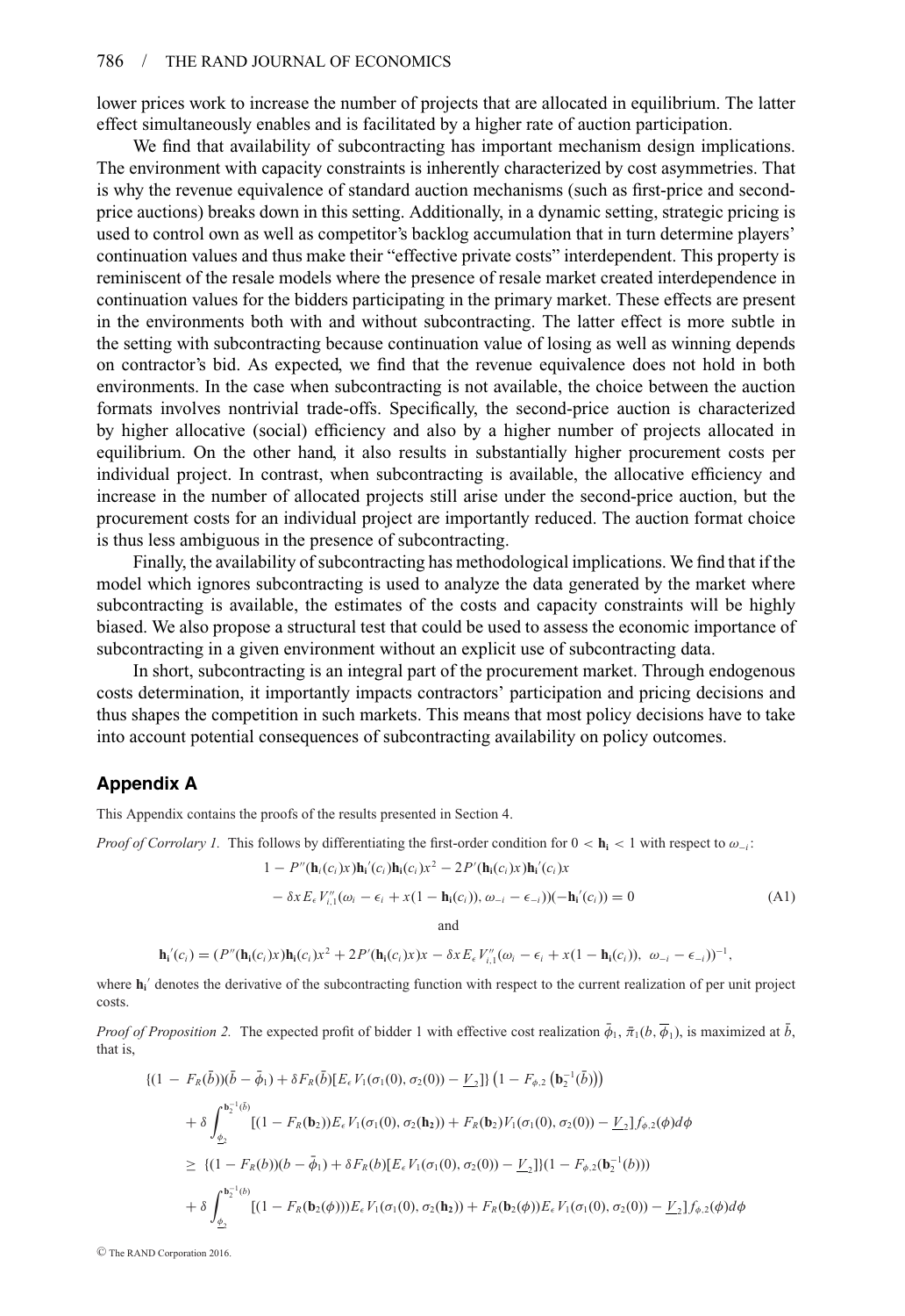or

$$
\begin{split}\n\{(1 - F_R(\bar{b}))(\bar{b} - \bar{\phi}_1) + \delta F_R(\bar{b})[E_{\epsilon}V_1(\sigma_1(0), \sigma_2(0)) - \underline{V}_2]\}(1 - F_{\phi,2}(\xi_2(\bar{b}))) \\
&+ \delta \int_{\underline{\phi}_2}^{\xi_2(\bar{b})} [(1 - F_R(\mathbf{b}_2))E_{\epsilon}V_1(\sigma_1(0), \sigma_2(\mathbf{h}_2)) + F_R(\mathbf{b}_2)V_1(\sigma_1(0), \sigma_2(0)) - \underline{V}_2]f_{\phi,2}(\phi)d\phi \\
&\geq \{(1 - F_R(b))(b - \bar{\phi}_1) + \delta F_R(b)[E_{\epsilon}V_1(\sigma_1(0), \sigma_2(0)) - \underline{V}_2]\}(1 - F_{\phi,2}(\xi_2(b))) \\
&+ \delta \int_{\underline{\phi}_2}^{\xi_2(b)} [(1 - F_R(\mathbf{b}_2(\phi)))E_{\epsilon}V_1(\sigma_1(0), \sigma_2(\mathbf{h}_2)) + F_R(\mathbf{b}_2(\phi))E_{\epsilon}V_1(\sigma_1(0), \sigma_2(0)) - \underline{V}_2]f_{\phi,2}(\phi)d\phi.\n\end{split}
$$

Next, the derivative of  $\bar{\pi}_1(b, \bar{\phi}_1)$  with respect to  $\xi_2$  is given by

$$
\bar{\pi}_{1,\xi_2}^{\prime} = [-(b - \bar{\phi}_1) + \delta[E_{\epsilon} V_1(\sigma_1(0), \sigma_2(\mathbf{h}_2)) - \underline{V}_2]](1 - F_R(b))f_{\phi,2}(\xi_2(b)).
$$

Notice that  $\bar{\pi}_{1,\xi_2}'(b = \bar{\phi}_1) > 0$  and is decreasing in *b*, so there must exist  $\tilde{b} \in [\bar{\phi}_1, \bar{\phi}_2]$  such that  $\bar{\pi}_{1,\xi_2}' \ge 0$  for  $b \le \tilde{b}$  and  $\bar{\pi}'_{1,\xi_2} \leq 0$  for  $b \geq \tilde{b}$  (i.e.,  $\bar{\pi}'_{1,\xi_2}(\tilde{b}) = 0$  or  $\tilde{b} = \bar{\phi}_2$ ).

Then  $\bar{\pi}_1(b, \bar{\phi}_1)$  is maximized at  $\tilde{b}$  for  $b \leq \tilde{b}$  because

$$
\bar{\pi}'_{1,b} = (1 - F_R(b))(1 - F_{\phi,2}(\xi_2(b))) + \bar{\pi}'_{1,\xi_2}\xi'_2(b) \ge 0.
$$

Notice that  $\bar{\pi}'_{1,b} \geq 0$  for some range of *b* such that  $b \geq \tilde{b}$ .

Further,  $\bar{\pi}_1(b, \bar{\phi}_1)$  is decreasing in  $\xi_2$  for  $b \geq \tilde{b}$ . Recall that in equilibrium  $\xi_2(b) \leq b$ , then

$$
\begin{split} \n\{(1 - F_R(b))(b - \bar{\phi}_1) + \delta F_R(b)[E_{\epsilon}V_1(\sigma_1(0), \sigma_2(0)) - \underline{V}_2]\}(1 - F_{\phi,2}(\xi_2(b))) \\ \n&+ \delta \int_{\underline{\phi}_2}^{\xi_2(b)} [(1 - F_R(\mathbf{b}_2(\phi)))E_{\epsilon}V_1(\sigma_1(0), \sigma_2(\mathbf{h}_2)) + F_R(\mathbf{b}_2(\phi))E_{\epsilon}V_1(\sigma_1(0), \sigma_2(0)) - \underline{V}_2]f_{\phi,2}(\phi)d\phi \\ \n&\geq \{(1 - F_R(b))(b - \bar{\phi}_1) + \delta F_R(b)[E_{\epsilon}V_1(\sigma_1(0), \sigma_2(0)) - \underline{V}_2]\}(1 - F_{\phi,2}(b)) \\ \n&+ \delta \int_{\underline{\phi}_2}^b [(1 - F_R(\mathbf{b}_2(\phi)))E_{\epsilon}V_1(\sigma_1(0), \sigma_2(\mathbf{h}_2)) + F_R(\mathbf{b}_2(\phi))E_{\epsilon}V_1(\sigma_1(0), \sigma_2(0)) - \underline{V}_2]f_{\phi,2}(\phi)d\phi. \n\end{split}
$$

The right-hand side of the inequality above is maximized at  $b_0$  such that

$$
\begin{aligned} \n\{(1 - F_R(b_0)) - f_R(b_0)(b_0 - \bar{\phi}_1) + \delta f_R(b)[E_{\epsilon} V_1(\sigma_1(0), \sigma_2(0)) - \underline{V}_2])(1 - F_{\phi,2}(b_0)) \\ \n&- \{b_0 - \bar{\phi}_1 - \delta [E_{\epsilon} V_1(\sigma_1(0), \sigma_2(\mathbf{h}_2))) - \underline{V}_2]\}(1 - F_R(b_0))f_{\phi,2}(b_0) = 0. \n\end{aligned}
$$

Thus, we obtain that two cases are possible:

(a)  $\bar{b} = \tilde{b}$  if  $\tilde{b} = \bar{\phi}_2$ (b)  $\bar{b} = \min\{b_0, \bar{\phi}_2\}$  where  $b_0$ , as defined above.

# **Appendix B**

This Appendix contains the details of our numerical algorithm.

 **Numerical algorithm.** Our algorithm is an extension of the method used in Chen, Doraszelski, and Harrington, Jr. (2009) to dynamic auctions. It involves computing a limit on Markov Perfect Equilibria in the finite horizon games, which alleviates multiplicity of equilibria by providing a consistent and robust equilibrium selection rule.<sup>18</sup> The algorithm is composed of two parts: (i) an inner-loop computing optimal subcontracting and bidding strategies, as well as the value function of the game with *n* periods, and (ii) an outer-loop computing an equilibrium of an infinite horizon game. In an effort to simplify the exposition, we present the numerical algorithm only for the game without participation decision. Solving the game with participation involves replacing Bellman equation (B1) with equation (3). It also requires adding an intermediate step of finding a fixed point in the entry game, which can be achieved by solving the system of equations (12) by a Newton method.

In the remainder of this section, the value function of the n-stage game is denoted as  $V^{(n)}$ . The value function of the game with  $n+1$  stages can be obtained from  $V^{(n)}$  using the following Bellman equation:

$$
V_i^{(n+1)}(\omega) = \int_{c_i} \left[ \max_{b_i, h_i} W_i(b_i, \omega; \mathbf{g}_{-i}) \times (b_i - (1 - h_i)c_i x - P(h_i x)h_i x + \delta E_{\epsilon} V_i^{(n)}(\omega_i - \epsilon_i + (1 - h_i)x, \omega_{-i} - \epsilon_{-i}) \right] + \delta \int_{c_{-i}(\omega)}^{b_{-i}^{-1}(b_i, \omega)} E_{\epsilon} V_i^{(n)}(\omega_i - \epsilon_i, \omega_{-i} - \epsilon_{-i} + (1 - \mathbf{h}_{-i}(c_{-i})) x) dF_{-i}(c_{-i}) \right] dF_i(c_i).
$$
 (B1)

<sup>18</sup> This approach was first proposed in Maskin and Tirole (1987).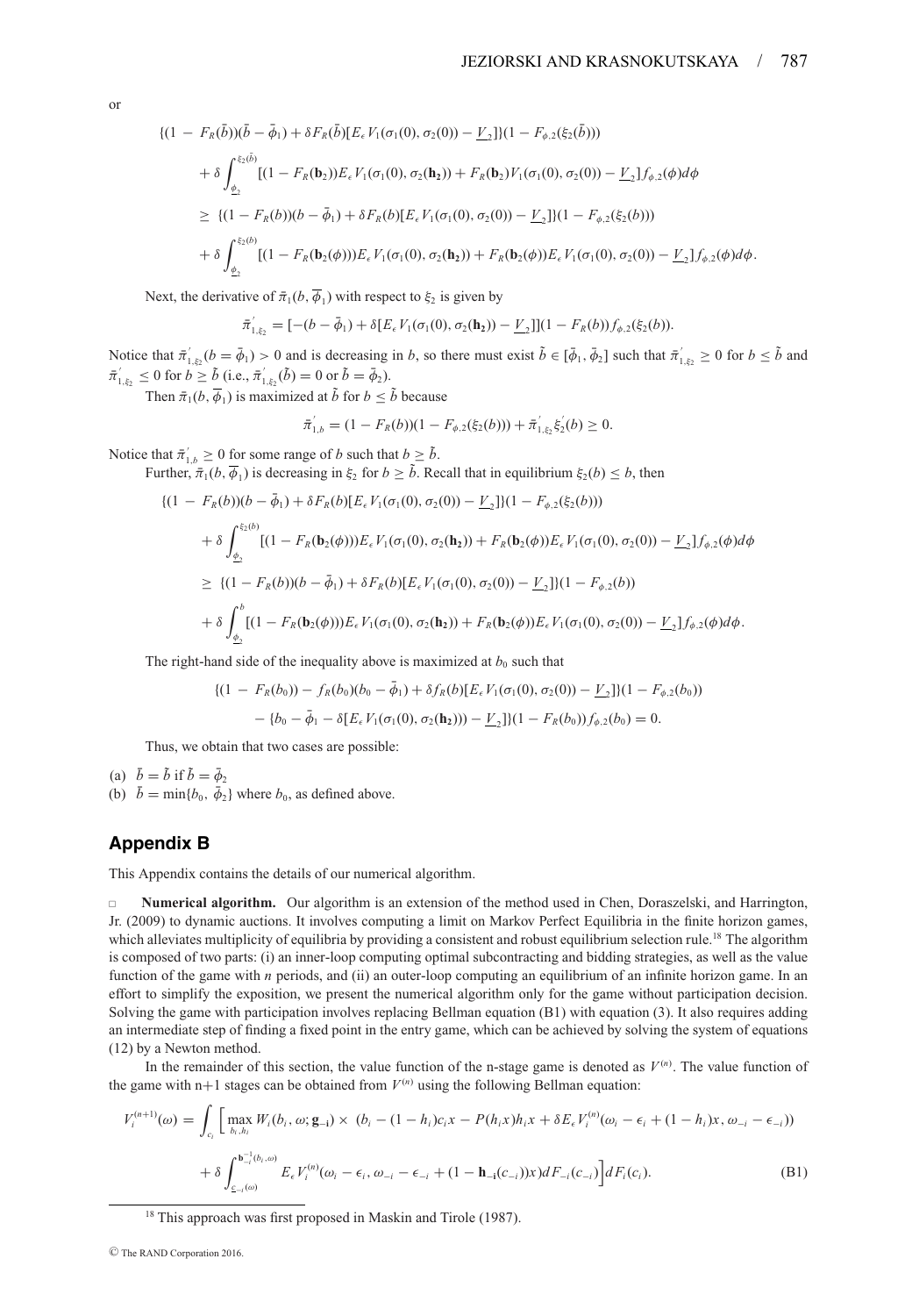#### 788 / THE RAND JOURNAL OF ECONOMICS

We follow the *parametric value function iteration* procedure suggested in Judd (1998) to parametrically approximate  $V^{(n)}(\cdot)$ ,  $\hat{V}^{(n)}(\cdot|\theta^n) \approx V^{(n)}(\cdot)$ . More specifically, we define a two-dimensional grid on the state space,  $\mathbf{\Omega}^{\mathbf{D}} = \{(\omega_1^d, \omega_2^d) : d = 1, 2, \ldots, n\}$ 1,..., *D*}. We use 7 grid points on each dimension, which, taking into account the symmetry of the environment, results in 28 grid points. We use the parametric approximation of the value function from the n-stage game,  $\hat{V}^{(n)}$ , to obtain data pairs ( $\omega^d$ ,  $v^d$ ) for  $\hat{V}^{(n+1)}$  by evaluating the right-hand side of equation (B1) on the grid. The parametric approximation of  $\hat{V}^{(n+1)}$  is then obtained through a fourth-order Chebyshev regression. We stop when  $\|\hat{V}^{(n)} - \hat{V}^{(n+1)}\|$  is small.

The most computationally intensive part of the algorithm involves solving the right-hand side of the Bellman equation to produce the interpolation data  $(\omega^d, v^d)$ —an inner-loop of our algorithm. The procedure involves multiple steps. First, we note that we can precompute the expected future value function

$$
\hat{\hat{V}}_i^{(n)}(\omega) = E_{\epsilon} \hat{V}_i^{(n)}(\bar{\omega}_i - \epsilon_i, \bar{\omega}_{-i} - \epsilon_{-i}),
$$

where  $\omega$  is an interim backlog after adding the current auction results but before subtracting the utilization. An interim backlog is given by  $\bar{\omega}_i = \omega_i - (1 - h_i)x$ , in case player *i* won the auction, and is given by  $\bar{\omega}_i = \omega_i$  in case player *i* loses the auction. This expectation is numerically computed on the grid  $\Omega^D$  using an adaptive Simpson quadrature, and interpolated using a fourth-order Chebyshev regression. Without precomputing, this expectation of the algorithm would be numerically infeasible. The value of the Bellman equation  $v^d$  at the grid point  $\omega^d$  can now be obtained by using

$$
v_i^d = \int_{c_i} \left\{ \max_{b_i, h_i} W_i(b_i, \omega^d; \mathbf{g}_{-i}) \left[ b_i - (1 - h_i)c_i x - P(h_i x)h_i x + \delta \hat{V}_i(\omega_i^d + (1 - h_i)x, \omega_{-i}^d)^{(n)} \right] + \delta \int_{c_{-i}(\omega^d)}^{b_{-i}^-(b_i, \omega^d)} \hat{V}_i^(0, \omega_i^d, \omega_{-i}^d + (1 - \mathbf{h}_{-i}(c_{-i}))x) dF_{-i}(c_{-i}, \omega^d) \right\} dF_i(c_i).
$$
 (B2)

Next, we compute the optimal subcontracting functions and then use the subcontracting functions to compute the optimal bidding functions. This is the most challenging part of the process. For every state grid point  $\omega^d \in \mathbf{\Omega}^{\mathbf{D}}$  we define a grid on the support of the distribution of original costs,  $\mathbf{C}_i(\omega) = (\underline{c}(\omega_i), \dots, \overline{c}_i', \dots, \overline{c}(\omega_i))$ . Having solved for the optimal subcontracting level at each cost grid point, we then obtain the subcontracting strategy, and the effective-cost functions as well as the distribution functions of the effective costs through cubic spline interpolation.

Having computed all of the components, namely,  $V(\cdot)$ ,  $h(\cdot)$ ,  $\phi(\cdot)$  (as well as  $F_{\phi}(\cdot)$  and  $f_{\phi}(\cdot)$ ), we proceed to solve for inverse bid strategies ( $\xi_1(\cdot, \omega^d)$ ,  $\xi_2(\cdot, \omega^d)$ ) using the system of differential equations (15) with boundary conditions given by Proposition 2. We use a shape-preserving projection method with the Chebyshev basis to guarantee the monotonicity of the inverse bid functions. Our basis consists of fourth-order complete Chebyshev polynomials and is defined on a Chebyshev grid.19 We reduce our task to the following constrained optimization problem:

$$
\begin{aligned}\n\min_{\xi_1, \theta_2^k} & \sum_{b^k \in \mathbf{b}} \left[ R_1(b^k | \theta_1^k) \right]^2 + \left[ R_2(b^k | \theta_2^k) \right]^2 \\
\text{s.t.} & \forall k; \hat{\xi}_1^{\prime} \left( b^k | \theta_1^k \right) > 0, \quad \hat{\xi}_2^{\prime} \left( b^k | \theta_2^k \right) > 0 \\
& \forall k; \hat{\xi}_1 \left( b^k | \theta_1^k \right) < b^k, \quad \hat{\xi}_2 \left( b^k | \theta_2^k \right) < b^k \\
& \underline{b} < \bar{b} + \tau \\
& \underline{\phi}_1 = \hat{\xi}_1 \left( \underline{b} | \theta_1^k \right), \quad \underline{\phi}_2 = \hat{\xi}_2 \left( \underline{b} | \theta_2^k \right) \\
& \bar{\phi}_2 = \hat{\xi}_1 \left( \bar{b} | \theta_1^k \right), \quad \bar{\phi}_2 = \hat{\xi}_2 \left( \underline{b} | \theta_2^k \right),\n\end{aligned}
$$
\n(B3)

where  $R_i$  is the residual from evaluating first-order conditions (15), using the approximation of the inverse bid function  $\hat{\xi}$  instead of the true inverse bid function  $\xi$ . Note that one inequality contains a bandwidth parameter  $\tau$ , which controls the flatness of the bid strategies. It is set to a very small nonbinding number and is used to improve the stability of the numerical iterations.

To summarize, we provide a flow description of the algorithm:

min  $b, \theta$ 

- (I) Fix the terminal value  $V_i^{(0)} \equiv 0$ . Fix a D-point grid of the state space  $\Omega^{\mathbf{D}} = \{(\omega_1^d, \omega_2^d) : d = 1, ..., D\}$ .
- (1) For every point  $\omega^d$  and given *n* 
	- (a) For both players, given the value functions in the n-stage game  $V_i^{(n)}$ , solve for an optimal subcontracting strategy  $h_i^{(n)}(\cdot, \omega^d)$ , effective-cost functions  $\phi_i^{(n)}(\cdot, \omega^d)$ , and determine the CDF and PDF of the pseudo cost  $\phi_i^{(n)}$ .
	- (b) Solve the Boundary Value Problem for inverse bidding strategies  $\xi_i^{(n)}(\cdot, \omega^d)$ .
	- (c) Perform an iteration on the Bellman equation (B1) to compute  $V_i^{(n+1)}(\omega^d)$ .
- (2) Use a projection method to fit a parametric approximation  $\hat{V}^{(n+1)}_i(\omega|\theta^{(n+1)})$  outside of the grid  $\Omega^D$ .
- (3) For each point on the grid  $\Omega^D$ , perform an integration of  $\epsilon$  to obtain  $E_\epsilon \hat{V}_i^{(n+1)}(\omega^d \epsilon)$ , where  $\omega^d$  is an interim backlog.

<sup>&</sup>lt;sup>19</sup> A Chebyshev grid is composed of the roots of a Chebyshev polynomial of the first kind. Using the roots of the Chebyshev polynomial instead of an equidistant grid makes the numerical procedure more stable for ill-conditioned problems. For more discussion, see Judd (1998).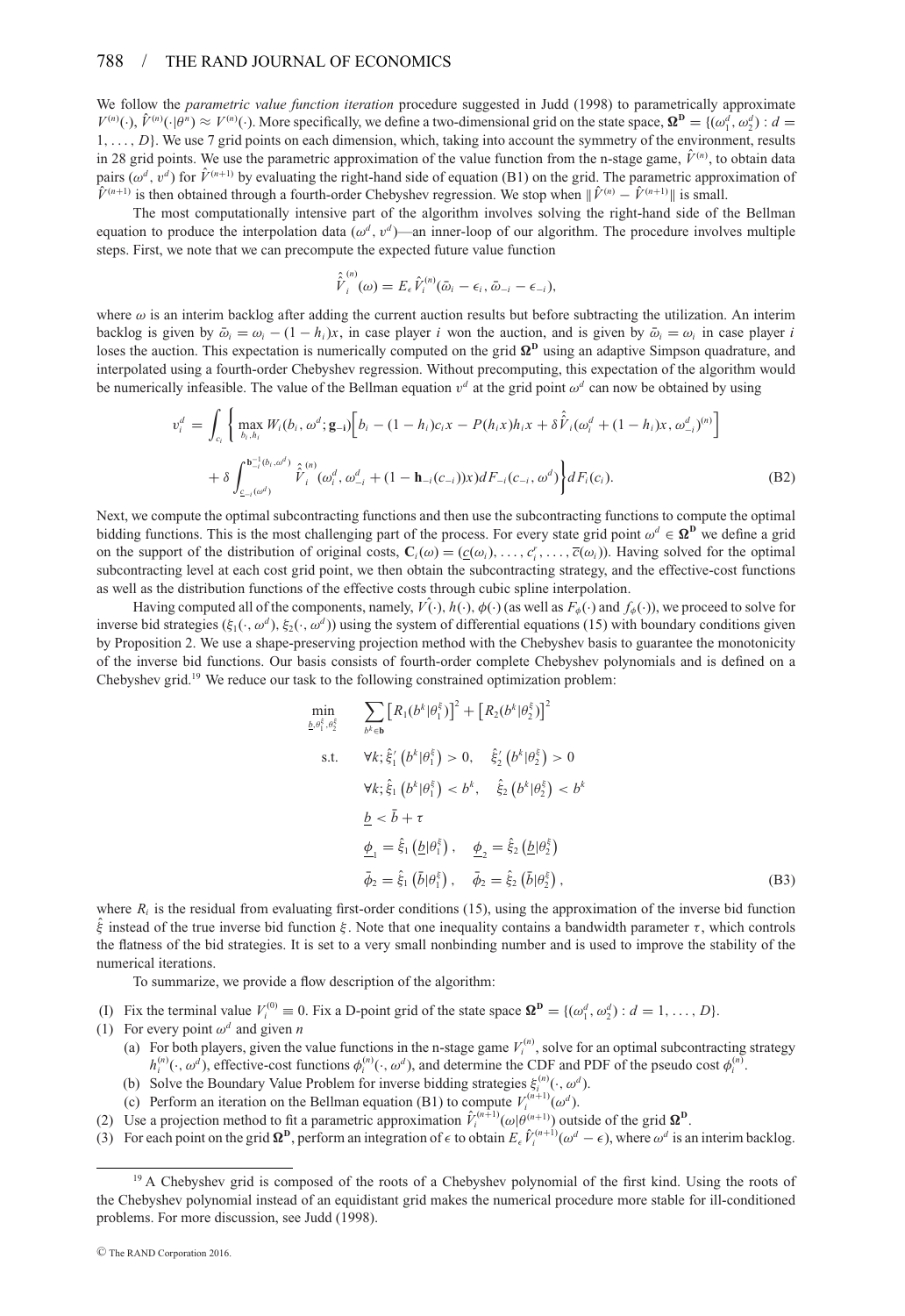(4) Use a projection method to fit a parametric approximation  $\hat{V}_i^{(n+1)}(\omega|\theta_2^{(n+1)})$  outside of the grid  $\Omega^D$ .

(S) Stop if  $\|\hat{V}^{(n)} - \hat{V}^{(n+1)}\| < \epsilon$  or goto (1).

 $\Box$  **Simulation details.** The computational algorithm described above provides an approximation of the equilibrium value function  $\hat{V}^{(n+1)}$  as well as the equilibrium bidding and subcontracting strategies on the cost and backlog grid,  $\{(c_i^r, \omega^d) : c_i^r \in \mathbf{C}_i(\omega^d), \omega^d \in \mathbf{\Omega}^{\mathbf{D}}\}$ . To simulate the equilibrium path, we need to know the strategies outside of the cost and backlog grid. One option is to resolve for optimal strategies as needed for a given  $\omega$  on the path (see Saini, 2013). However, this option is computationally infeasible because the strategies do not have closed-form solutions. We solve this issue by interpolating  $b_i(c_i, \omega)$ , and  $h_i(c_i, \omega)$  outside the cost and backlog grid.

Note that our three-dimensional grid is nonrectangular because the support of  $C_i(\omega^d)$  depends on  $\omega^d$ . That is why we perform the interpolation in several steps. First, a cubic spline interpolation for the upper bound  $\bar{b}$  is constructed. It is later used to determine whether the contractor is priced out of the market. Next,  $\omega^d$ -specific linear transformation is used to project a uniform grid  $C_i(\omega^d)$  onto a [0, 1] interval. This procedure converts our grid into a rectangle one and enables fitting the three-dimensional cubic splines to obtain  $\hat{h}_i$  and  $\hat{b}_i$ .

The strategies can now be evaluated at an arbitrary point  $(c_i, \omega)$  in the following way. First,  $c_i$  is projected onto a [0, 1] interval using a correct  $\omega$ -dependent linear transformation, then  $h_i$  or  $b_i$  is evaluated at a corresponding point. Once the bids are known, the winner is determined and backlogs are adjusted. We record that player *i* lost the auction if *ci* is greater than the cutoff point  $\bar{b}(\omega)$ .

We use the interpolated strategies to simulate the stationary distribution and long-run industry path. The stationary distribution is used to obtain average industry statistics, while the discounted procurement cost is computed along the equilibrium path. In order to obtain a stationary distribution, we perform  $10^4$  warm up draws and average subsequent  $10^5$ draws. To obtain the long-run industry path, we simulate  $10<sup>3</sup>$  draws of 80 consecutive periods and assume that the 81st state persists forever. Note that the contribution of the 81st period is equal to  $\delta^{81} = 0.002$ .

 **Methodological details from the "estimation bias" section.** We use the bid distributions computed for the model with subcontracting to recover the cost distribution that would be consistent with these distributions under the misspecified model without subcontracting. For this purpose, we use the method proposed by Jofre-Bonet and Pesendorfer (2003) and Tirerova (2014). We extend this method to allow for stochastic backlog depreciation and secret reserve.

Let  $f_{b,i}$  and  $F_{b,i}$  be the density and cumulative distribution function of the equilibrium bid distribution for contractor *i* under state  $\omega$ , respectively. Similarly, let  $f_R$  and  $F_R$  be the density and distribution of the secret reserve. Define  $h_i(b;\omega) = \frac{f_{b,i}(b;\omega)}{1-F_{b,i}(b;\omega)}, h_i(b) = \frac{f_R(b)}{1-F_R(b)}$  to be the respective hazard rates. We use the necessary first-order conditions from the contractor's bidding problem to recover the inverse bid function consistent with the observed bid distribution and the model without subcontracting:

$$
cx = b - \delta[E_{\epsilon}V_i(\omega_i - \epsilon_i, \omega_j + x - \epsilon_j) - E_{\epsilon}V(\omega_i - \epsilon_i + x, \omega_j - \epsilon_j)] + \frac{1}{h_{-i}(b;\omega) + h_R(b)},
$$

where  $h_i(b; \omega) = \frac{f_{b,i}(b; \omega)}{1 - F_{b,i}(b; \omega)}$  is a hazard rate, whereas  $f_{b,i}$  and  $F_{b,i}$  are the density and cumulative distribution function of the equilibrium bid distribution for contractor *i* under state  $\omega$ , respectively. In the first stage, we recover these densities from the bootstrap data using fully nonparametric kernel estimator. As shown later, we need to recover these distributions only at finite set of states.

Jofre-Bonet and Pesendorfer (2003) show that the value function used in the equation above can be inferred from the distribution of bids. We modify their argument in a similar way as Tirerova (2014) to obtain the following representations. The continuation value conditional on the duopoly can be expressed as:

$$
U_i(\omega; A = \{i, -i\}) = \int_b \frac{(1 - F_{-i}(b))(1 - F_R(b))f_i(b)}{h_{-i}(b) + h_R(b)}db + \left[ P(\text{-i wins}|\omega) + \int_b \frac{h_{-i}(b)(1 - F_i(b))(1 - F_R(b))f_{-i}(b)}{h_{-i}(b) + h_R(b)} db \right] \delta EV(\sigma_i(0), \sigma_{-i}(1)) + \left[ P(\text{no allocation}|\omega) + \int_b \frac{h_R(b)(1 - F_i(b))(1 - F_{-i}(b))f_R(b)}{h_{-i}(b) + h_R(b)} db \right] \delta EV(\sigma_i(0), \sigma_{-i}(0)).
$$

The continuation value conditional on being the only bidder can be expressed as:

$$
U_i(\omega, A = \{i\}) = \int_b \frac{(1 - F_R(b)) f_i^{(1)}(b)}{h_R(b)} db + \delta E_{\epsilon} V_i(\sigma_i(0), \sigma_{-i}(0)).
$$

The continuation value conditional on the competitor being the only bidder can be expressed as:

$$
U_i(\omega, A = \{-i\}) = P(\text{-i wins}|\omega, \text{monopoly})\delta E_{\epsilon} V_i(\sigma_i(0), \sigma_{-i}(1))
$$

 $+ P$ (no allocation|ω, monopoly) $E_{\epsilon} V_i(\sigma_i(0), \sigma_{-i}(0))$ .

<sup>C</sup> The RAND Corporation 2016.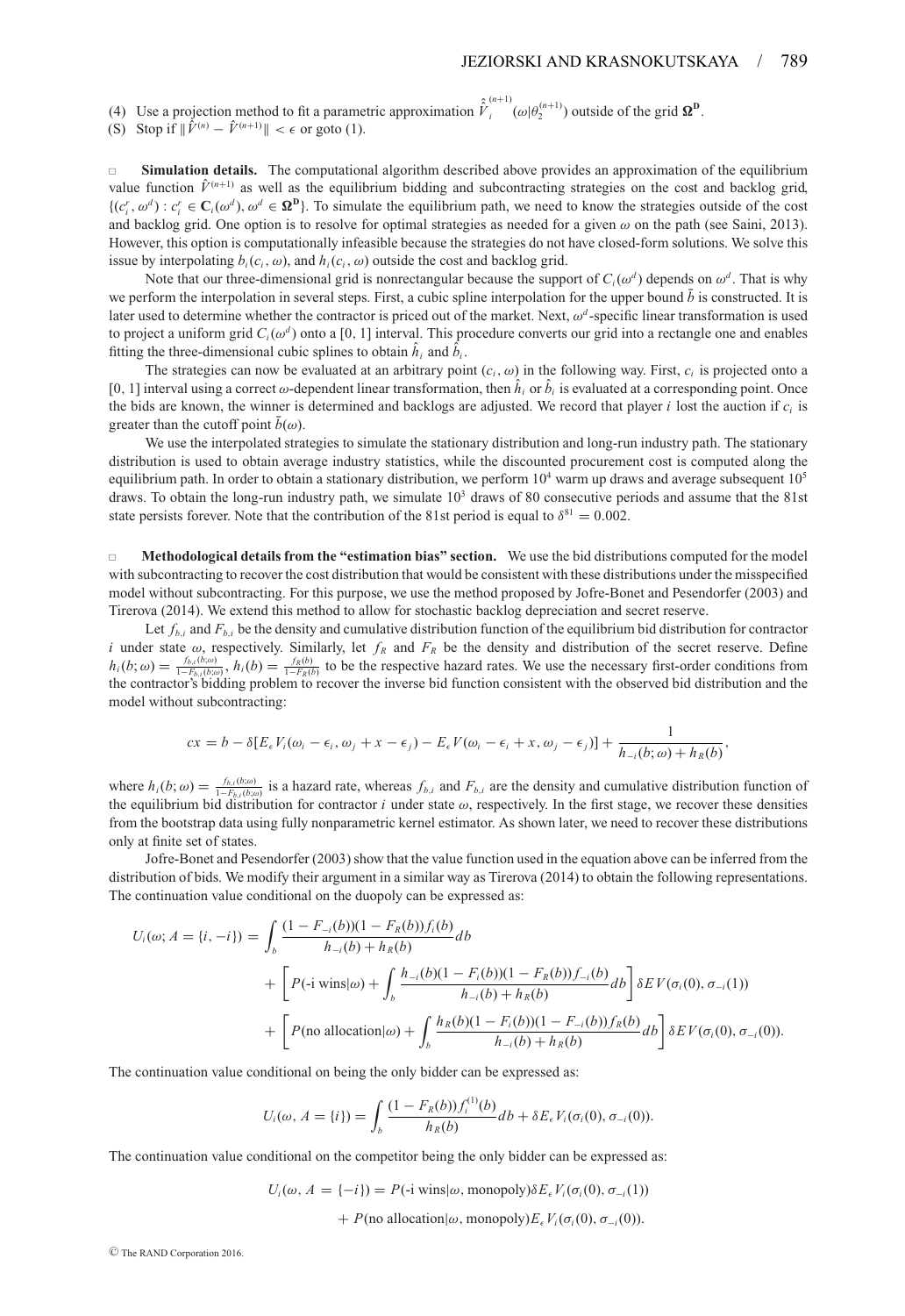#### 790 / THE RAND JOURNAL OF ECONOMICS

The continuation value conditional on no bidders can be expressed as:

$$
U_i(\omega, A = \{\emptyset\}) = \delta E_{\epsilon} V_i(\sigma_i(0), \sigma_{-i}(0)).
$$

Tirerova (2014) shows that conditional expectation of the entry cost can be expressed as

$$
p_i(\omega)E[\kappa < \bar{K}_i(\omega)|p] = -K_i(\omega)\left[\frac{p_i(\omega)}{\log(1-p_i(\omega))} + (1-p_i(\omega))\right],
$$

where

$$
K_i(\omega) = p_{-i}(\omega)[U_i(\omega, A = \{i, -i\}) - U_i(\omega, A = \{-i\})] + (1 - p_{-i}(\omega))[U_i(\omega, A = \{i\}) - U_i(\omega, A = \emptyset)].
$$

Combining the above equations, we obtain

$$
V_i(\omega) = p_i(\omega)E[k \lt \bar{K}_i(\omega)|p] + p_i(\omega)p_{-i}(\omega)U_i(\omega; A = \{i, -i\})
$$
  
+  $p_i(\omega)(1 - p_{-i}(\omega))U_i(\omega, A = \{i\}) + (1 - p_i(\omega))p_{-i}(\omega)U_i(\omega, A = \{-i\})$   
+  $(1 - p_i(\omega))(1 - p_{-i}(\omega))U_i(\omega, A = \{\emptyset\}).$  (B4)

Jofre-Bonet and Pesendorfer (2003) solve the corresponding equation by an approximate interpolation that assumes that the backlog process never leaves the grid. In such a case, the value function can be obtained by solving a system of linear equations. In our case, the integration with respect to the productivity shock creates nonlinearities. Instead, we solve the equation (B4) by a projection method which uses two-dimensional, second-degree, complete Chebyshev polynomial basis functions. Specifically, we approximate the value function with  $V(\cdot|\theta)$ , where  $\theta$  is a vector of polynomial coefficients. The approximation  $V(\cdot|\theta)$  can be numerically integrated and in combination with the estimates of the conditional bid distributions implies the approximation of the continuation values  $\hat{U}(\cdot|\theta)$ . We define a residual function for the projection method  $R(\omega^d|\theta)$  using the equation (B4). We choose  $\theta^*$  that minimizes sum of squares of residuals on the finite grid states,  $\Omega^D$ . Note that the residuals have to be computed only at finite set of grid points  $\Omega^D$ , thus, we need to recover the conditional bid distributions and entry probabilities for a finite number of states.

#### **References**

- ALCHIAN, A. AND DEMSETZ, H. "Production, Information Costs, and Economic Organization." *American Economic Review*, Vol. 62(6) (1972), pp. 777–795.
- ATHEY, S. "Single Crossing Properties and the Existense of Pure Strategy Equilibria in Games of Incomplete Information." *RAND Journal of Economics*, Vol. 69(4) (2001), pp. 861–890.
- ATHEY, S., LEVIN, J., AND SEIRA, E. "Comparing Open and Sealed Bid Auctions: Theory and Evidence from Timber Auctions." *Quarterly Journal of Economics*, Vol. 126(1) (2011), pp. 207–257.
- BALAT, J. "Highway Procurement and the Stimulus Package: Identification and Estimation of Dynamic Auctions with Unobserved Heterogeneity." Manuscript, Johns Hopkins University, 2012.
- BIKHCHANDANI, S. AND HUANG, C. "Auctions with Resale Markets: An Exploratory Model of Treasury Bill Markets." *The Review of Financial Studies*, Vol. 2(3) (1989), pp. 311–339.
- CHEN, J., DORASZELSKI, U., AND HARRINGTON, J. JR. "Avoiding Market Dominance: Product Compatibility in Markets with Network Effects." *RAND Journal of Economics*, Vol. 40(3) (2009), pp. 455–485.

COASE, R.H. "The Nature of the Firm." *Economica*, Vol. 4(16) (1937), pp. 386–405.

———. "The Nature of the Firm: Influence." *Journal of Law, Economics, and Organization*, Vol. 4(1) (1988), pp. 33–47.

- DE SILVA, D., KOSMOPOULOU, G., AND LAMARCHE, C. "Survival of Contractors with Previous Subcontracting Experience." *Economics Letters*, Vol. 117(1) (2011), pp. 1–9.
- GALE, I., HAUSCH, D., AND STEGEMAN, M. "Sequential Auctions with Subcontracting." *International Economic Review*, Vol. 41(4) (2000), pp. 12–35.
- GROEGER, J. "A Study of Participation in Dynamic Auctions." Manuscript, Tepper School of Business, University of Carnegie-Mellon, 2012.
- HAILE, P. "Auctions with Resale Markets: An Application to U.S. Forest Service Timber Sales." *American Economic Review*, Vol. 91(3) (2001), pp. 399–427.
- HALL, P. AND HOROWITZ, J. "Bootstrap Critical Values for Tests Based on Generalized Methods of Moments Estimators." *Econometrica*, Vol. 64 (1996), pp. 891–916.
- JENSEN, M. AND MECHLING, W. "Theory of the Firm: Managerial Behavior, Agency Costs and Ownership Structure." *Journal of Financial Economics*, Vol. 3(4) (1976), pp. 305–360.
- JOFRE-BONET, M. AND PESENDORFER, M. "Estimation of a Dynamic Auction Game." *Econometrica*, Vol. 71(5) (2003), pp. 1443–1489.
- JUDD, K. *Numerical Methods in Economics*. Boston, MA: MIT Press, 1998.
- KAPLAN, T.R. AND ZAMIR, S. "Asymmetric First-Price Auctions with Uniform Distributions: Analytic Solutions to the General Case." *Economic Theory*, Vol. 50(2) (2012), pp. 269–302.